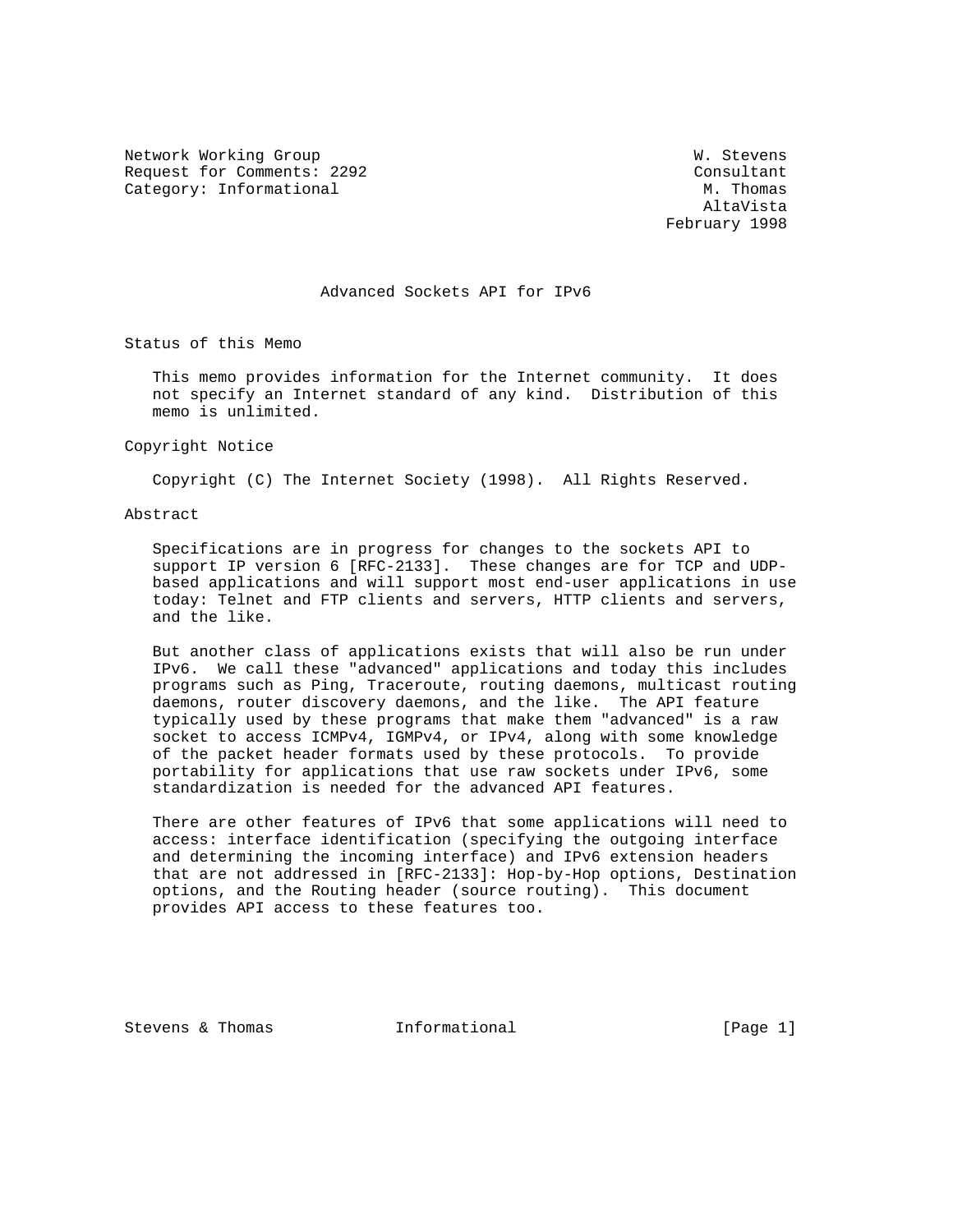Table of Contents

| 1. |                                                              |  |
|----|--------------------------------------------------------------|--|
| 2. | Common Structures and Definitions 5                          |  |
|    | 2.1.                                                         |  |
|    | 2.1.1.                                                       |  |
|    | 2.1.2.                                                       |  |
|    | 2.2.                                                         |  |
|    | ICMPv6 Type and Code Values 8<br>2.2.1.                      |  |
|    | ICMPv6 Neighbor Discovery Type and Code Values  9<br>2.2.2.  |  |
|    | Address Testing Macros 12<br>2.3.                            |  |
|    | 2.4.                                                         |  |
| 3. |                                                              |  |
|    | 3.1.                                                         |  |
|    | 3.2.                                                         |  |
| 4. |                                                              |  |
|    | 4.1.                                                         |  |
|    | 4.2.                                                         |  |
|    | 4.3.<br>Ancillary Data Object Macros 19                      |  |
|    | 4.3.1.                                                       |  |
|    | CMSG NXTHDR 22<br>4.3.2.                                     |  |
|    | 4.3.3.                                                       |  |
|    | 4.3.4.                                                       |  |
|    | 4.3.5.                                                       |  |
|    | Summary of Options Described Using Ancillary Data 23<br>4.4. |  |
|    | IPV6_PKTOPTIONS Socket Option 24<br>4.5.                     |  |
|    | TCP Sticky Options 25<br>4.5.1.                              |  |
|    | UDP and Raw Socket Sticky Options 26<br>4.5.2.               |  |
| 5. |                                                              |  |
|    | Specifying/Receiving the Interface 27<br>5.1.                |  |
|    | Specifying/Receiving Source/Destination Address 27<br>5.2.   |  |
|    | Specifying/Receiving the Hop Limit 28<br>5.3.                |  |
|    | Specifying the Next Hop Address 29<br>5.4.                   |  |
|    | Additional Errors with sendmsg() 29<br>5.5.                  |  |
| б. |                                                              |  |
|    | Receiving Hop-by-Hop Options 31<br>6.1.                      |  |
|    | Sending Hop-by-Hop Options 31<br>6.2.                        |  |
|    | Hop-by-Hop and Destination Options Processing 32<br>6.3.     |  |
|    | 6.3.1.<br>inet6_option_space 32                              |  |
|    | inet6_option_init 32<br>6.3.2.                               |  |
|    | inet6_option_append 33<br>6.3.3.                             |  |
|    | inet6_option_alloc 33<br>6.3.4.                              |  |
|    | inet6_option_next 34<br>6.3.5.                               |  |
|    | inet6_option_find 35<br>6.3.6.                               |  |
|    | 6.3.7.                                                       |  |
| 7. | Options Examples 35                                          |  |
|    | Receiving Destination Options 42<br>7.1.                     |  |
|    | 7.2.                                                         |  |
|    | Sending Destination Options 43                               |  |

Stevens & Thomas **Informational** [Page 2]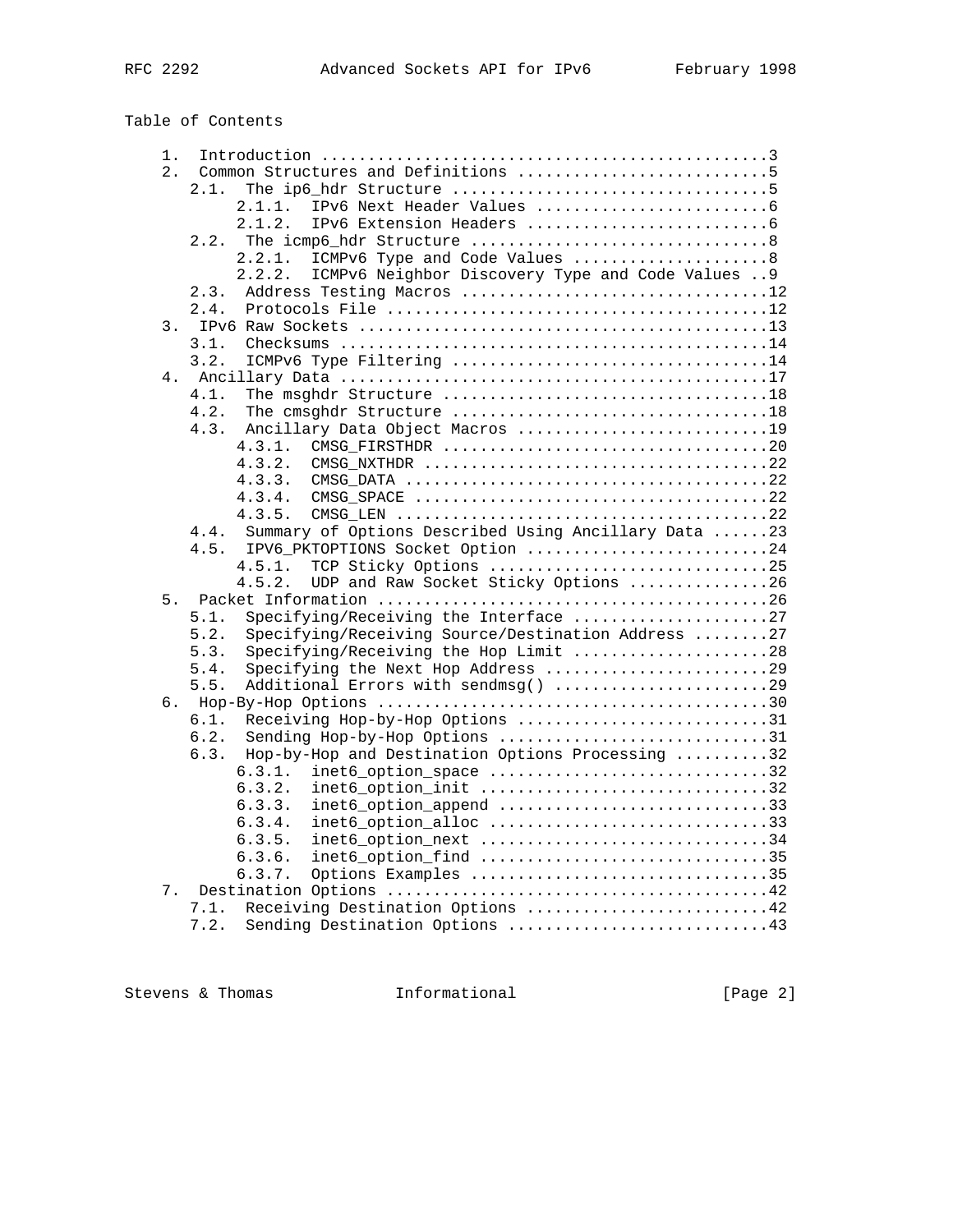| 8.  |                                                          |
|-----|----------------------------------------------------------|
|     | 8.1.                                                     |
|     | 8.2.                                                     |
|     | 8.3.                                                     |
|     | 8.4.                                                     |
|     | 8.5.                                                     |
|     | 8.6.                                                     |
|     | 8.7.                                                     |
|     | 8.8.                                                     |
|     | 8.9.                                                     |
| 9.  | Ordering of Ancillary Data and IPv6 Extension Headers 53 |
| 10. | IPv6-Specific Options with IPv4-Mapped IPv6 Addresses 54 |
| 11. |                                                          |
| 12. |                                                          |
|     | 12.1.                                                    |
|     | Path MTU Discovery and UDP 56<br>12.2.                   |
|     | Neighbor Reachability and UDP 56<br>12.3.                |
| 13. |                                                          |
| 14. |                                                          |
| 15. |                                                          |
| 16. |                                                          |
| 17. |                                                          |
| 18. |                                                          |
| 19. |                                                          |
|     |                                                          |

# 1. Introduction

 Specifications are in progress for changes to the sockets API to support IP version 6 [RFC-2133]. These changes are for TCP and UDP based applications. The current document defines some the "advanced" features of the sockets API that are required for applications to take advantage of additional features of IPv6.

 Today, the portability of applications using IPv4 raw sockets is quite high, but this is mainly because most IPv4 implementations started from a common base (the Berkeley source code) or at least started with the Berkeley headers. This allows programs such as Ping and Traceroute, for example, to compile with minimal effort on many hosts that support the sockets API. With IPv6, however, there is no common source code base that implementors are starting from, and the possibility for divergence at this level between different implementations is high. To avoid a complete lack of portability amongst applications that use raw IPv6 sockets, some standardization is necessary.

Stevens & Thomas **Informational** [Page 3]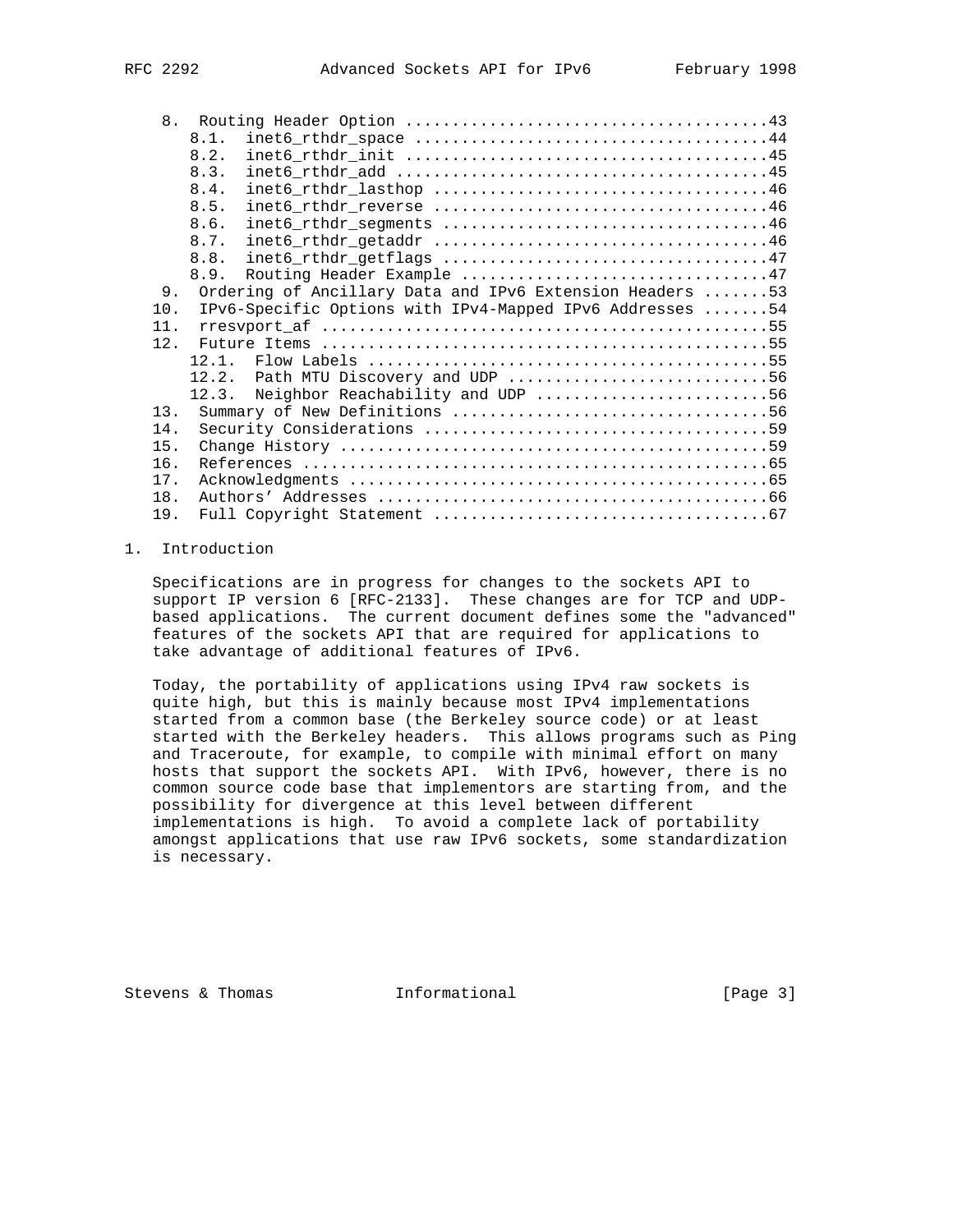There are also features from the basic IPv6 specification that are not addressed in [RFC-2133]: sending and receiving Hop-by-Hop options, Destination options, and Routing headers, specifying the outgoing interface, and being told of the receiving interface.

This document can be divided into the following main sections.

- 1. Definitions of the basic constants and structures required for applications to use raw IPv6 sockets. This includes structure definitions for the IPv6 and ICMPv6 headers and all associated constants (e.g., values for the Next Header field).
- 2. Some basic semantic definitions for IPv6 raw sockets. For example, a raw ICMPv4 socket requires the application to calculate and store the ICMPv4 header checksum. But with IPv6 this would require the application to choose the source IPv6 address because the source address is part of the pseudo header that ICMPv6 now uses for its checksum computation. It should be defined that with a raw ICMPv6 socket the kernel always calculates and stores the ICMPv6 header checksum.
- 3. Packet information: how applications can obtain the received interface, destination address, and received hop limit, along with specifying these values on a per-packet basis. There are a class of applications that need this capability and the technique should be portable.
- 4. Access to the optional Hop-by-Hop, Destination, and Routing headers.
- 5. Additional features required for IPv6 application portability.

 The packet information along with access to the extension headers (Hop-by-Hop options, Destination options, and Routing header) are specified using the "ancillary data" fields that were added to the 4.3BSD Reno sockets API in 1990. The reason is that these ancillary data fields are part of the Posix.1g standard (which should be approved in 1997) and should therefore be adopted by most vendors.

 This document does not address application access to either the authentication header or the encapsulating security payload header.

 All examples in this document omit error checking in favor of brevity and clarity.

Stevens & Thomas **Informational** [Page 4]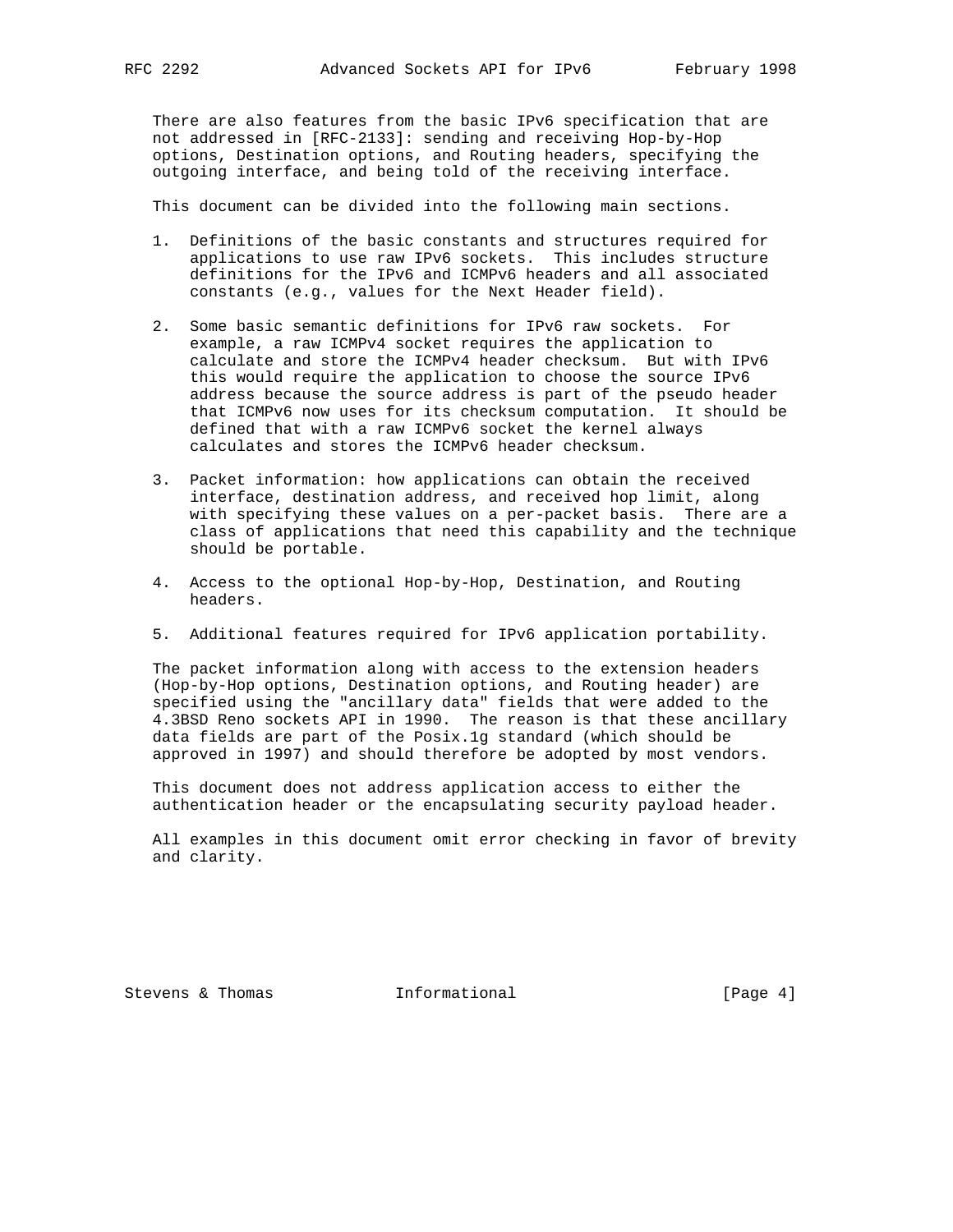We note that many of the functions and socket options defined in this document may have error returns that are not defined in this document. Many of these possible error returns will be recognized only as implementations proceed.

Datatypes in this document follow the Posix.1g format: intN\_t means a signed integer of exactly N bits (e.g., int16\_t) and uintN\_t means an unsigned integer of exactly N bits (e.g., uint32\_t).

 Note that we use the (unofficial) terminology ICMPv4, IGMPv4, and ARPv4 to avoid any confusion with the newer ICMPv6 protocol.

2. Common Structures and Definitions

 Many advanced applications examine fields in the IPv6 header and set and examine fields in the various ICMPv6 headers. Common structure definitions for these headers are required, along with common constant definitions for the structure members.

Two new headers are defined:  $\langle$  netinet/ip6.h> and  $\langle$  netinet/icmp6.h>.

 When an include file is specified, that include file is allowed to include other files that do the actual declaration or definition.

2.1. The ip6\_hdr Structure

 The following structure is defined as a result of including <netinet/ip6.h>. Note that this is a new header.

```
 struct ip6_hdr {
      union {
        struct ip6_hdrctl {
        uint32_t ip6_un1_flow; /* 24 bits of flow-ID */
         uint16_t ip6_un1_plen; /* payload length */
         uint8_t ip6_un1_nxt; /* next header */
         uint8_t ip6_un1_hlim; /* hop limit */
        } ip6_un1;
        uint8_t ip6_un2_vfc; /* 4 bits version, 4 bits priority */
      } ip6_ctlun;
 struct in6_addr ip6_src; /* source address */
 struct in6_addr ip6_dst; /* destination address */
    };
    #define ip6_vfc ip6_ctlun.ip6_un2_vfc
    #define ip6_flow ip6_ctlun.ip6_un1.ip6_un1_flow
    #define ip6_plen ip6_ctlun.ip6_un1.ip6_un1_plen
    #define ip6_nxt ip6_ctlun.ip6_un1.ip6_un1_nxt
    #define ip6_hlim ip6_ctlun.ip6_un1.ip6_un1_hlim
```
Stevens & Thomas **Informational** [Page 5]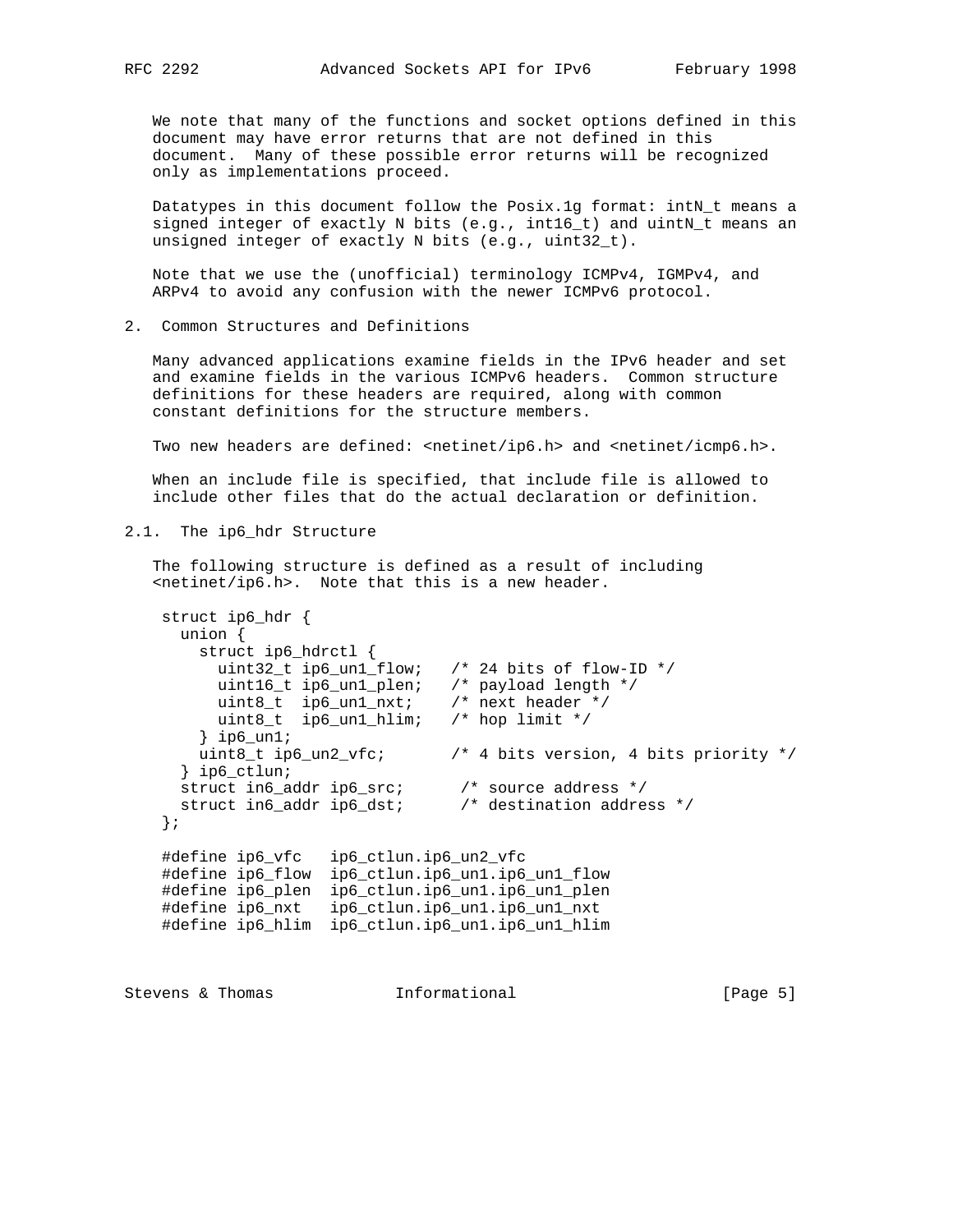#define ip6\_hops ip6\_ctlun.ip6\_un1.ip6\_un1\_hlim

# 2.1.1. IPv6 Next Header Values

 IPv6 defines many new values for the Next Header field. The following constants are defined as a result of including <netinet/in.h>.

| #define IPPROTO_HOPOPTS  |  | 0 /* IPv6 Hop-by-Hop options */         |
|--------------------------|--|-----------------------------------------|
| #define IPPROTO IPV6     |  | 41 /* IPv6 header */                    |
| #define IPPROTO_ROUTING  |  | 43 /* IPv6 Routing header */            |
| #define IPPROTO FRAGMENT |  | 44 /* IPv6 fragmentation header */      |
| #define IPPROTO ESP      |  | 50 /* encapsulating security payload */ |
| #define IPPROTO AH       |  | 51 /* authentication header */          |
| #define IPPROTO ICMPV6   |  | 58 /* ICMPv6 */                         |
| #define IPPROTO NONE     |  | 59 $/*$ IPv6 no next header $*/$        |
| #define IPPROTO DSTOPTS  |  | 60 /* IPv6 Destination options */       |

 Berkeley-derived IPv4 implementations also define IPPROTO\_IP to be 0. This should not be a problem since IPPROTO\_IP is used only with IPv4 sockets and IPPROTO\_HOPOPTS only with IPv6 sockets.

2.1.2. IPv6 Extension Headers

 Six extension headers are defined for IPv6. We define structures for all except the Authentication header and Encapsulating Security Payload header, both of which are beyond the scope of this document. The following structures are defined as a result of including <netinet/ip6.h>.

```
 /* Hop-by-Hop options header */
   /* XXX should we pad it to force alignment on an 8-byte boundary? */
   struct ip6_hbh {
 uint8_t ip6h_nxt; /* next header */
 uint8_t ip6h_len; /* length in units of 8 octets */
      /* followed by options */
   };
   /* Destination options header */
   /* XXX should we pad it to force alignment on an 8-byte boundary? */
   struct ip6_dest {
 uint8_t ip6d_nxt; /* next header */
 uint8_t ip6d_len; /* length in units of 8 octets */
      /* followed by options */
   };
   /* Routing header */
   struct ip6_rthdr {
```
Stevens & Thomas **Informational** [Page 6]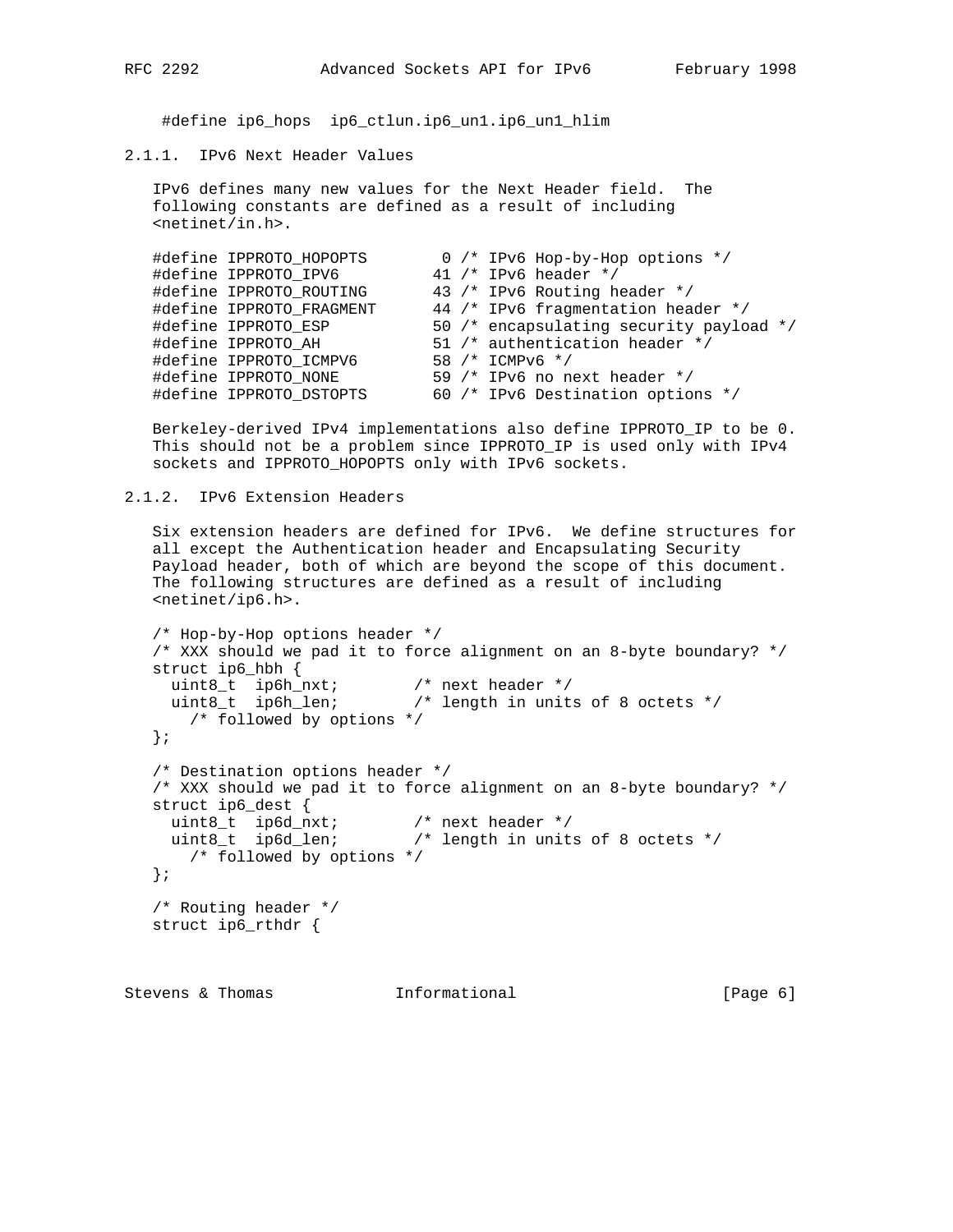```
 uint8_t ip6r_nxt; /* next header */
 uint8_t ip6r_len; /* length in units of 8 octets */
 uint8_t ip6r_type; /* routing type */
 uint8_t ip6r_segleft; /* segments left */
      /* followed by routing type specific data */
   };
   /* Type 0 Routing header */
   struct ip6_rthdr0 {
 uint8_t ip6r0_nxt; /* next header */
 uint8_t ip6r0_len; /* length in units of 8 octets */
 uint8_t ip6r0_type; /* always zero */
 uint8_t ip6r0_segleft; /* segments left */
 uint8_t ip6r0_reserved; /* reserved field */
 uint8_t ip6r0_slmap[3]; /* strict/loose bit map */
     struct in6_addr ip6r0_addr[1]; /* up to 23 addresses */
   };
   /* Fragment header */
   struct ip6_frag {
    uint8_t ip6f_nxt; /* next header */
    uint8_t ip6f_reserved; /* reserved field */
 uint16_t ip6f_offlg; /* offset, reserved, and flag */
 uint32_t ip6f_ident; /* identification */
   };
   #if BYTE_ORDER == BIG_ENDIAN
   #define IP6F_OFF_MASK 0xfff8 /* mask out offset from _offlg */
 #define IP6F_RESERVED_MASK 0x0006 /* reserved bits in ip6f_offlg */
 #define IP6F_MORE_FRAG 0x0001 /* more-fragments flag */
   #else /* BYTE_ORDER == LITTLE_ENDIAN */
   #define IP6F_OFF_MASK 0xf8ff /* mask out offset from _offlg */
   #define IP6F_RESERVED_MASK 0x0600 /* reserved bits in ip6f_offlg */
  #define IP6F MORE FRAG 0x0100 /* more-fragments flag */
   #endif
   Defined constants for fields larger than 1 byte depend on the byte
   ordering that is used. This API assumes that the fields in the
   protocol headers are left in the network byte order, which is big-
   endian for the Internet protocols. If not, then either these
   constants or the fields being tested must be converted at run-time,
   using something like htons() or htonl().
```
 (Note: We show an implementation that supports both big-endian and little-endian byte ordering, assuming a hypothetical compile-time #if test to determine the byte ordering. The constant that we show,

Stevens & Thomas **Informational** [Page 7]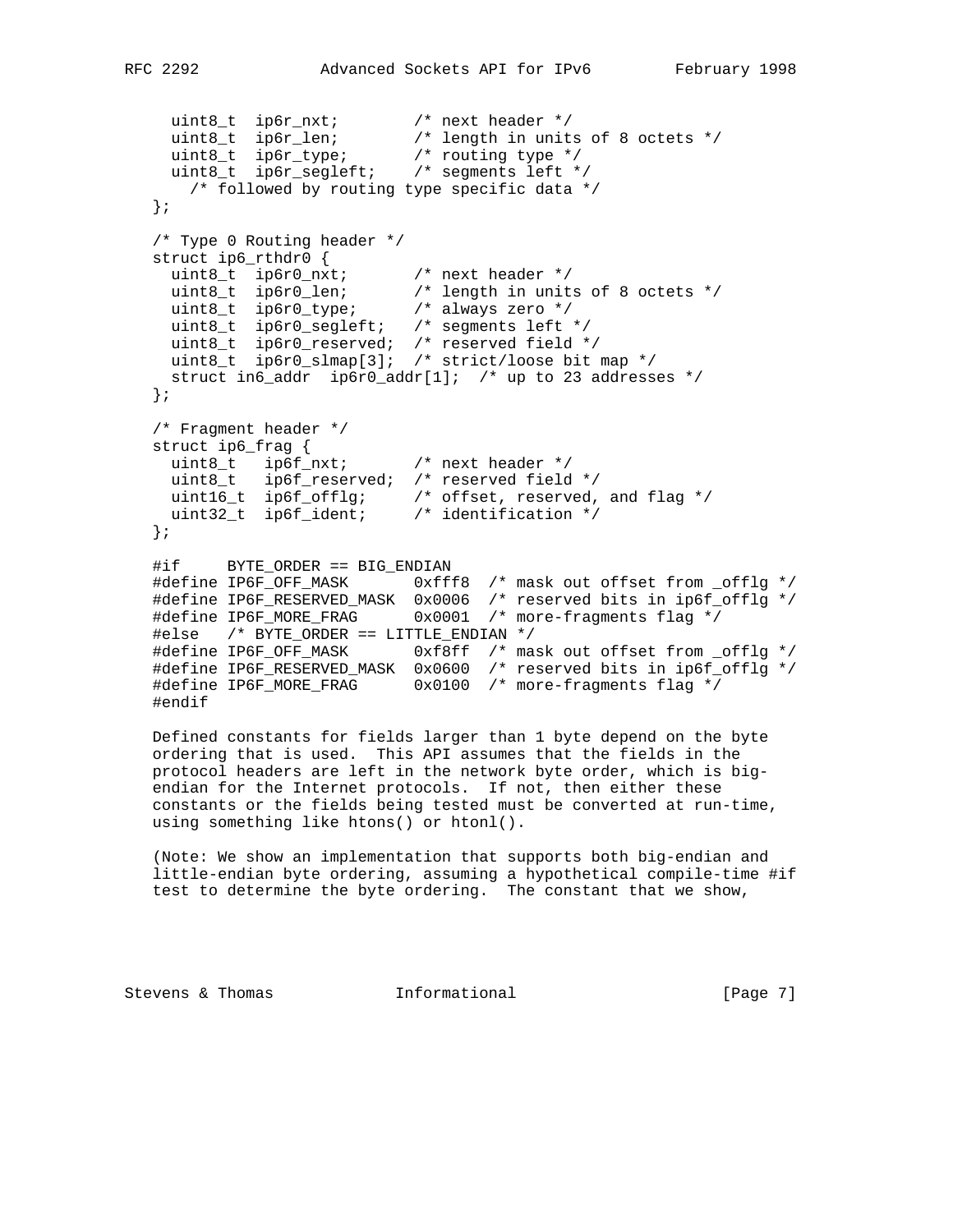BYTE\_ORDER, with values of BIG\_ENDIAN and LITTLE\_ENDIAN, are for example purposes only. If an implementation runs on only one type of hardware it need only define the set of constants for that hardware's byte ordering.)

# 2.2. The icmp6\_hdr Structure

 The ICMPv6 header is needed by numerous IPv6 applications including Ping, Traceroute, router discovery daemons, and neighbor discovery daemons. The following structure is defined as a result of including <netinet/icmp6.h>. Note that this is a new header.

```
 struct icmp6_hdr {
 uint8_t icmp6_type; /* type field */
 uint8_t icmp6_code; /* code field */
 uint16_t icmp6_cksum; /* checksum field */
     union {
      uint32_t icmp6_un_data32[1]; /* type-specific field */
      uint16_t icmp6_un_data16[2]; /* type-specific field */
      uint8_t icmp6_un_data8[4]; /* type-specific field */
     } icmp6_dataun;
   };
 #define icmp6_data32 icmp6_dataun.icmp6_un_data32
 #define icmp6_data16 icmp6_dataun.icmp6_un_data16
 #define icmp6_data8 icmp6_dataun.icmp6_un_data8
 #define icmp6_pptr icmp6_data32[0] /* parameter prob */
 #define icmp6_mtu icmp6_data32[0] /* packet too big */
 #define icmp6_id icmp6_data16[0] /* echo request/reply */
 #define icmp6_seq icmp6_data16[1] /* echo request/reply */
   #define icmp6_maxdelay icmp6_data16[0] /* mcast group membership */
```
2.2.1. ICMPv6 Type and Code Values

 In addition to a common structure for the ICMPv6 header, common definitions are required for the ICMPv6 type and code fields. The following constants are also defined as a result of including <netinet/icmp6.h>.

| #define ICMP6 DST UNREACH<br>#define ICMP6 PACKET TOO BIG<br>#define ICMP6 TIME EXCEEDED<br>#define ICMP6 PARAM PROB | 2<br>3<br>4                                                      |
|----------------------------------------------------------------------------------------------------------------------|------------------------------------------------------------------|
|                                                                                                                      | #define ICMP6 INFOMSG MASK 0x80 /* all informational messages */ |
| #define ICMP6 ECHO REOUEST<br>#define ICMP6 ECHO REPLY                                                               | 128<br>129                                                       |

| [Page 8]<br>Informational<br>Stevens & Thomas |  |  |  |  |
|-----------------------------------------------|--|--|--|--|
|-----------------------------------------------|--|--|--|--|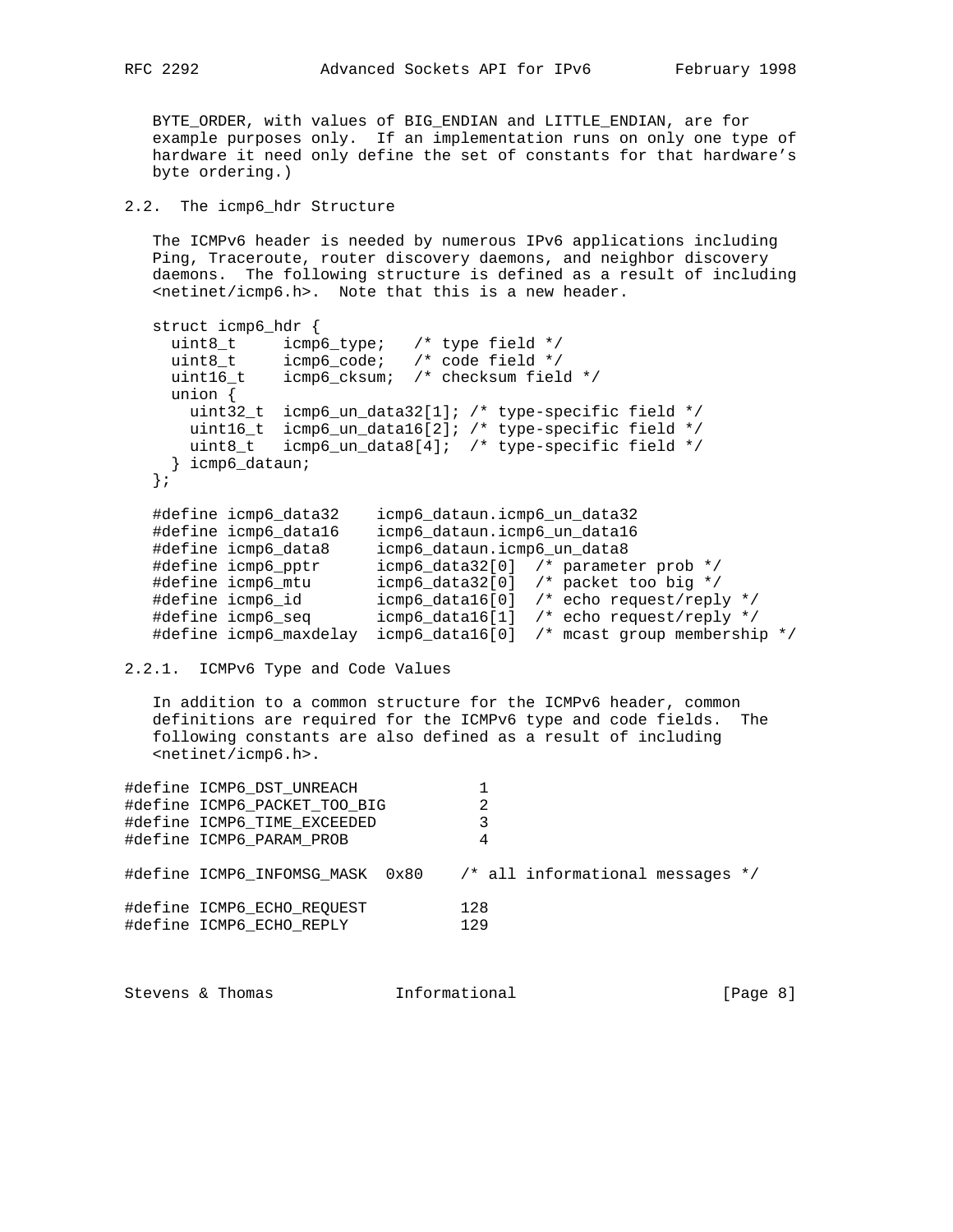#define ICMP6\_MEMBERSHIP\_QUERY 130 #define ICMP6\_MEMBERSHIP\_REPORT 131 #define ICMP6\_MEMBERSHIP\_REDUCTION 132 #define ICMP6\_DST\_UNREACH\_NOROUTE 0 /\* no route to destination \*/ #define ICMP6\_DST\_UNREACH\_ADMIN 1 /\* communication with \*/ /\* destination \*/ /\* administratively \*/ /\* prohibited \*/ #define ICMP6\_DST\_UNREACH\_NOTNEIGHBOR 2 /\* not a neighbor \*/ #define ICMP6\_DST\_UNREACH\_ADDR 3 /\* address unreachable \*/ #define ICMP6\_DST\_UNREACH\_NOPORT 4 /\* bad port \*/ #define ICMP6\_TIME\_EXCEED\_TRANSIT 0 /\* Hop Limit == 0 in transit \*/ #define ICMP6\_TIME\_EXCEED\_REASSEMBLY 1 /\* Reassembly time out \*/ #define ICMP6\_PARAMPROB\_HEADER 0 /\* erroneous header field \*/ #define ICMP6\_PARAMPROB\_NEXTHEADER 1 /\* unrecognized Next Header \*/ #define ICMP6\_PARAMPROB\_OPTION 2 /\* unrecognized IPv6 option \*/ The five ICMP message types defined by IPv6 neighbor discovery (133- 137) are defined in the next section. 2.2.2. ICMPv6 Neighbor Discovery Type and Code Values The following structures and definitions are defined as a result of including <netinet/icmp6.h>. #define ND\_ROUTER\_SOLICIT 133 #define ND\_ROUTER\_ADVERT 134 #define ND\_NEIGHBOR\_SOLICIT 135 #define ND\_NEIGHBOR\_ADVERT 136 #define ND\_REDIRECT 137 struct nd\_router\_solicit {  $\qquad$  /\* router solicitation \*/ struct icmp6\_hdr nd\_rs\_hdr; /\* could be followed by options \*/ }; #define nd\_rs\_type nd\_rs\_hdr.icmp6\_type #define nd\_rs\_code nd\_rs\_hdr.icmp6\_code #define nd\_rs\_cksum nd\_rs\_hdr.icmp6\_cksum #define nd\_rs\_reserved nd\_rs\_hdr.icmp6\_data32[0] struct nd\_router\_advert { /\* router advertisement \*/ struct icmp6\_hdr nd\_ra\_hdr; uint32\_t nd\_ra\_reachable; /\* reachable time \*/ uint32\_t nd\_ra\_retransmit; /\* retransmit timer \*/

Stevens & Thomas **Informational** [Page 9]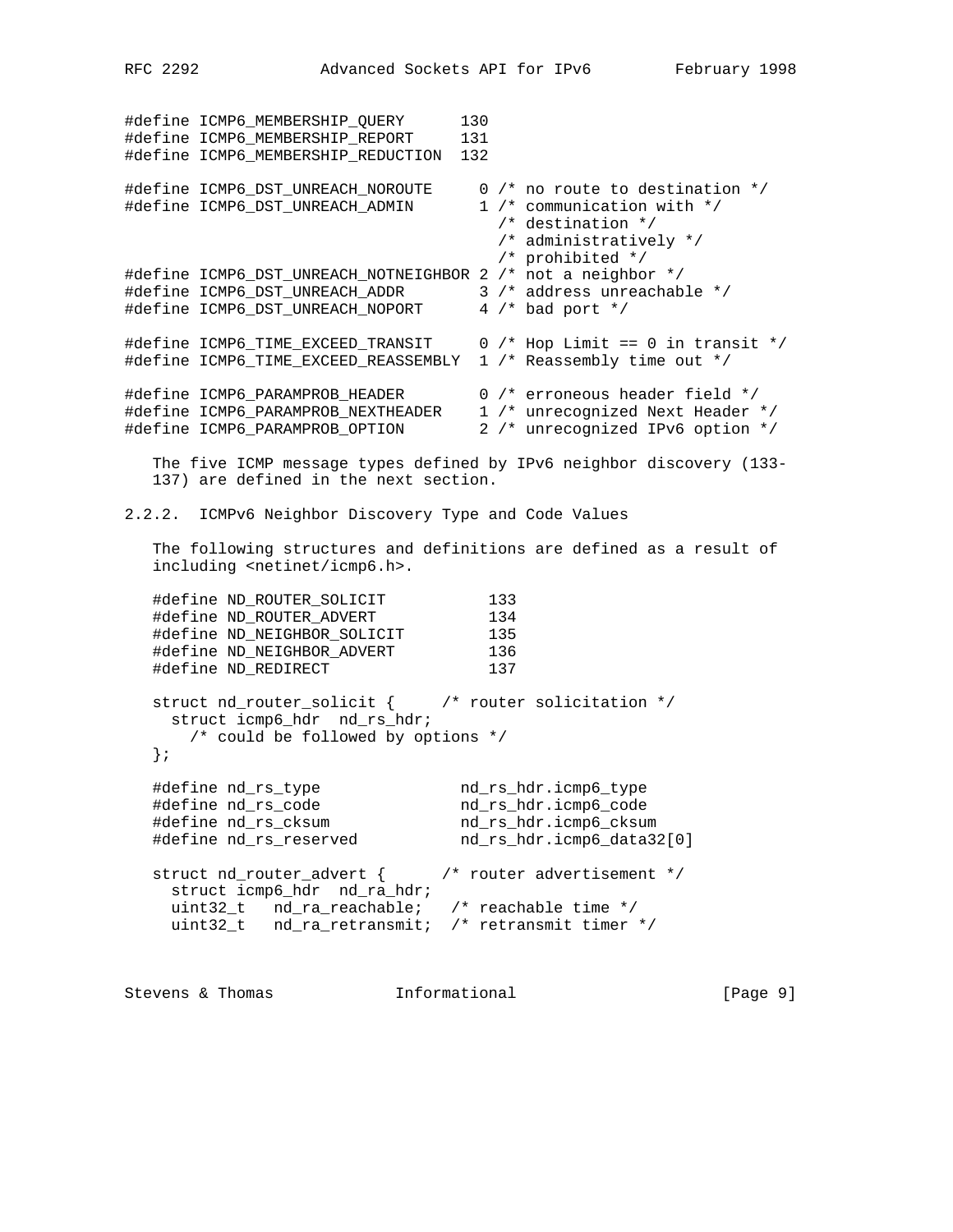```
 /* could be followed by options */
   };
 #define nd_ra_type nd_ra_hdr.icmp6_type
 #define nd_ra_code nd_ra_hdr.icmp6_code
 #define nd_ra_cksum nd_ra_hdr.icmp6_cksum
 #define nd_ra_curhoplimit nd_ra_hdr.icmp6_data8[0]
 #define nd_ra_flags_reserved nd_ra_hdr.icmp6_data8[1]
 #define ND_RA_FLAG_MANAGED 0x80
 #define ND_RA_FLAG_OTHER 0x40
   #define nd_ra_router_lifetime nd_ra_hdr.icmp6_data16[1]
   struct nd_neighbor_solicit { /* neighbor solicitation */
 struct icmp6_hdr nd_ns_hdr;
 struct in6_addr nd_ns_target; /* target address */
      /* could be followed by options */
   };
 #define nd_ns_type nd_ns_hdr.icmp6_type
 #define nd_ns_code nd_ns_hdr.icmp6_code
 #define nd_ns_cksum nd_ns_hdr.icmp6_cksum
 #define nd_ns_reserved nd_ns_hdr.icmp6_data32[0]
   struct nd_neighbor_advert { /* neighbor advertisement */
    struct icmp6_hdr nd_na_hdr;
    struct in6_addr nd_na_target; /* target address */
      /* could be followed by options */
   };
 #define nd_na_type nd_na_hdr.icmp6_type
 #define nd_na_code nd_na_hdr.icmp6_code
 #define nd_na_cksum nd_na_hdr.icmp6_cksum
 #define nd_na_flags_reserved nd_na_hdr.icmp6_data32[0]
   #if BYTE_ORDER == BIG_ENDIAN
 #define ND_NA_FLAG_ROUTER 0x80000000
 #define ND_NA_FLAG_SOLICITED 0x40000000
 #define ND_NA_FLAG_OVERRIDE 0x20000000
   #else /* BYTE_ORDER == LITTLE_ENDIAN */
 #define ND_NA_FLAG_ROUTER 0x00000080
 #define ND_NA_FLAG_SOLICITED 0x00000040
 #define ND_NA_FLAG_OVERRIDE 0x00000020
   #endif
   struct nd_redirect { /* redirect */
    struct icmp6_hdr nd_rd_hdr;
    struct in6_addr nd_rd_target; /* target address */
    struct in6_addr nd_rd_dst; /* destination address */
      /* could be followed by options */
```
Stevens & Thomas **Informational** [Page 10]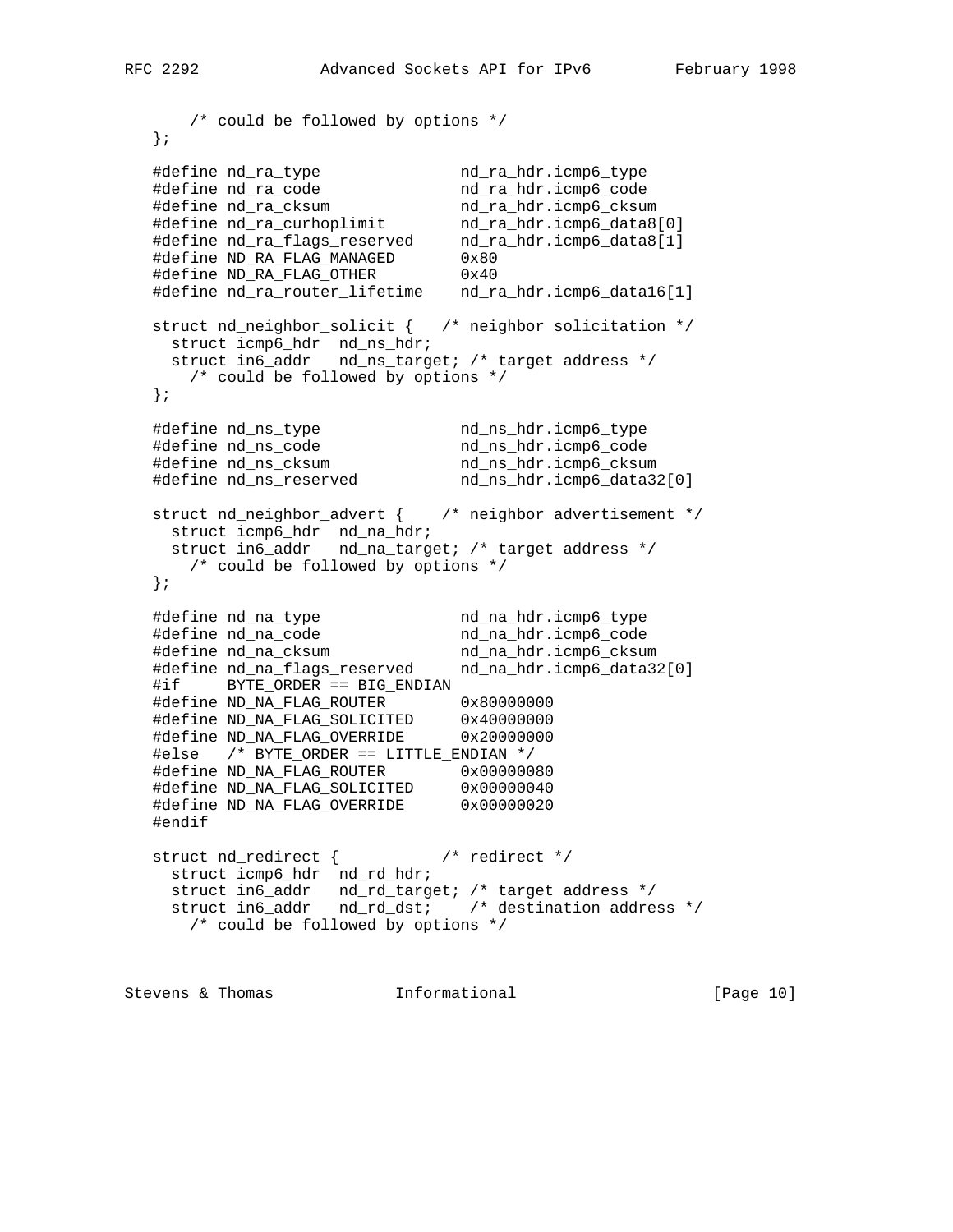```
 };
 #define nd_rd_type nd_rd_hdr.icmp6_type
 #define nd_rd_code nd_rd_hdr.icmp6_code
 #define nd_rd_cksum nd_rd_hdr.icmp6_cksum
 #define nd_rd_reserved nd_rd_hdr.icmp6_data32[0]
   struct nd_opt_hdr { /* Neighbor discovery option header */
 uint8_t nd_opt_type;
 uint8_t nd_opt_len; /* in units of 8 octets */
      /* followed by option specific data */
   };
   #define ND_OPT_SOURCE_LINKADDR 1
   #define ND_OPT_TARGET_LINKADDR 2
   #define ND_OPT_PREFIX_INFORMATION 3
   #define ND_OPT_REDIRECTED_HEADER 4
   #define ND_OPT_MTU 5
   struct nd_opt_prefix_info { /* prefix information */
    uint8_t nd_opt_pi_type;
    uint8_t nd_opt_pi_len;
    uint8_t nd_opt_pi_prefix_len;
    uint8_t nd_opt_pi_flags_reserved;
    uint32_t nd_opt_pi_valid_time;
 uint32_t nd_opt_pi_preferred_time;
 uint32_t nd_opt_pi_reserved2;
    struct in6_addr nd_opt_pi_prefix;
   };
   #define ND_OPT_PI_FLAG_ONLINK 0x80
   #define ND_OPT_PI_FLAG_AUTO 0x40
   struct nd_opt_rd_hdr { /* redirected header */
    uint8_t nd_opt_rh_type;
    uint8_t nd_opt_rh_len;
    uint16_t nd_opt_rh_reserved1;
    uint32_t nd_opt_rh_reserved2;
      /* followed by IP header and data */
   };
   struct nd_opt_mtu { /* MTU option */
    uint8_t nd_opt_mtu_type;
    uint8_t nd_opt_mtu_len;
    uint16_t nd_opt_mtu_reserved;
    uint32_t nd_opt_mtu_mtu;
   };
```
Stevens & Thomas **Informational** [Page 11]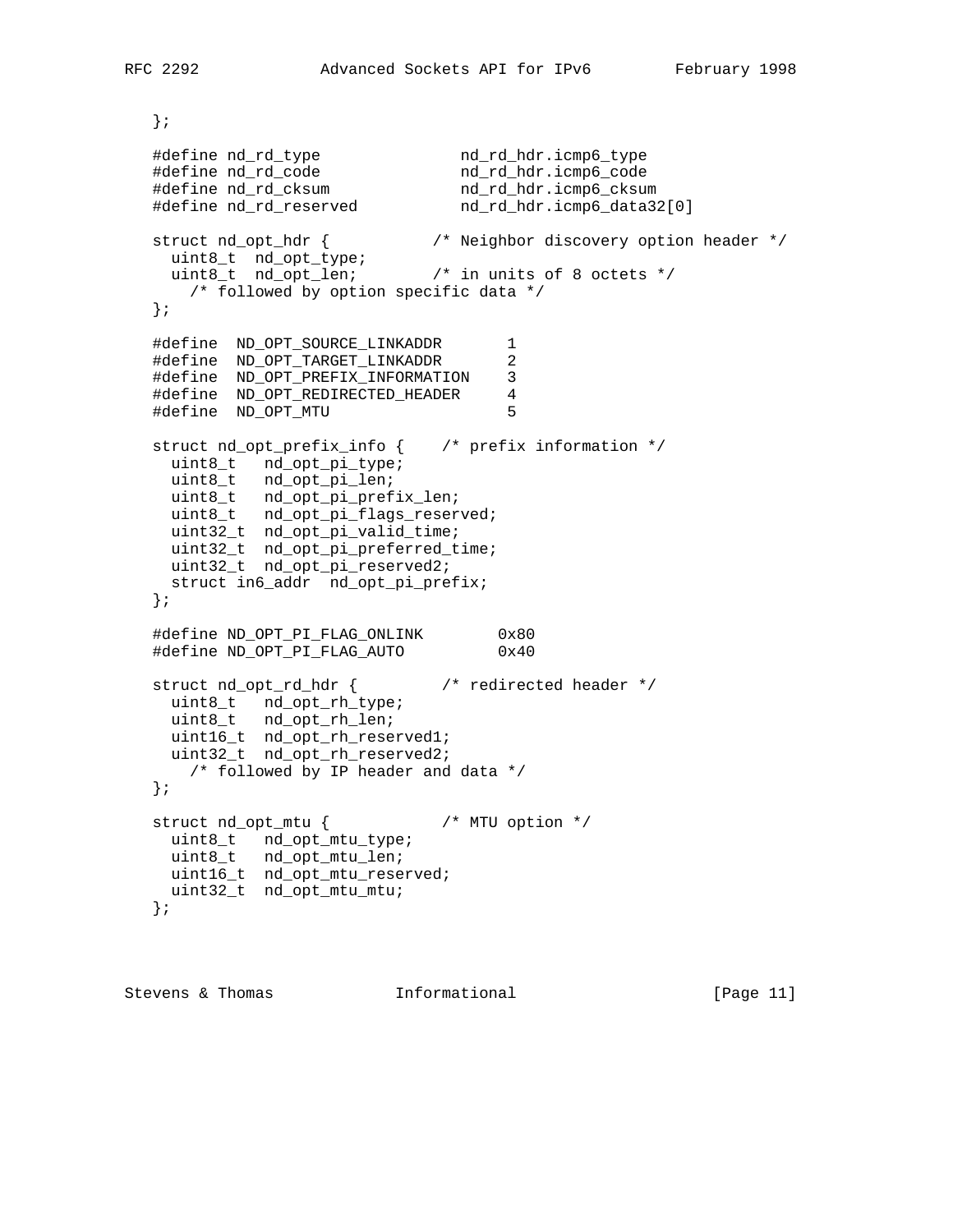We note that the nd\_na\_flags\_reserved flags have the same byte ordering problems as we discussed with ip6f\_offlg.

2.3. Address Testing Macros

 The basic API ([RFC-2133]) defines some macros for testing an IPv6 address for certain properties. This API extends those definitions with additional address testing macros, defined as a result of including <netinet/in.h>.

 int IN6\_ARE\_ADDR\_EQUAL(const struct in6\_addr \*, const struct in6\_addr \*);

# 2.4. Protocols File

 Many hosts provide the file /etc/protocols that contains the names of the various IP protocols and their protocol number (e.g., the value of the protocol field in the IPv4 header for that protocol, such as 1 for ICMP). Some programs then call the function getprotobyname() to obtain the protocol value that is then specified as the third argument to the socket() function. For example, the Ping program contains code of the form

 struct protoent \*proto; proto = getprotobyname("icmp"); s = socket(AF\_INET, SOCK\_RAW, proto->p\_proto);

 Common names are required for the new IPv6 protocols in this file, to provide portability of applications that call the getprotoXXX() functions.

 We define the following protocol names with the values shown. These are taken from ftp://ftp.isi.edu/in-notes/iana/assignments/protocol numbers.

| hopopt     | 0  | # hop-by-hop options for ipv6             |
|------------|----|-------------------------------------------|
| ipv6       | 41 | # ipv6                                    |
| ipv6-route | 43 | # routing header for ipv6                 |
| ipv6-fraq  | 44 | # fragment header for ipv6                |
| esp        | 50 | # encapsulating security payload for ipv6 |
| ah         | 51 | # authentication header for ipv6          |
| ipv6-icmp  | 58 | # icmp for ipv6                           |
| ipv6-nonxt | 59 | # no next header for ipv6                 |
| ipv6-opts  | 60 | # destination options for ipv6            |
|            |    |                                           |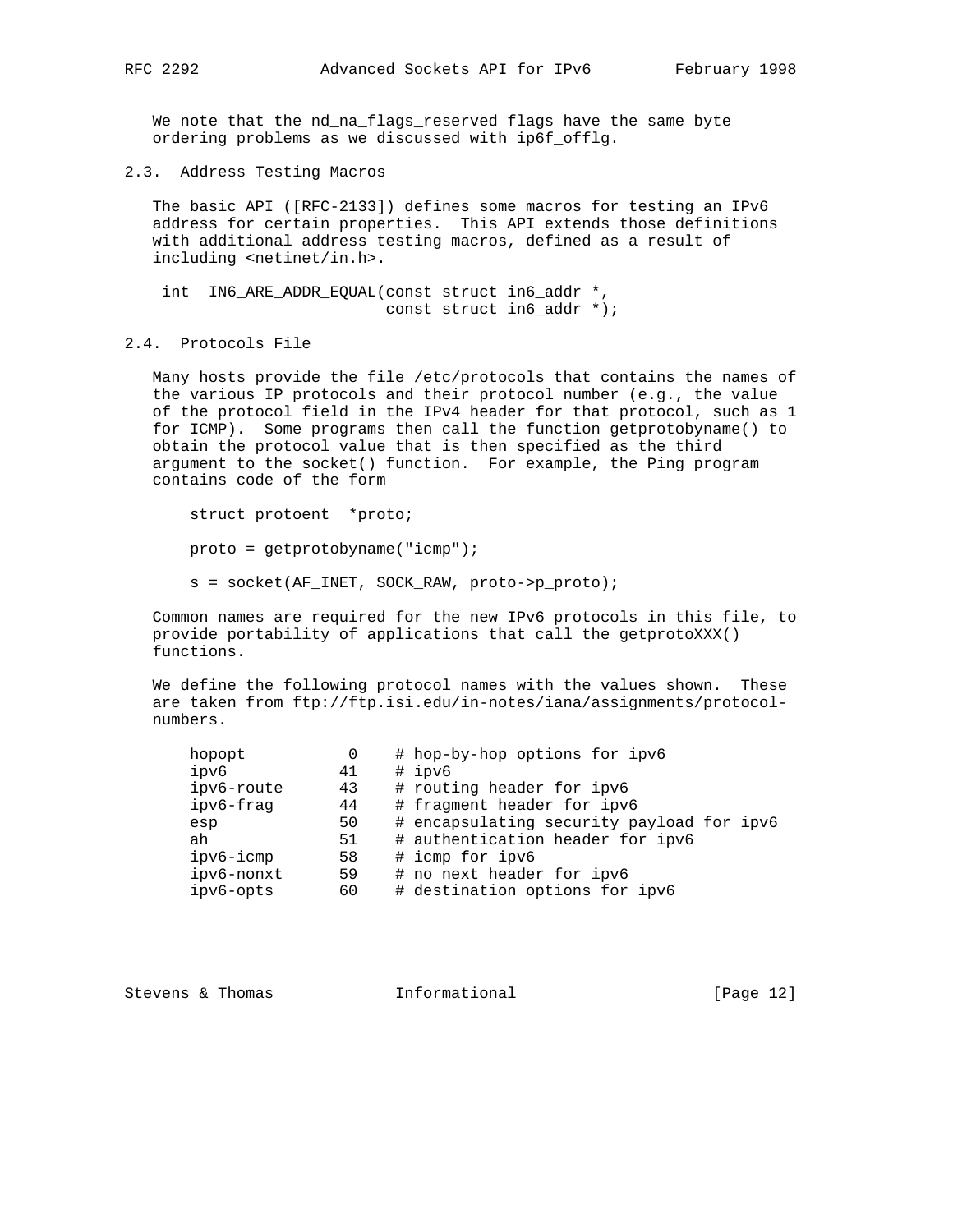# 3. IPv6 Raw Sockets

 Raw sockets bypass the transport layer (TCP or UDP). With IPv4, raw sockets are used to access ICMPv4, IGMPv4, and to read and write IPv4 datagrams containing a protocol field that the kernel does not process. An example of the latter is a routing daemon for OSPF, since it uses IPv4 protocol field 89. With IPv6 raw sockets will be used for ICMPv6 and to read and write IPv6 datagrams containing a Next Header field that the kernel does not process. Examples of the latter are a routing daemon for OSPF for IPv6 and RSVP (protocol field 46).

 All data sent via raw sockets MUST be in network byte order and all data received via raw sockets will be in network byte order. This differs from the IPv4 raw sockets, which did not specify a byte ordering and typically used the host's byte order.

 Another difference from IPv4 raw sockets is that complete packets (that is, IPv6 packets with extension headers) cannot be read or written using the IPv6 raw sockets API. Instead, ancillary data objects are used to transfer the extension headers, as described later in this document. Should an application need access to the complete IPv6 packet, some other technique, such as the datalink interfaces BPF or DLPI, must be used.

 All fields in the IPv6 header that an application might want to change (i.e., everything other than the version number) can be modified using ancillary data and/or socket options by the application for output. All fields in a received IPv6 header (other than the version number and Next Header fields) and all extension headers are also made available to the application as ancillary data on input. Hence there is no need for a socket option similar to the IPv4 IP\_HDRINCL socket option.

 When writing to a raw socket the kernel will automatically fragment the packet if its size exceeds the path MTU, inserting the required fragmentation headers. On input the kernel reassembles received fragments, so the reader of a raw socket never sees any fragment headers.

 When we say "an ICMPv6 raw socket" we mean a socket created by calling the socket function with the three arguments PF\_INET6, SOCK\_RAW, and IPPROTO\_ICMPV6.

 Most IPv4 implementations give special treatment to a raw socket created with a third argument to socket() of IPPROTO\_RAW, whose value is normally 255. We note that this value has no special meaning to an IPv6 raw socket (and the IANA currently reserves the value of 255

Stevens & Thomas 1nformational [Page 13]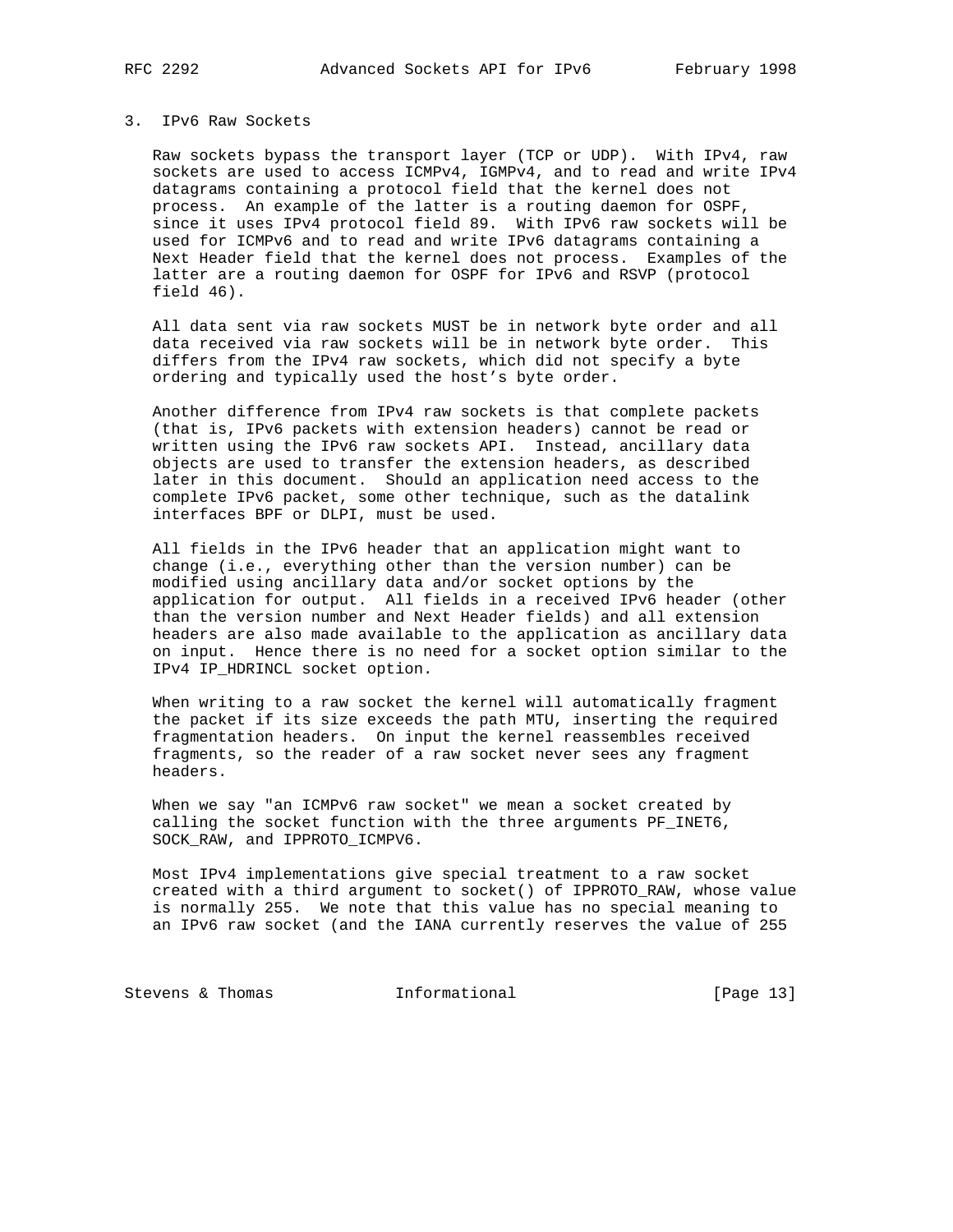when used as a next-header field). (Note: This feature was added to IPv4 in 1988 by Van Jacobson to support traceroute, allowing a complete IP header to be passed by the application, before the IP HDRINCL socket option was added.)

# 3.1. Checksums

 The kernel will calculate and insert the ICMPv6 checksum for ICMPv6 raw sockets, since this checksum is mandatory.

 For other raw IPv6 sockets (that is, for raw IPv6 sockets created with a third argument other than IPPROTO\_ICMPV6), the application must set the new IPV6\_CHECKSUM socket option to have the kernel (1) compute and store a checksum for output, and (2) verify the received checksum on input, discarding the packet if the checksum is in error. This option prevents applications from having to perform source address selection on the packets they send. The checksum will incorporate the IPv6 pseudo-header, defined in Section 8.1 of [RFC- 1883]. This new socket option also specifies an integer offset into the user data of where the checksum is located.

 int offset = 2; setsockopt(fd, IPPROTO\_IPV6, IPV6\_CHECKSUM, &offset, sizeof(offset));

 By default, this socket option is disabled. Setting the offset to -1 also disables the option. By disabled we mean (1) the kernel will not calculate and store a checksum for outgoing packets, and (2) the kernel will not verify a checksum for received packets.

 (Note: Since the checksum is always calculated by the kernel for an ICMPv6 socket, applications are not able to generate ICMPv6 packets with incorrect checksums (presumably for testing purposes) using this API.)

# 3.2. ICMPv6 Type Filtering

 ICMPv4 raw sockets receive most ICMPv4 messages received by the kernel. (We say "most" and not "all" because Berkeley-derived kernels never pass echo requests, timestamp requests, or address mask requests to a raw socket. Instead these three messages are processed entirely by the kernel.) But ICMPv6 is a superset of ICMPv4, also including the functionality of IGMPv4 and ARPv4. This means that an ICMPv6 raw socket can potentially receive many more messages than would be received with an ICMPv4 raw socket: ICMP messages similar to ICMPv4, along with neighbor solicitations, neighbor advertisements, and the three group membership messages.

Stevens & Thomas **Informational** [Page 14]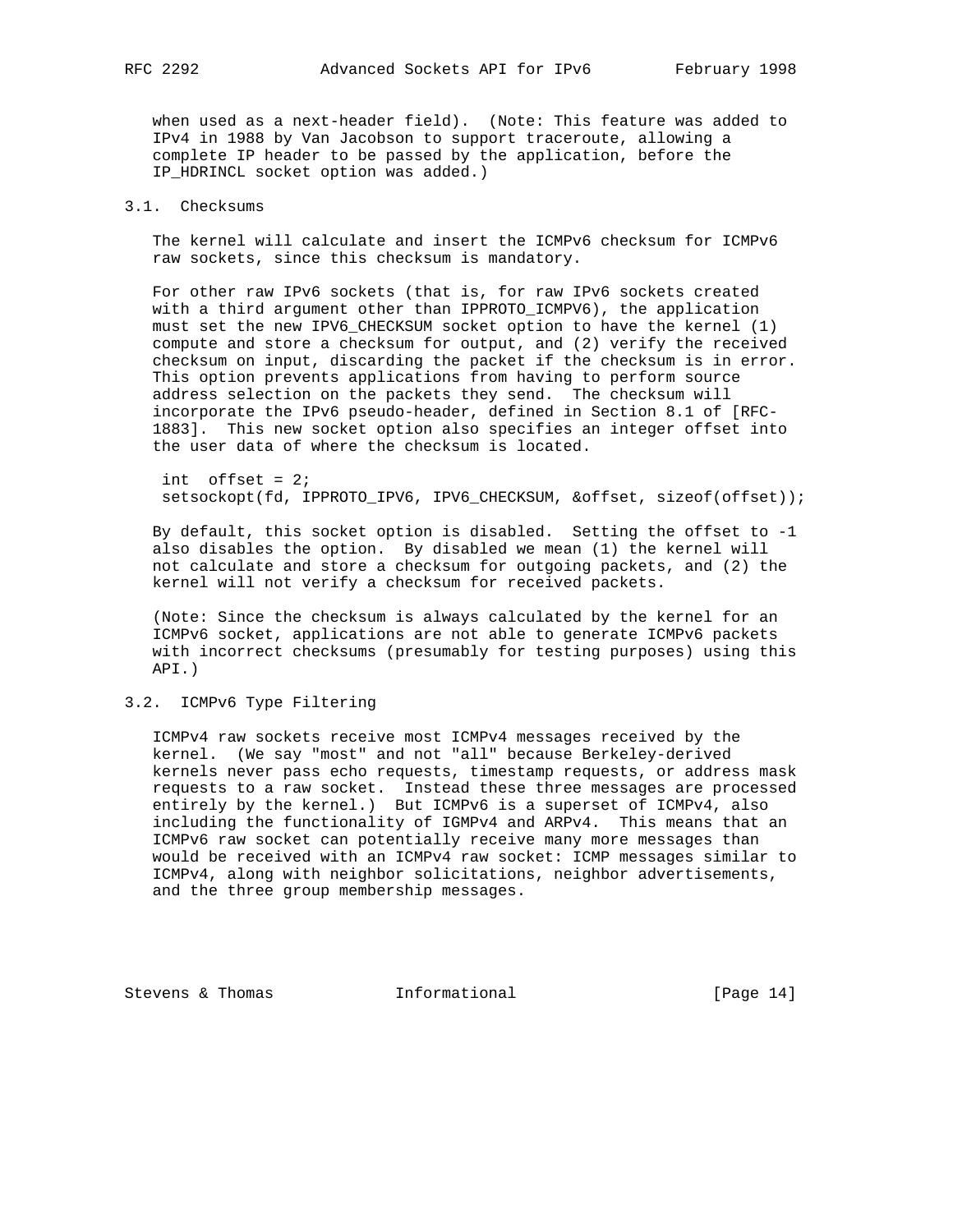Most applications using an ICMPv6 raw socket care about only a small subset of the ICMPv6 message types. To transfer extraneous ICMPv6 messages from the kernel to user can incur a significant overhead. Therefore this API includes a method of filtering ICMPv6 messages by the ICMPv6 type field.

 Each ICMPv6 raw socket has an associated filter whose datatype is defined as

struct icmp6\_filter;

 This structure, along with the macros and constants defined later in this section, are defined as a result of including the <netinet/icmp6.h> header.

 The current filter is fetched and stored using getsockopt() and setsockopt() with a level of IPPROTO\_ICMPV6 and an option name of ICMP6\_FILTER.

Six macros operate on an icmp6\_filter structure:

 void ICMP6\_FILTER\_SETPASSALL (struct icmp6\_filter \*); void ICMP6\_FILTER\_SETBLOCKALL(struct icmp6\_filter \*);

 void ICMP6\_FILTER\_SETPASS ( int, struct icmp6\_filter \*); void ICMP6\_FILTER\_SETBLOCK( int, struct icmp6\_filter \*);

 int ICMP6\_FILTER\_WILLPASS (int, const struct icmp6\_filter \*); int ICMP6\_FILTER\_WILLBLOCK(int, const struct icmp6\_filter \*);

 The first argument to the last four macros (an integer) is an ICMPv6 message type, between 0 and 255. The pointer argument to all six macros is a pointer to a filter that is modified by the first four macros examined by the last two macros.

 The first two macros, SETPASSALL and SETBLOCKALL, let us specify that all ICMPv6 messages are passed to the application or that all ICMPv6 messages are blocked from being passed to the application.

 The next two macros, SETPASS and SETBLOCK, let us specify that messages of a given ICMPv6 type should be passed to the application or not passed to the application (blocked).

 The final two macros, WILLPASS and WILLBLOCK, return true or false depending whether the specified message type is passed to the application or blocked from being passed to the application by the filter pointed to by the second argument.

Stevens & Thomas **Informational** [Page 15]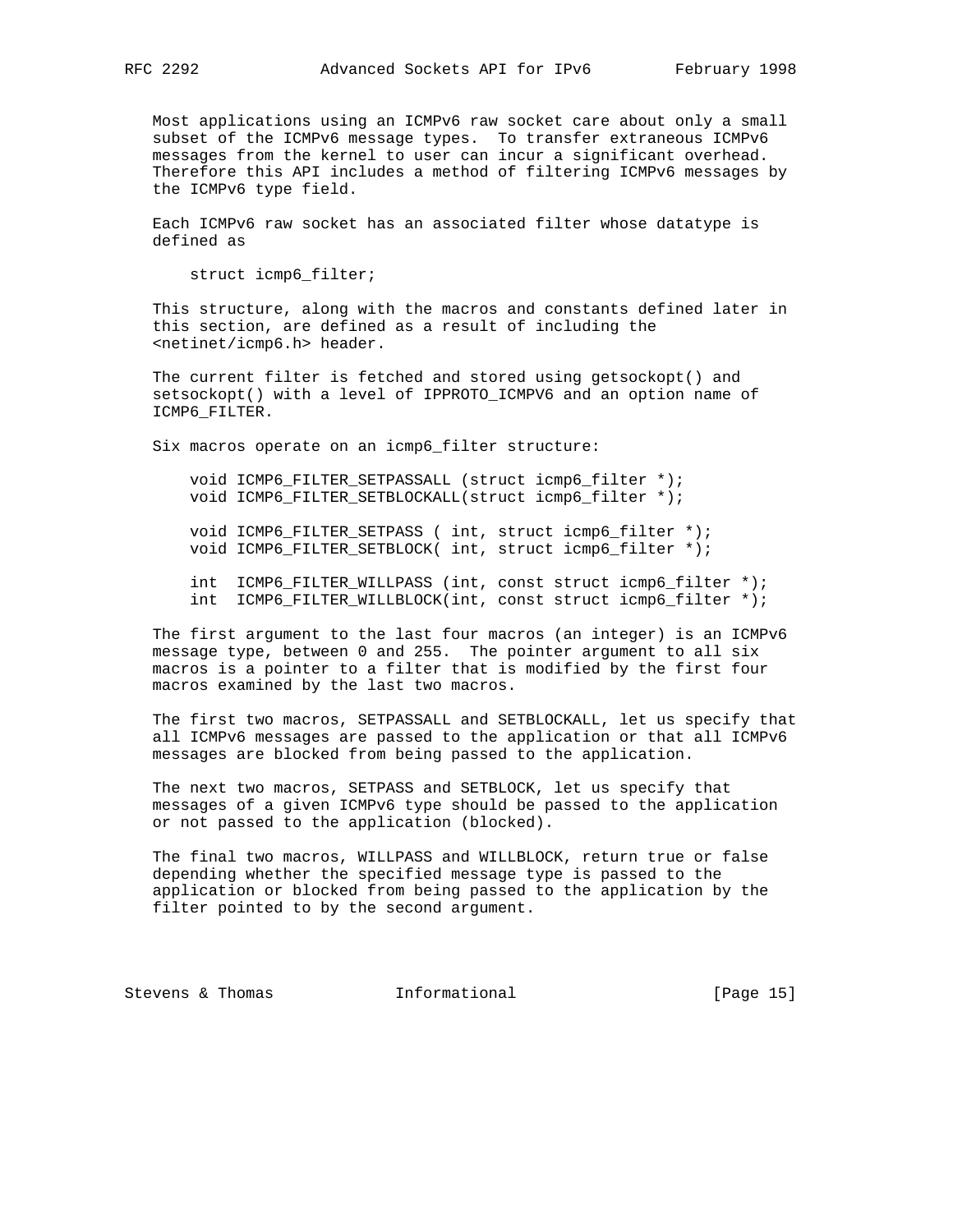When an ICMPv6 raw socket is created, it will by default pass all ICMPv6 message types to the application.

 As an example, a program that wants to receive only router advertisements could execute the following:

struct icmp6\_filter myfilt;

fd = socket(PF\_INET6, SOCK\_RAW, IPPROTO\_ICMPV6);

ICMP6\_FILTER\_SETBLOCKALL(&myfilt); ICMP6\_FILTER\_SETPASS(ND\_ROUTER\_ADVERT, &myfilt); setsockopt(fd, IPPROTO\_ICMPV6, ICMP6\_FILTER, &myfilt, sizeof(myfilt));

 The filter structure is declared and then initialized to block all messages types. The filter structure is then changed to allow router advertisement messages to be passed to the application and the filter is installed using setsockopt().

 The icmp6\_filter structure is similar to the fd\_set datatype used with the select() function in the sockets API. The icmp6\_filter structure is an opaque datatype and the application should not care how it is implemented. All the application does with this datatype is allocate a variable of this type, pass a pointer to a variable of this type to getsockopt() and setsockopt(), and operate on a variable of this type using the six macros that we just defined.

 Nevertheless, it is worth showing a simple implementation of this datatype and the six macros.

```
struct icmp6_filter {
 uint32_t icmp6_filt[8]; /* 8*32 = 256 bits */};
```

```
#define ICMP6_FILTER_WILLPASS(type, filterp) \
   ((((filter)->icmp6_filt[(type) >> 5]) & (1 << ((type) & 31))) := 0)#define ICMP6_FILTER_WILLBLOCK(type, filterp) \
    ((((filter)->icmp6_filt[(type) >> 5]) & (1 << ((type) & 31))) == 0)#define ICMP6_FILTER_SETPASS(type, filterp) \
   ((((filter)->icmp6_filt[(type) >> 5]) |= (1 << ((type) & 31))))#define ICMP6_FILTER_SETBLOCK(type, filterp) \
   ((((filter)->icmp6_filt[(type)>>5]) &= ^(1 << ((type) &31))))#define ICMP6_FILTER_SETPASSALL(filterp) \
    memset((filterp), 0xFF, sizeof(struct icmp6_filter))
#define ICMP6_FILTER_SETBLOCKALL(filterp) \
    memset((filterp), 0, sizeof(struct icmp6_filter))
```
Stevens & Thomas **Informational** [Page 16]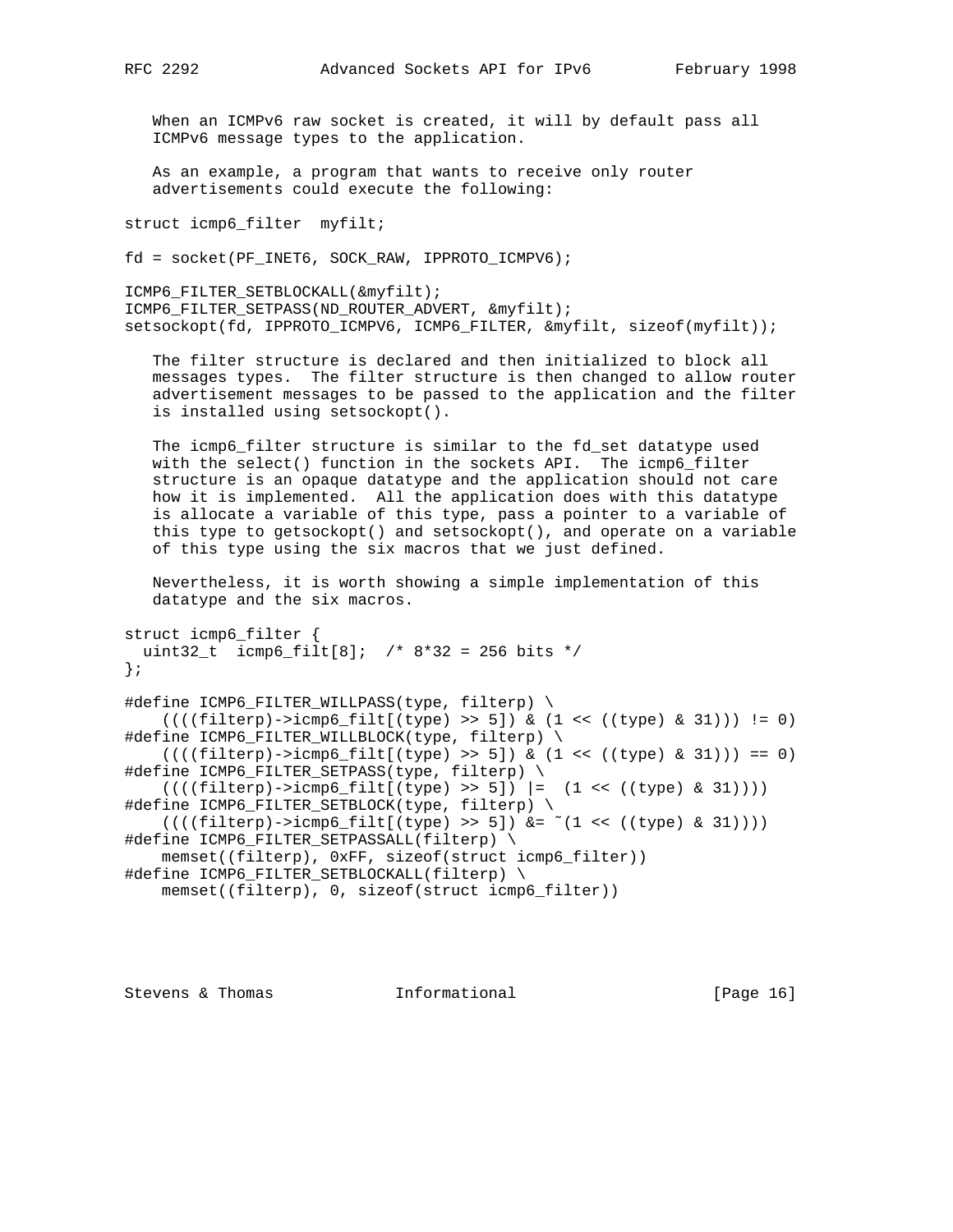(Note: These sample definitions have two limitations that an implementation may want to change. The first four macros evaluate their first argument two times. The second two macros require the inclusion of the <string.h> header for the memset() function.)

# 4. Ancillary Data

 4.2BSD allowed file descriptors to be transferred between separate processes across a UNIX domain socket using the sendmsg() and recvmsg() functions. Two members of the msghdr structure, msg\_accrights and msg\_accrightslen, were used to send and receive the descriptors. When the OSI protocols were added to 4.3BSD Reno in 1990 the names of these two fields in the msghdr structure were changed to msg\_control and msg\_controllen, because they were used by the OSI protocols for "control information", although the comments in the source code call this "ancillary data".

 Other than the OSI protocols, the use of ancillary data has been rare. In 4.4BSD, for example, the only use of ancillary data with IPv4 is to return the destination address of a received UDP datagram if the IP\_RECVDSTADDR socket option is set. With Unix domain sockets ancillary data is still used to send and receive descriptors.

 Nevertheless the ancillary data fields of the msghdr structure provide a clean way to pass information in addition to the data that is being read or written. The inclusion of the msg\_control and msg\_controllen members of the msghdr structure along with the cmsghdr structure that is pointed to by the msg\_control member is required by the Posix.1g sockets API standard (which should be completed during 1997).

 In this document ancillary data is used to exchange the following optional information between the application and the kernel:

- 1. the send/receive interface and source/destination address,
- 2. the hop limit,
- 3. next hop address,
- 4. Hop-by-Hop options,
- 5. Destination options, and
	- 6. Routing header.

 Before describing these uses in detail, we review the definition of the msghdr structure itself, the cmsghdr structure that defines an ancillary data object, and some functions that operate on the ancillary data objects.

Stevens & Thomas **Informational** [Page 17]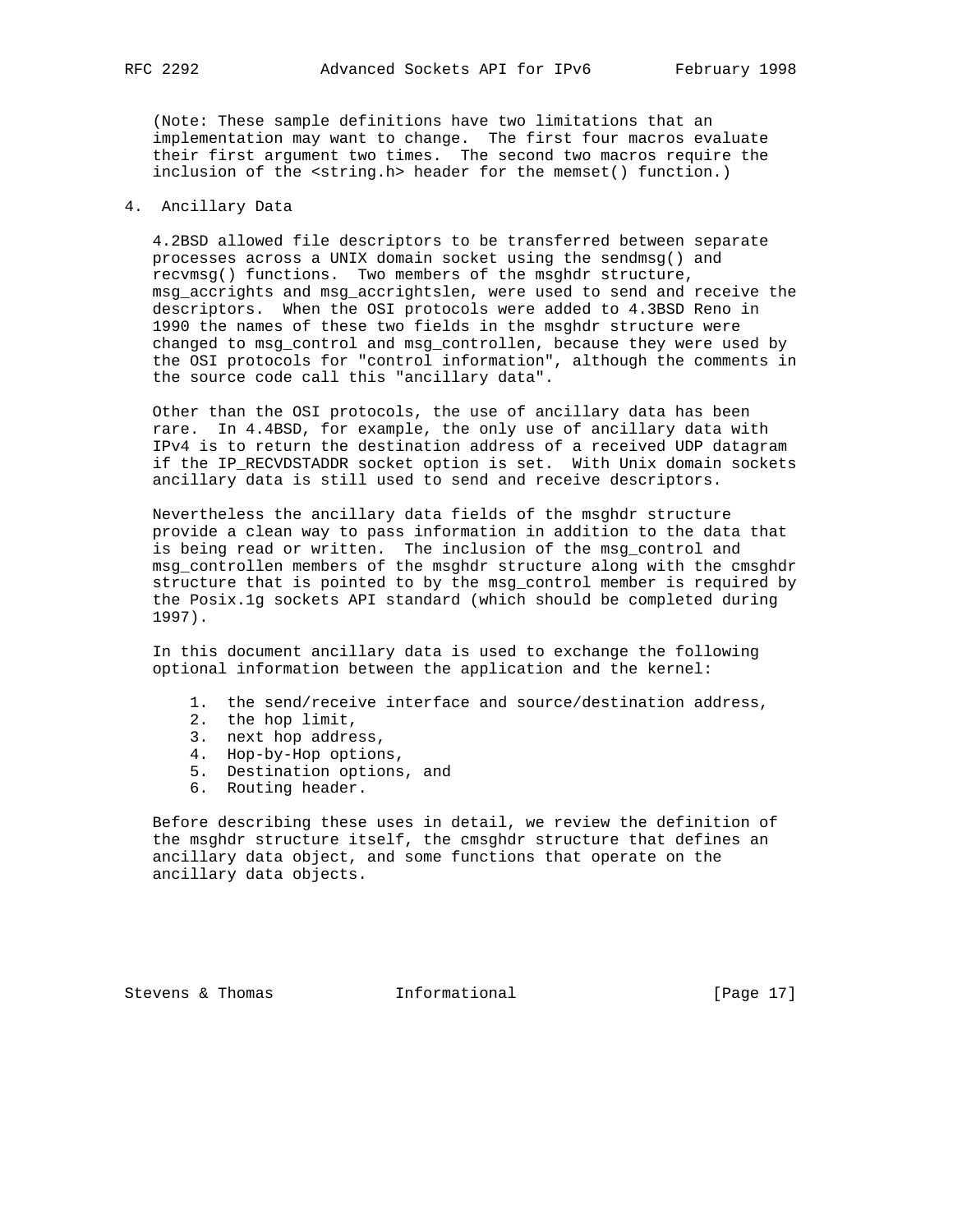# 4.1. The msghdr Structure

 The msghdr structure is used by the recvmsg() and sendmsg() functions. Its Posix.1g definition is:

```
 struct msghdr {
 void *msg_name; /* ptr to socket address structure */
 socklen_t msg_namelen; /* size of socket address structure */
 struct iovec *msg_iov; /* scatter/gather array */
 size_t msg_iovlen; /* # elements in msg_iov */
 void *msg_control; /* ancillary data */
    socklen_t msg_controllen; /* ancillary data buffer length */
     int msg_flags; /* flags on received message */
    };
```
The structure is declared as a result of including <sys/socket.h>.

 (Note: Before Posix.1g the two "void \*" pointers were typically "char \*", and the two socklen\_t members and the size\_t member were typically integers. Earlier drafts of Posix.1g had the two socklen\_t members as size\_t, but Draft 6.6 of Posix.1g, apparently the final draft, changed these to socklen\_t to simplify binary portability for 64-bit implementations and to align Posix.1g with X/Open's Networking Services, Issue 5. The change in msg\_control to a "void \*" pointer affects any code that increments this pointer.)

 Most Berkeley-derived implementations limit the amount of ancillary data in a call to sendmsg() to no more than 108 bytes (an mbuf). This API requires a minimum of 10240 bytes of ancillary data, but it is recommended that the amount be limited only by the buffer space reserved by the socket (which can be modified by the SO\_SNDBUF socket option). (Note: This magic number 10240 was picked as a value that should always be large enough. 108 bytes is clearly too small as the maximum size of a Type 0 Routing header is 376 bytes.)

## 4.2. The cmsghdr Structure

 The cmsghdr structure describes ancillary data objects transferred by recvmsg() and sendmsg(). Its Posix.1g definition is:

 struct cmsghdr { socklen\_t cmsg\_len; /\* #bytes, including this header \*/ int cmsg\_level; /\* originating protocol \*/ int cmsg\_type; /\* protocol-specific type \*/ /\* followed by unsigned char cmsg\_data[]; \*/ };

This structure is declared as a result of including <sys/socket.h>.

Stevens & Thomas **Informational** [Page 18]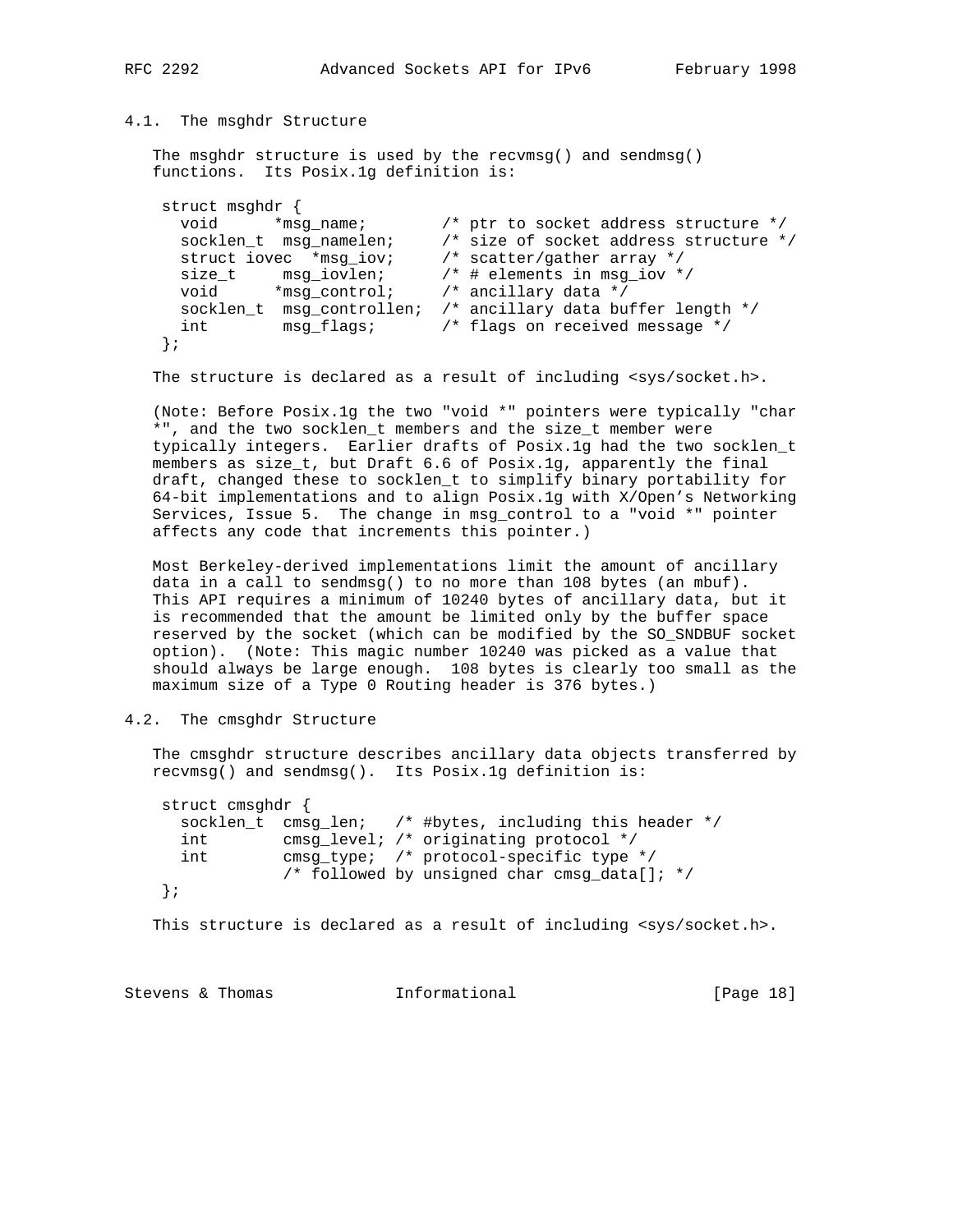As shown in this definition, normally there is no member with the name cmsg\_data[]. Instead, the data portion is accessed using the CMSG\_xxx() macros, as described shortly. Nevertheless, it is common to refer to the cmsg\_data[] member.

 (Note: Before Posix.1g the cmsg\_len member was an integer, and not a socklen\_t. See the Note in the previous section for why socklen\_t is used here.)

 When ancillary data is sent or received, any number of ancillary data objects can be specified by the msg\_control and msg\_controllen members of the msghdr structure, because each object is preceded by a cmsghdr structure defining the object's length (the cmsg\_len member). Historically Berkeley-derived implementations have passed only one object at a time, but this API allows multiple objects to be passed in a single call to sendmsg() or recvmsg(). The following example shows two ancillary data objects in a control buffer.

```
|<--------------------------- msg_controllen -------------------------->|
| |
|<----- ancillary data object ----->|<----- ancillary data object ----->|
|<---------- CMSG_SPACE() --------->|<---------- CMSG_SPACE() --------->|
| | |
\left| \frac{1}{2} cmsq len --------->| \left| \frac{1}{2} (--------- cmsq len ----------->|
|<--------- CMSG_LEN() --------->| |<-------- CMSG_LEN() ---------->| |
| | | | |
+-----+-----+-----+--+-----------+--+-----+-----+-----+--+-----------+--+
|\text{cmsg}_{\text{max}}|\text{cmsg}_{\text{max}}|\text{XX}| |\text{XX}|\text{cmsg}_{\text{max}}|\text{cmsg}_{\text{max}}|\text{XX}| |\text{XX}|\text{XX}||len |level|type |XX|cmsg_data[]|XX|len |level|type |XX|cmsg_data[]|XX|
+-----+-----+-----+--+-----------+--+-----+-----+-----+--+-----------+--+
\lambda
```
 $\mathbb{R}$ msg\_control points here

> The fields shown as "XX" are possible padding, between the cmsghdr structure and the data, and between the data and the next cmsghdr structure, if required by the implementation.

## 4.3. Ancillary Data Object Macros

 To aid in the manipulation of ancillary data objects, three macros from 4.4BSD are defined by Posix.1g: CMSG\_DATA(), CMSG\_NXTHDR(), and CMSG\_FIRSTHDR(). Before describing these macros, we show the following example of how they might be used with a call to recvmsg().

struct msghdr msg; struct cmsghdr \*cmsgptr;

Stevens & Thomas **Informational** [Page 19]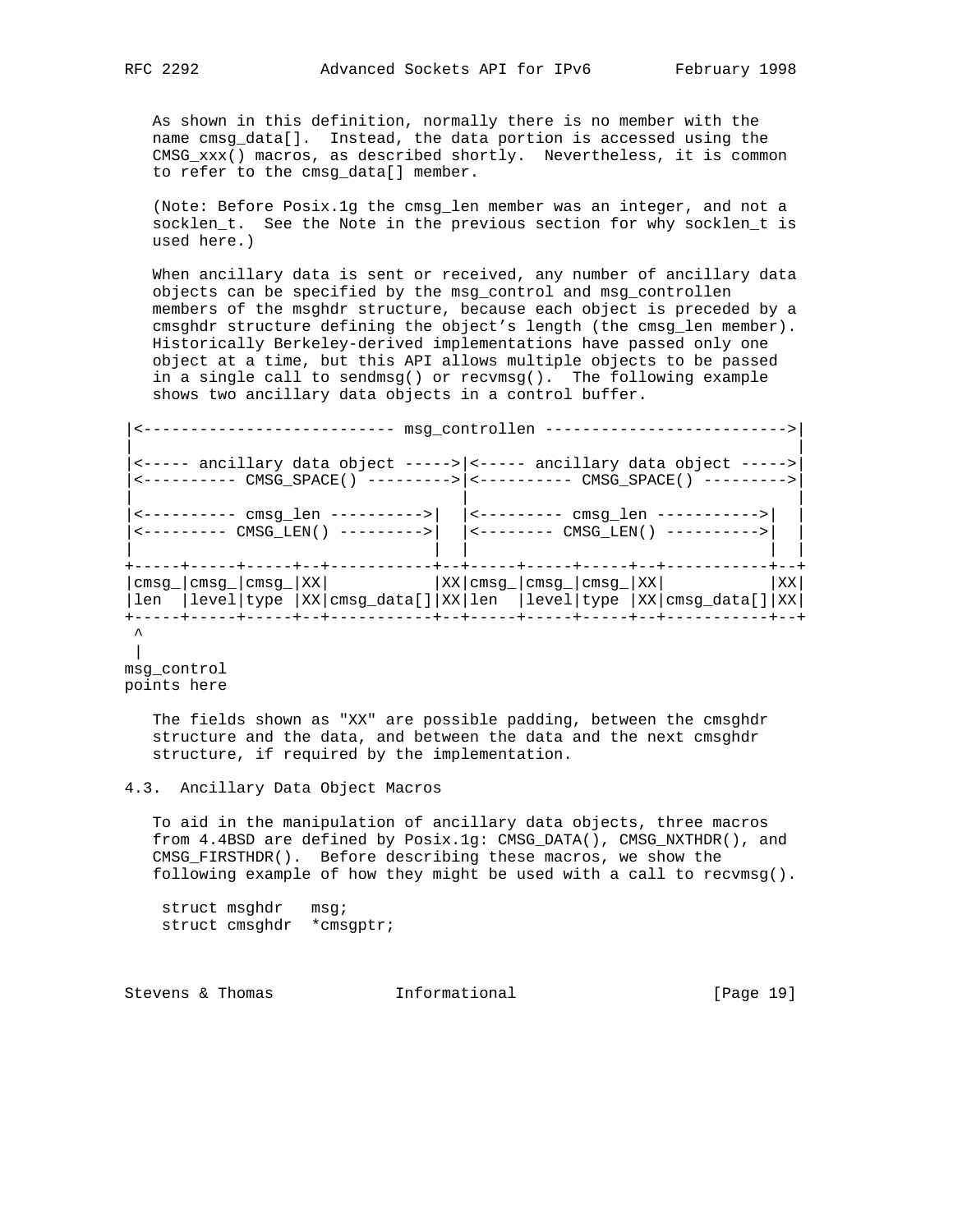```
/* fill in msg */
 /* call recvmsg() */
 for (cmsgptr = CMSG_FIRSTHDR(&msg); cmsgptr != NULL;
      cmsgptr = CMSG_NXTHDR(&msg, cmsgptr)) {
    if (cmsgptr->cmsg_level == \ldots && cmsgptr->cmsg_type == \ldots ) {
         u_char *ptr;
        ptr = CMSG_DATA(cmsgptr);
        /* process data pointed to by ptr */
     }
 }
```
 We now describe the three Posix.1g macros, followed by two more that are new with this API: CMSG\_SPACE() and CMSG\_LEN(). All these macros are defined as a result of including <sys/socket.h>.

4.3.1. CMSG\_FIRSTHDR

struct cmsghdr \*CMSG\_FIRSTHDR(const struct msghdr \*mhdr);

 CMSG\_FIRSTHDR() returns a pointer to the first cmsghdr structure in the msghdr structure pointed to by mhdr. The macro returns NULL if there is no ancillary data pointed to the by msghdr structure (that is, if either msg\_control is NULL or if msg\_controllen is less than the size of a cmsghdr structure).

One possible implementation could be

```
#define CMSG FIRSTHDR(mhdr) \setminus( (mhdr)->msg_controllen >= sizeof(struct cmsghdr) ? \setminus(struct cmsghdr *)(mhdr)->msg_control : \
       (struct cmsghdr *)NULL )
```
 (Note: Most existing implementations do not test the value of msg\_controllen, and just return the value of msg\_control. The value of msg\_controllen must be tested, because if the application asks recvmsg() to return ancillary data, by setting msg\_control to point to the application's buffer and setting msg\_controllen to the length of this buffer, the kernel indicates that no ancillary data is available by setting msg\_controllen to 0 on return. It is also easier to put this test into this macro, than making the application perform the test.)

Stevens & Thomas **Informational** [Page 20]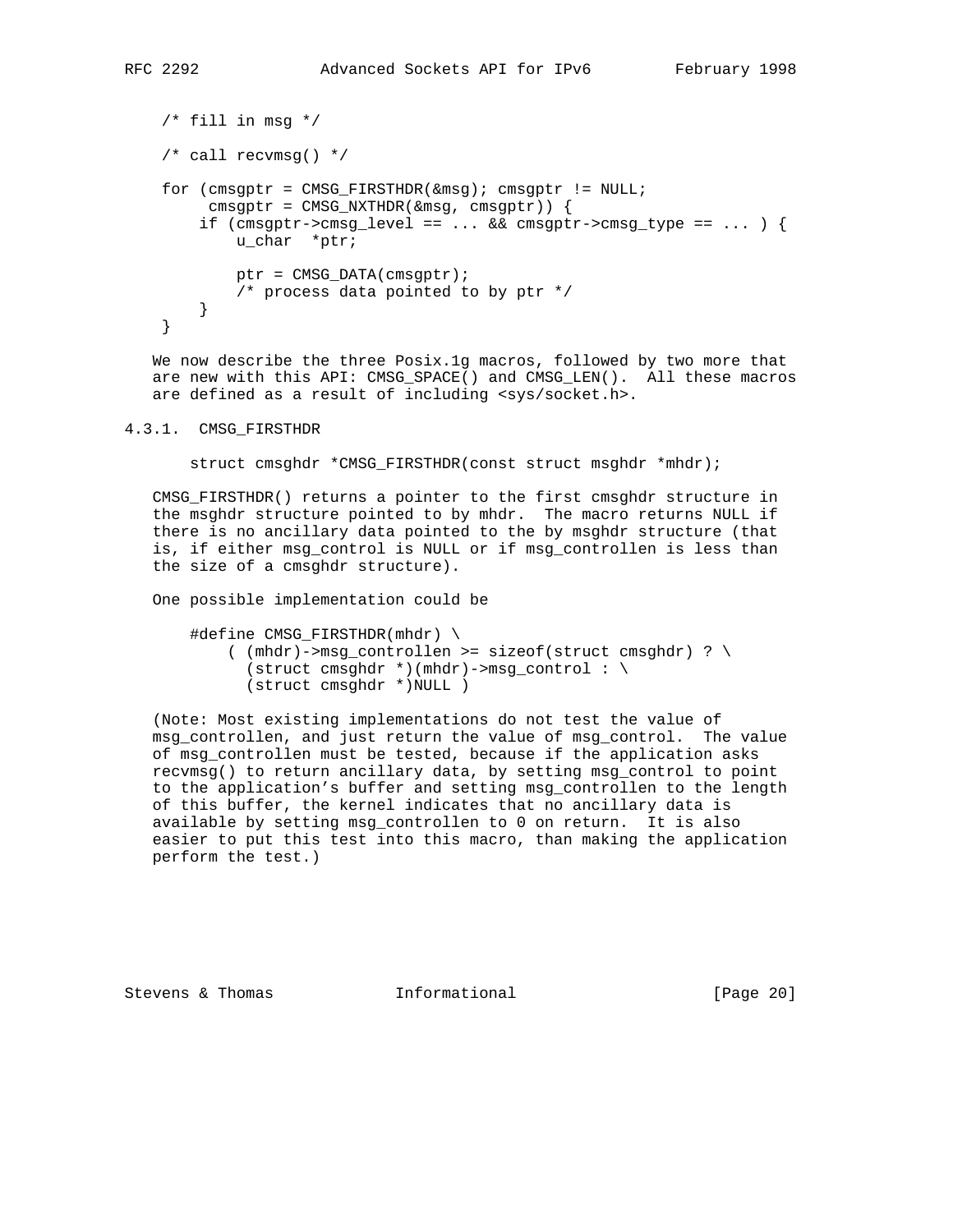4.3.2. CMSG\_NXTHDR

 struct cmsghdr \*CMSG\_NXTHDR(const struct msghdr \*mhdr, const struct cmsghdr \*cmsg);

 CMSG\_NXTHDR() returns a pointer to the cmsghdr structure describing the next ancillary data object. mhdr is a pointer to a msghdr structure and cmsg is a pointer to a cmsghdr structure. If there is not another ancillary data object, the return value is NULL.

 The following behavior of this macro is new to this API: if the value of the cmsg pointer is NULL, a pointer to the cmsghdr structure describing the first ancillary data object is returned. That is, CMSG\_NXTHDR(mhdr, NULL) is equivalent to CMSG\_FIRSTHDR(mhdr). If there are no ancillary data objects, the return value is NULL. This provides an alternative way of coding the processing loop shown earlier:

```
struct msghdr msg;
struct cmsghdr *cmsgptr = NULL;
/* fill in msg */
/* call recvmsg() */
while ((cmsgptr = CMSG_NXTHDR(\&msg, cmsgptr)) != NULL) {
     if (\text{cmsgptr}\text{-}\text{cmsg\_level} == \dots \& \text{cmsgptr}\text{-}\text{cmsg\_type} == \dots ) u_char *ptr;
          ptr = CMSG_DATA(cmsgptr);
          /* process data pointed to by ptr */
     }
}
    One possible implementation could be:
      #define CMSG_NXTHDR(mhdr, cmsg) \
          ((\text{cmsg}) == \text{NULL}) ? \text{CMSG\_FIRSTHDR}(\text{mhdr}) : \setminus(((u_{char} * (cmsg) + ALIGN((cmsg)-\text{cmsg\_len}) \setminus + ALIGN(sizeof(struct cmsghdr)) > \
              (u_char *)((mhdr)->msg_control) + (mhdr)->msg_controllen) ? \
             (struct cmsghdr *)NULL : \setminus(\text{struct } \text{cmsghdr } *)((\text{u\_char } *)(\text{cmsg}) + \text{ALIGN}((\text{cmsg}) - \text{cmsg\_len}))) ) The macro ALIGN(), which is implementation dependent, rounds its
    argument up to the next even multiple of whatever alignment is
    required (probably a multiple of 4 or 8 bytes).
```
Stevens & Thomas **Informational** [Page 21]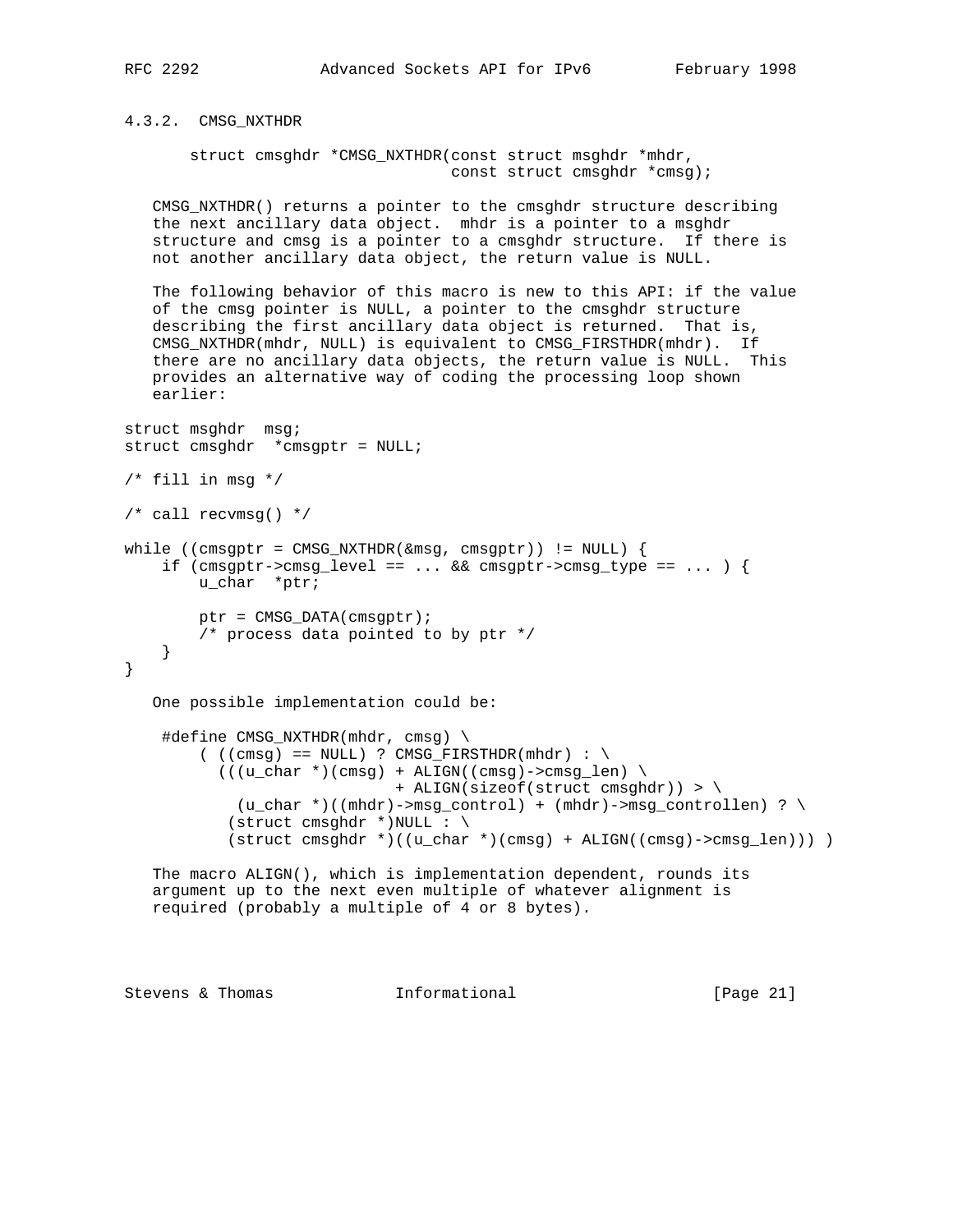4.3.3. CMSG\_DATA

unsigned char \*CMSG\_DATA(const struct cmsghdr \*cmsg);

 CMSG\_DATA() returns a pointer to the data (what is called the cmsg\_data[] member, even though such a member is not defined in the structure) following a cmsghdr structure.

One possible implementation could be:

```
\#define \ CMSG_DATA(cmsg) ( (u_char *)(cmsg) + \n ALIGN(sizeof(struct cmsghdr)) )
```
# 4.3.4. CMSG\_SPACE

unsigned int CMSG SPACE(unsigned int length);

 This macro is new with this API. Given the length of an ancillary data object, CMSG\_SPACE() returns the space required by the object and its cmsghdr structure, including any padding needed to satisfy alignment requirements. This macro can be used, for example, to allocate space dynamically for the ancillary data. This macro should not be used to initialize the cmsg\_len member of a cmsghdr structure; instead use the CMSG\_LEN() macro.

One possible implementation could be:

```
 #define CMSG_SPACE(length) ( ALIGN(sizeof(struct cmsghdr)) + \
                              ALIGN(length) )
```
# 4.3.5. CMSG\_LEN

unsigned int CMSG\_LEN(unsigned int length);

 This macro is new with this API. Given the length of an ancillary data object, CMSG\_LEN() returns the value to store in the cmsg\_len member of the cmsghdr structure, taking into account any padding needed to satisfy alignment requirements.

One possible implementation could be:

 #define CMSG\_LEN(length) ( ALIGN(sizeof(struct cmsghdr)) + length  $)$ 

Stevens & Thomas **Informational** [Page 22]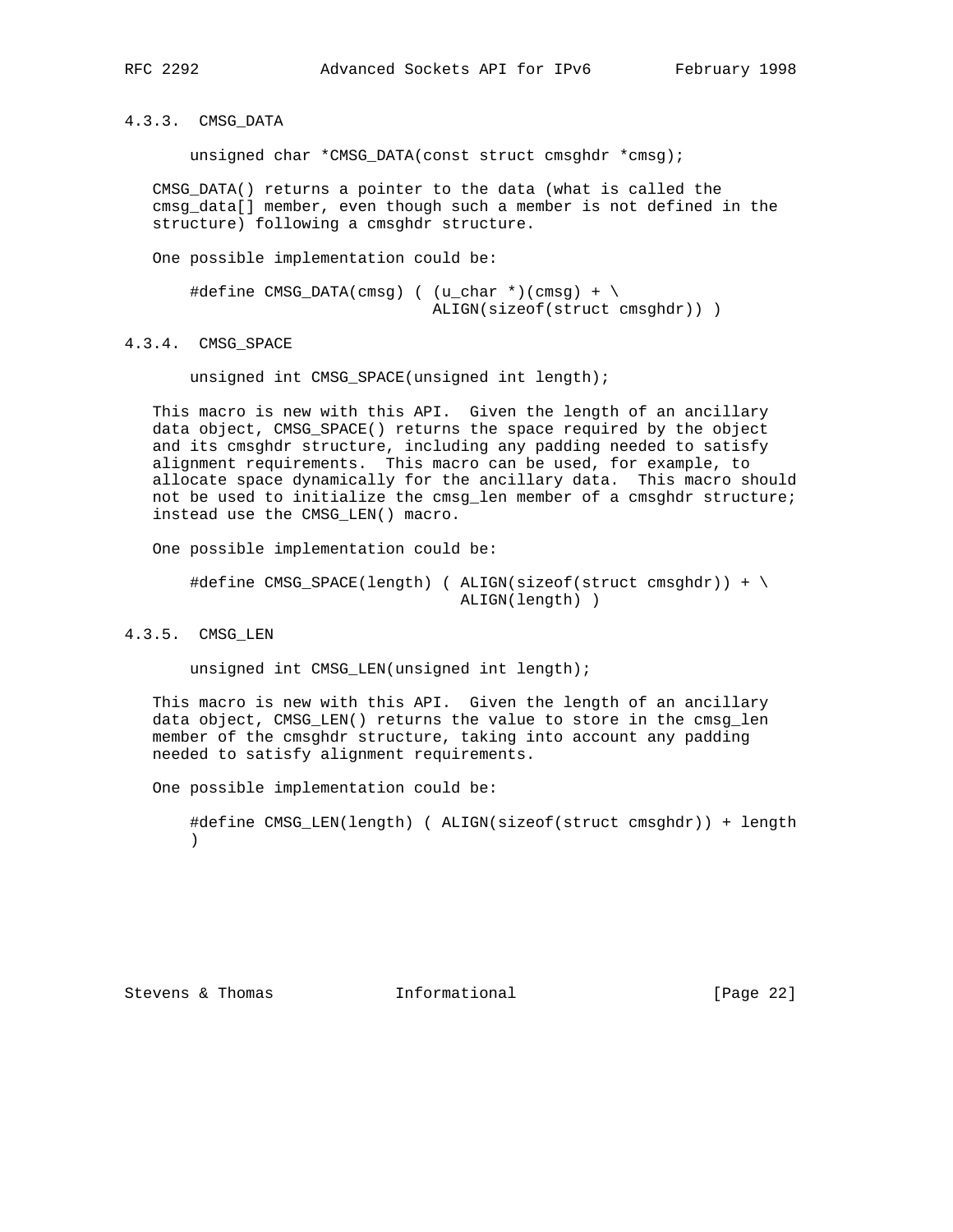Note the difference between CMSG\_SPACE() and CMSG\_LEN(), shown also in the figure in Section 4.2: the former accounts for any required padding at the end of the ancillary data object and the latter is the actual length to store in the cmsg\_len member of the ancillary data object.

## 4.4. Summary of Options Described Using Ancillary Data

 There are six types of optional information described in this document that are passed between the application and the kernel using ancillary data:

- 1. the send/receive interface and source/destination address,
- 2. the hop limit,
- 3. next hop address,
- 4. Hop-by-Hop options,
	- 5. Destination options, and
	- 6. Routing header.

 First, to receive any of this optional information (other than the next hop address, which can only be set), the application must call setsockopt() to turn on the corresponding flag:

int on  $= 1$ ;

 setsockopt(fd, IPPROTO\_IPV6, IPV6\_PKTINFO, &on, sizeof(on)); setsockopt(fd, IPPROTO\_IPV6, IPV6\_HOPLIMIT, &on, sizeof(on)); setsockopt(fd, IPPROTO\_IPV6, IPV6\_HOPOPTS, &on, sizeof(on)); setsockopt(fd, IPPROTO\_IPV6, IPV6\_DSTOPTS, &on, sizeof(on)); setsockopt(fd, IPPROTO\_IPV6, IPV6\_RTHDR, &on, sizeof(on));

 When any of these options are enabled, the corresponding data is returned as control information by recvmsg(), as one or more ancillary data objects.

 Nothing special need be done to send any of this optional information; the application just calls sendmsg() and specifies one or more ancillary data objects as control information.

 We also summarize the three cmsghdr fields that describe the ancillary data objects:

| cmsg level                | cmsq type                  | cmsg_data[]                    | #times |
|---------------------------|----------------------------|--------------------------------|--------|
|                           |                            |                                |        |
|                           | IPPROTO IPV6 IPV6 PKTINFO  | in6 pktinfo structure          | once   |
|                           | IPPROTO IPV6 IPV6 HOPLIMIT | int                            | once   |
| IPPROTO IPV6              | IPV6 NEXTHOP               | socket address structure       | once   |
| IPPROTO IPV6 IPV6 HOPOPTS |                            | implementation dependent mult. |        |

Stevens & Thomas **Informational** [Page 23]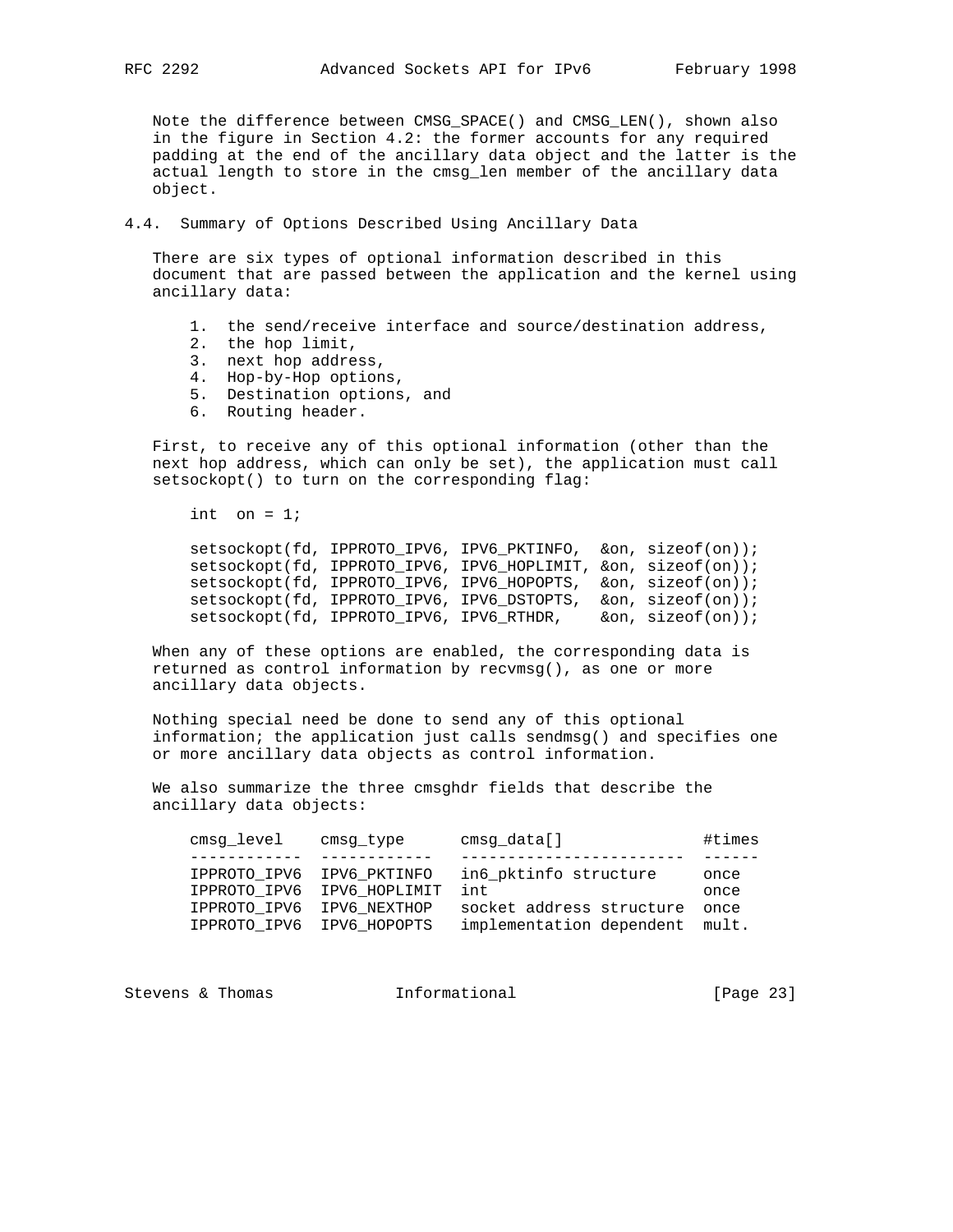IPPROTO\_IPV6 IPV6\_DSTOPTS implementation dependent mult. IPPROTO\_IPV6 IPV6\_RTHDR implementation dependent once

 The final column indicates how many times an ancillary data object of that type can appear as control information. The Hop-by-Hop and Destination options can appear multiple times, while all the others can appear only one time.

 All these options are described in detail in following sections. All the constants beginning with IPV6\_ are defined as a result of including the <netinet/in.h> header.

 (Note: We intentionally use the same constant for the cmsg\_level member as is used as the second argument to getsockopt() and setsockopt() (what is called the "level"), and the same constant for the cmsg type member as is used as the third argument to getsockopt() and setsockopt() (what is called the "option name"). This is consistent with the existing use of ancillary data in 4.4BSD: returning the destination address of an IPv4 datagram.)

 (Note: It is up to the implementation what it passes as ancillary data for the Hop-by-Hop option, Destination option, and Routing header option, since the API to these features is through a set of inet6\_option\_XXX() and inet6\_rthdr\_XXX() functions that we define later. These functions serve two purposes: to simplify the interface to these features (instead of requiring the application to know the intimate details of the extension header formats), and to hide the actual implementation from the application. Nevertheless, we show some examples of these features that store the actual extension header as the ancillary data. Implementations need not use this technique.)

## 4.5. IPV6\_PKTOPTIONS Socket Option

 The summary in the previous section assumes a UDP socket. Sending and receiving ancillary data is easy with UDP: the application calls sendmsg() and recvmsg() instead of sendto() and recvfrom().

 But there might be cases where a TCP application wants to send or receive this optional information. For example, a TCP client might want to specify a Routing header and this needs to be done before calling connect(). Similarly a TCP server might want to know the received interface after accept() returns along with any Destination options.

Stevens & Thomas **Informational** [Page 24]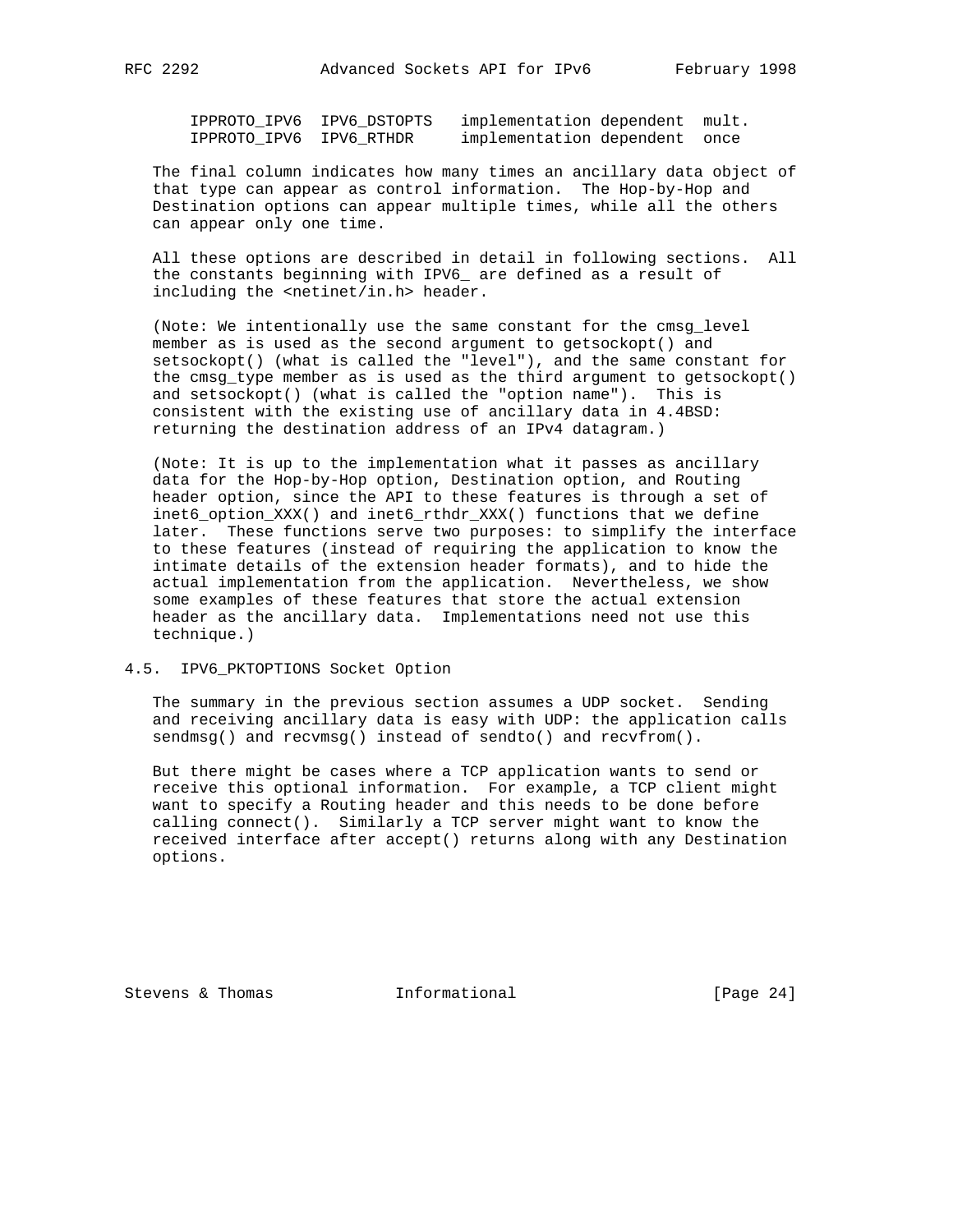A new socket option is defined that provides access to the optional information described in the previous section, but without using recvmsg() and sendmsg(). Setting the socket option specifies any of the optional output fields:

setsockopt(fd, IPPROTO\_IPV6, IPV6\_PKTOPTIONS, &buf, len);

 The fourth argument points to a buffer containing one or more ancillary data objects, and the fifth argument is the total length of all these objects. The application fills in this buffer exactly as if the buffer were being passed to sendmsg() as control information.

 The options set by calling setsockopt() for IPV6\_PKTOPTIONS are called "sticky" options because once set they apply to all packets sent on that socket. The application can call setsockopt() again to change all the sticky options, or it can call setsockopt() with a length of 0 to remove all the sticky options for the socket.

The corresponding receive option

getsockopt(fd, IPPROTO\_IPV6, IPV6\_PKTOPTIONS, &buf, &len);

 returns a buffer with one or more ancillary data objects for all the optional receive information that the application has previously specified that it wants to receive. The fourth argument points to the buffer that is filled in by the call. The fifth argument is a pointer to a value-result integer: when the function is called the integer specifies the size of the buffer pointed to by the fourth argument, and on return this integer contains the actual number of bytes that were returned. The application processes this buffer exactly as if the buffer were returned by recvmsg() as control information.

 To simplify this document, in the remaining sections when we say "can be specified as ancillary data to sendmsg()" we mean "can be specified as ancillary data to sendmsg() or specified as a sticky option using setsockopt() and the IPV6\_PKTOPTIONS socket option". Similarly when we say "can be returned as ancillary data by recvmsg()" we mean "can be returned as ancillary data by recvmsg() or returned by getsockopt() with the IPV6\_PKTOPTIONS socket option".

# 4.5.1. TCP Sticky Options

 When using getsockopt() with the IPV6\_PKTOPTIONS option and a TCP socket, only the options from the most recently received segment are retained and returned to the caller, and only after the socket option has been set. That is, TCP need not start saving a copy of the options until the application says to do so.

Stevens & Thomas **Informational** [Page 25]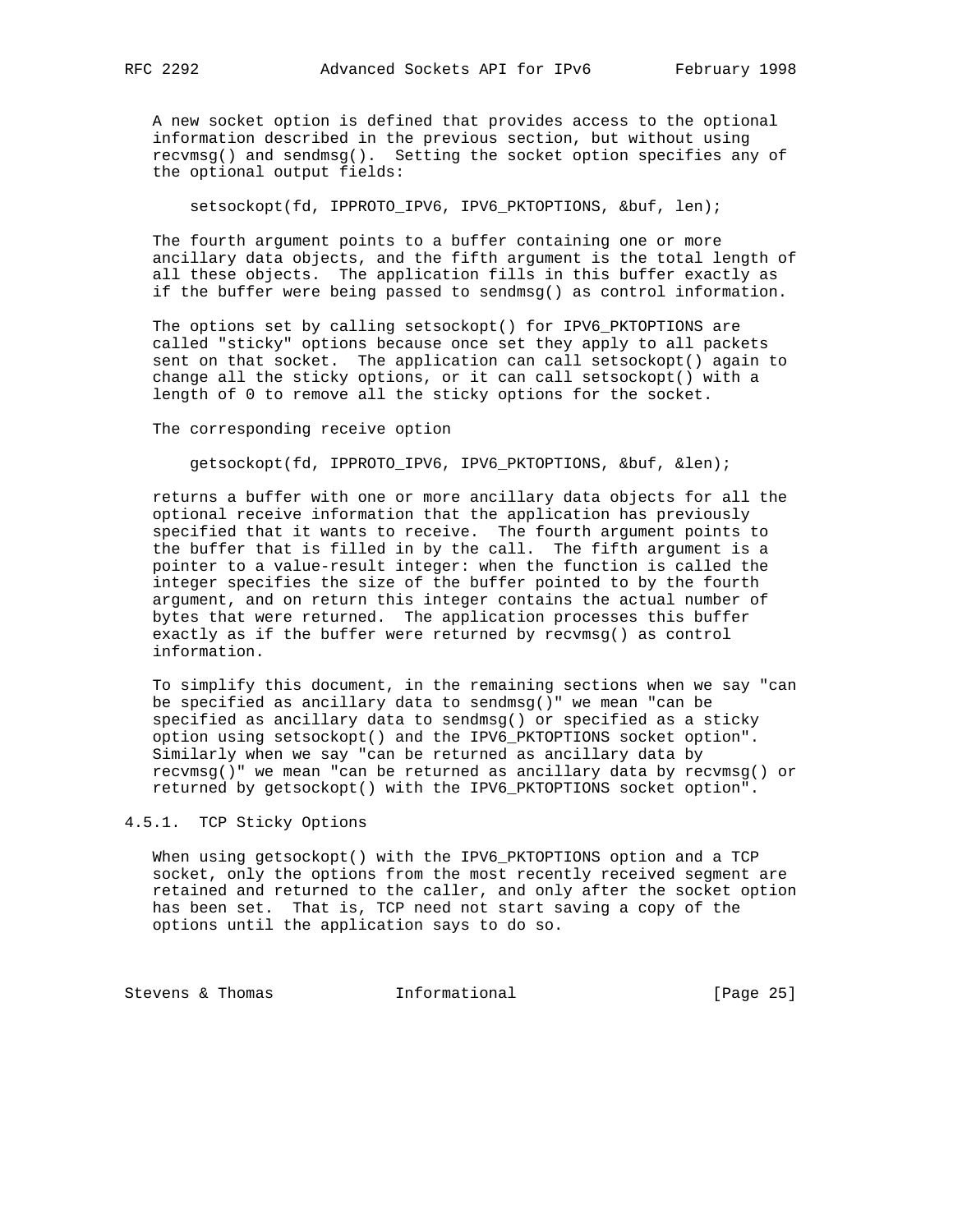The application is not allowed to specify ancillary data in a call to sendmsg() on a TCP socket, and none of the ancillary data that we describe in this document is ever returned as control information by recvmsg() on a TCP socket.

4.5.2. UDP and Raw Socket Sticky Options

 The IPV6\_PKTOPTIONS socket option can also be used with a UDP socket or with a raw IPv6 socket, normally to set some of the options once, instead of with each call to sendmsg().

 Unlike the TCP case, the sticky options can be overridden on a per packet basis with ancillary data specified in a call to sendmsg() on a UDP or raw IPv6 socket. If any ancillary data is specified in a call to sendmsg(), none of the sticky options are sent with that datagram.

5. Packet Information

 There are four pieces of information that an application can specify for an outgoing packet using ancillary data:

- 1. the source IPv6 address,
- 2. the outgoing interface index,
- 3. the outgoing hop limit, and
- 4. the next hop address.

 Three similar pieces of information can be returned for a received packet as ancillary data:

- 1. the destination IPv6 address,
- 2. the arriving interface index, and
- 3. the arriving hop limit.

 The first two pieces of information are contained in an in6\_pktinfo structure that is sent as ancillary data with sendmsg() and received as ancillary data with recvmsg(). This structure is defined as a result of including the <netinet/in.h> header.

```
 struct in6_pktinfo {
  struct in6_addr ipi6_addr; /* src/dst IPv6 address */
  unsigned int ipi6_ifindex; /* send/recv interface index */
 };
```
 In the cmsghdr structure containing this ancillary data, the cmsg\_level member will be IPPROTO\_IPV6, the cmsg\_type member will be IPV6\_PKTINFO, and the first byte of cmsg\_data[] will be the first byte of the in6\_pktinfo structure.

Stevens & Thomas **Informational** [Page 26]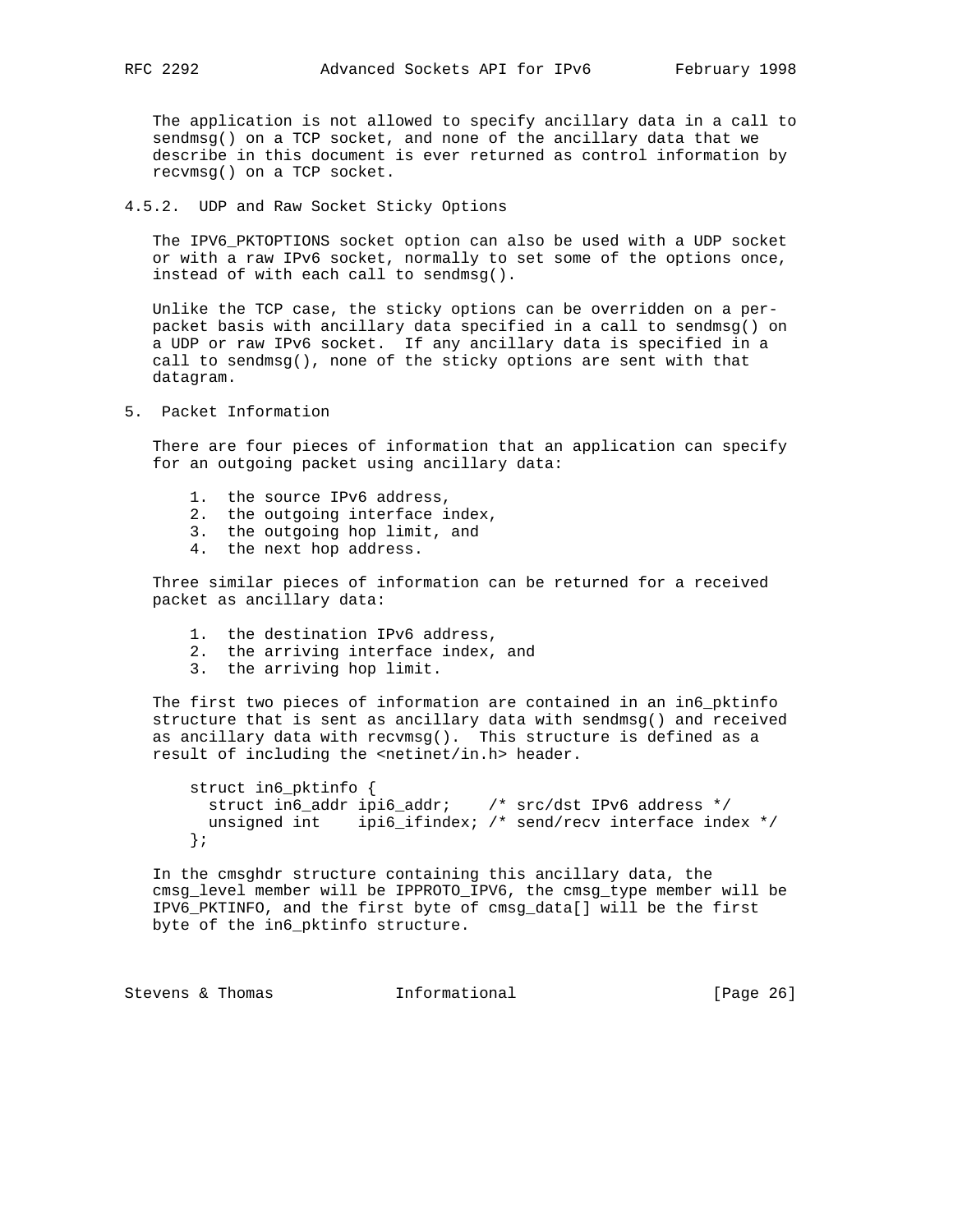This information is returned as ancillary data by recvmsg() only if the application has enabled the IPV6\_PKTINFO socket option:

int on  $= 1$ ; setsockopt(fd, IPPROTO\_IPV6, IPV6\_PKTINFO, &on, sizeof(on));

 Nothing special need be done to send this information: just specify the control information as ancillary data for sendmsg().

 (Note: The hop limit is not contained in the in6\_pktinfo structure for the following reason. Some UDP servers want to respond to client requests by sending their reply out the same interface on which the request was received and with the source IPv6 address of the reply equal to the destination IPv6 address of the request. To do this the application can enable just the IPV6\_PKTINFO socket option and then use the received control information from recvmsg() as the outgoing control information for sendmsg(). The application need not examine or modify the in6\_pktinfo structure at all. But if the hop limit were contained in this structure, the application would have to parse the received control information and change the hop limit member, since the received hop limit is not the desired value for an outgoing packet.)

## 5.1. Specifying/Receiving the Interface

 Interfaces on an IPv6 node are identified by a small positive integer, as described in Section 4 of [RFC-2133]. That document also describes a function to map an interface name to its interface index, a function to map an interface index to its interface name, and a function to return all the interface names and indexes. Notice from this document that no interface is ever assigned an index of 0.

When specifying the outgoing interface, if the ipi6\_ifindex value is 0, the kernel will choose the outgoing interface. If the application specifies an outgoing interface for a multicast packet, the interface specified by the ancillary data overrides any interface specified by the IPV6\_MULTICAST\_IF socket option (described in [RFC-2133]), for that call to sendmsg() only.

 When the IPV6\_PKTINFO socket option is enabled, the received interface index is always returned as the ipi6\_ifindex member of the in6\_pktinfo structure.

#### 5.2. Specifying/Receiving Source/Destination Address

 The source IPv6 address can be specified by calling bind() before each output operation, but supplying the source address together with the data requires less overhead (i.e., fewer system calls) and

Stevens & Thomas **Informational** [Page 27]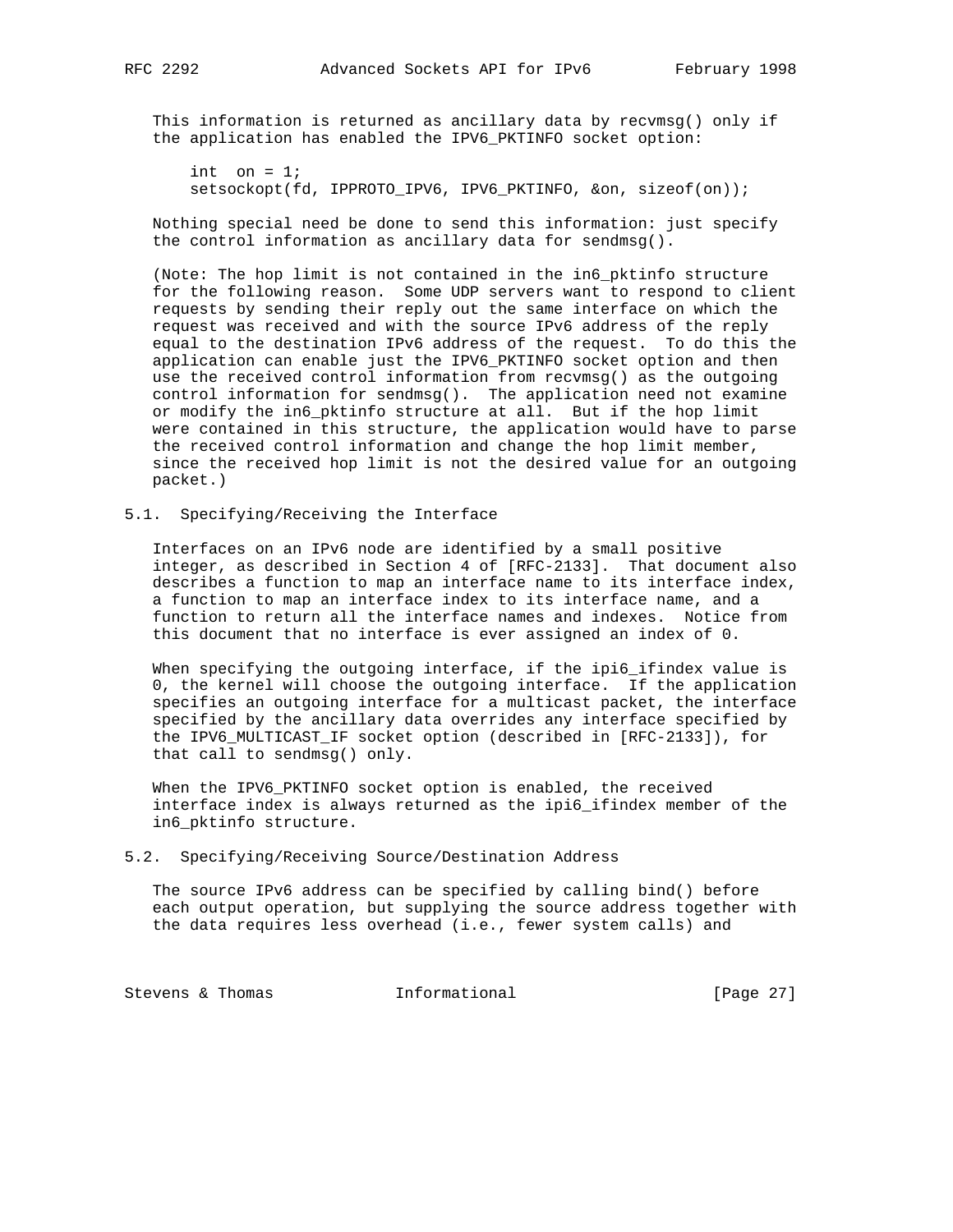requires less state to be stored and protected in a multithreaded application.

 When specifying the source IPv6 address as ancillary data, if the ipi6\_addr member of the in6\_pktinfo structure is the unspecified address (IN6ADDR\_ANY\_INIT), then (a) if an address is currently bound to the socket, it is used as the source address, or (b) if no address is currently bound to the socket, the kernel will choose the source address. If the ipi6\_addr member is not the unspecified address, but the socket has already bound a source address, then the ipi6\_addr value overrides the already-bound source address for this output operation only.

 The kernel must verify that the requested source address is indeed a unicast address assigned to the node.

When the in6\_pktinfo structure is returned as ancillary data by recvmsg(), the ipi6\_addr member contains the destination IPv6 address from the received packet.

5.3. Specifying/Receiving the Hop Limit

 The outgoing hop limit is normally specified with either the IPV6\_UNICAST\_HOPS socket option or the IPV6\_MULTICAST\_HOPS socket option, both of which are described in [RFC-2133]. Specifying the hop limit as ancillary data lets the application override either the kernel's default or a previously specified value, for either a unicast destination or a multicast destination, for a single output operation. Returning the received hop limit is useful for programs such as Traceroute and for IPv6 applications that need to verify that the received hop limit is 255 (e.g., that the packet has not been forwarded).

 The received hop limit is returned as ancillary data by recvmsg() only if the application has enabled the IPV6\_HOPLIMIT socket option:

```
int on = 1;
 setsockopt(fd, IPPROTO_IPV6, IPV6_HOPLIMIT, &on, sizeof(on));
```
 In the cmsghdr structure containing this ancillary data, the cmsg\_level member will be IPPROTO\_IPV6, the cmsg\_type member will be IPV6\_HOPLIMIT, and the first byte of cmsg\_data[] will be the first byte of the integer hop limit.

 Nothing special need be done to specify the outgoing hop limit: just specify the control information as ancillary data for sendmsg(). As specified in [RFC-2133], the interpretation of the integer hop limit value is

Stevens & Thomas **Informational** [Page 28]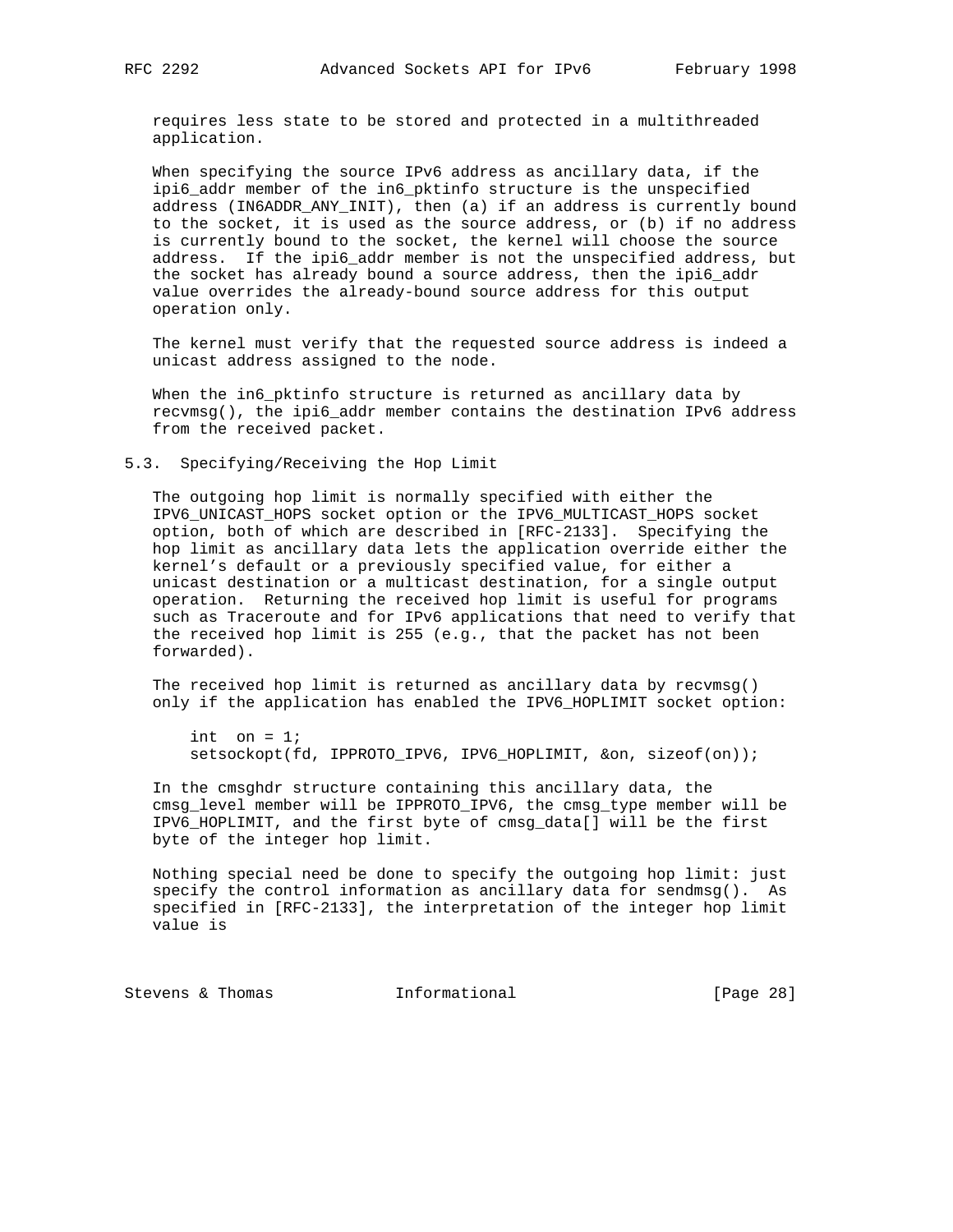x < -1: return an error of EINVAL x == -1: use kernel default 0 <= x <= 255: use x

x >= 256: return an error of EINVAL

### 5.4. Specifying the Next Hop Address

 The IPV6\_NEXTHOP ancillary data object specifies the next hop for the datagram as a socket address structure. In the cmsghdr structure containing this ancillary data, the cmsg\_level member will be IPPROTO\_IPV6, the cmsg\_type member will be IPV6\_NEXTHOP, and the first byte of cmsg\_data[] will be the first byte of the socket address structure.

 This is a privileged option. (Note: It is implementation defined and beyond the scope of this document to define what "privileged" means. Unix systems use this term to mean the process must have an effective user ID of 0.)

 If the socket address structure contains an IPv6 address (e.g., the sin6\_family member is AF\_INET6), then the node identified by that address must be a neighbor of the sending host. If that address equals the destination IPv6 address of the datagram, then this is equivalent to the existing SO\_DONTROUTE socket option.

5.5. Additional Errors with sendmsg()

 With the IPV6\_PKTINFO socket option there are no additional errors possible with the call to recvmsg(). But when specifying the outgoing interface or the source address, additional errors are possible from sendmsg(). The following are examples, but some of these may not be provided by some implementations, and some implementations may define additional errors:

- ENXIO The interface specified by ipi6\_ifindex does not exist.
- ENETDOWN The interface specified by ipi6\_ifindex is not enabled for IPv6 use.
- EADDRNOTAVAIL ipi6\_ifindex specifies an interface but the address ipi6\_addr is not available for use on that interface.
- EHOSTUNREACH No route to the destination exists over the interface specified by ifi6\_ifindex.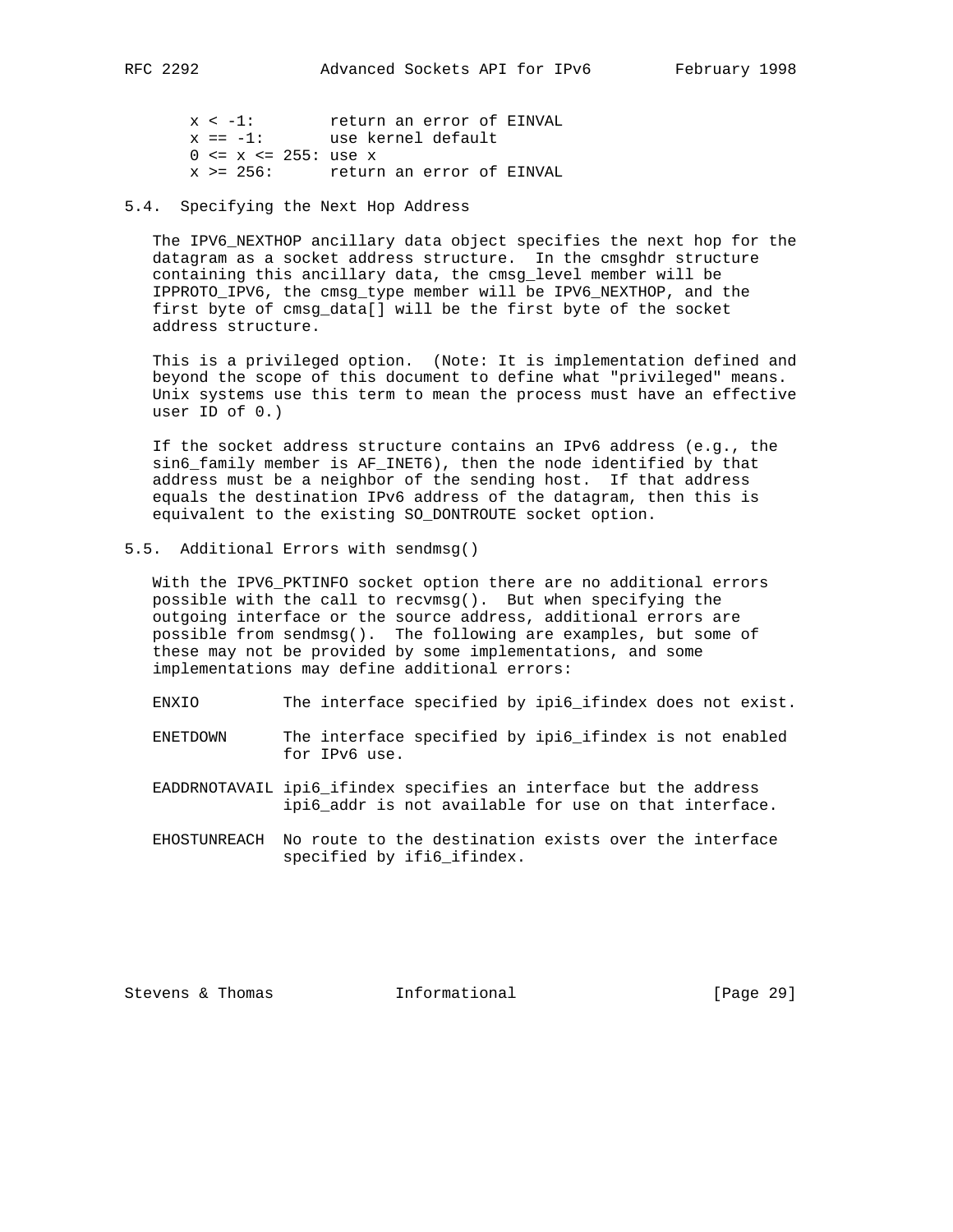#### 6. Hop-By-Hop Options

 A variable number of Hop-by-Hop options can appear in a single Hop by-Hop options header. Each option in the header is TLV-encoded with a type, length, and value.

 Today only three Hop-by-Hop options are defined for IPv6 [RFC-1883]: Jumbo Payload, Pad1, and PadN, although a proposal exists for a router-alert Hop-by-Hop option. The Jumbo Payload option should not be passed back to an application and an application should receive an error if it attempts to set it. This option is processed entirely by the kernel. It is indirectly specified by datagram-based applications as the size of the datagram to send and indirectly passed back to these applications as the length of the received datagram. The two pad options are for alignment purposes and are automatically inserted by a sending kernel when needed and ignored by

 the receiving kernel. This section of the API is therefore defined for future Hop-by-Hop options that an application may need to specify and receive.

 Individual Hop-by-Hop options (and Destination options, which are described shortly, and which are similar to the Hop-by-Hop options) may have specific alignment requirements. For example, the 4-byte Jumbo Payload length should appear on a 4-byte boundary, and IPv6 addresses are normally aligned on an 8-byte boundary. These requirements and the terminology used with these options are discussed in Section 4.2 and Appendix A of [RFC-1883]. The alignment of each option is specified by two values, called x and y, written as "xn + y". This states that the option must appear at an integer multiple of x bytes from the beginning of the options header (x can have the values 1, 2, 4, or 8), plus  $y$  bytes ( $y$  can have a value between 0 and 7, inclusive). The Pad1 and PadN options are inserted as needed to maintain the required alignment. Whatever code builds either a Hop-by-Hop options header or a Destination options header must know the values of x and y for each option.

 Multiple Hop-by-Hop options can be specified by the application. Normally one ancillary data object describes all the Hop-by-Hop options (since each option is itself TLV-encoded) but the application can specify multiple ancillary data objects for the Hop-by-Hop options, each object specifying one or more options. Care must be taken designing the API for these options since

 1. it may be possible for some future Hop-by-Hop options to be generated by the application and processed entirely by the application (e.g., the kernel may not know the alignment restrictions for the option),

Stevens & Thomas **Informational** [Page 30]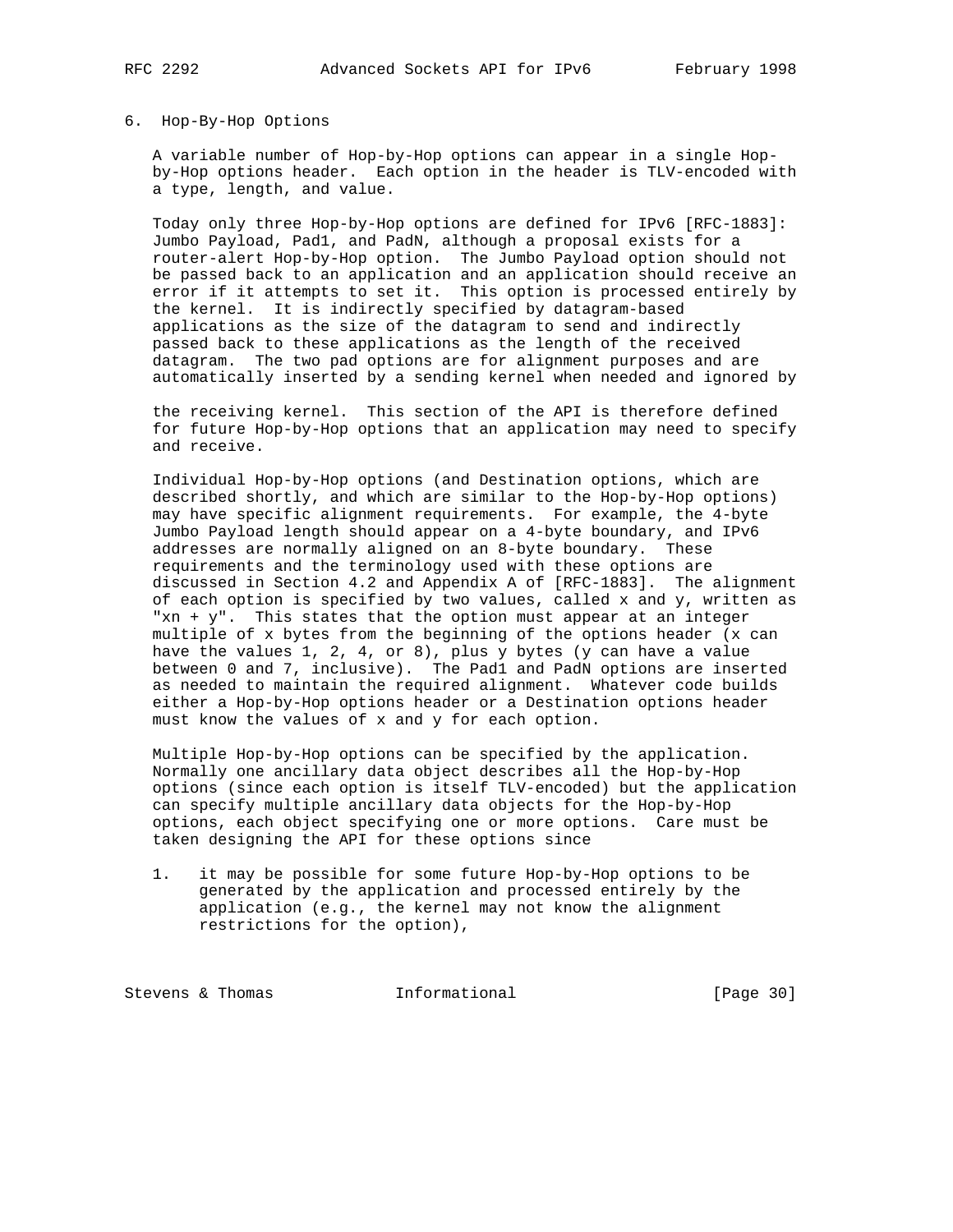- 2. it must be possible for the kernel to insert its own Hop-by-Hop options in an outgoing packet (e.g., the Jumbo Payload option),
- 3. the application can place one or more Hop-by-Hop options into a single ancillary data object,
- 4. if the application specifies multiple ancillary data objects, each containing one or more Hop-by-Hop options, the kernel must combine these a single Hop-by-Hop options header, and
- 5. it must be possible for the kernel to remove some Hop-by-Hop options from a received packet before returning the remaining Hop-by-Hop options to the application. (This removal might consist of the kernel converting the option into a pad option of the same length.)

 Finally, we note that access to some Hop-by-Hop options or to some Destination options, might require special privilege. That is, normal applications (without special privilege) might be forbidden from setting certain options in outgoing packets, and might never see certain options in received packets.

6.1. Receiving Hop-by-Hop Options

 To receive Hop-by-Hop options the application must enable the IPV6\_HOPOPTS socket option:

int on  $= 1$ ; setsockopt(fd, IPPROTO\_IPV6, IPV6\_HOPOPTS, &on, sizeof(on));

 All the Hop-by-Hop options are returned as one ancillary data object described by a cmsghdr structure. The cmsg\_level member will be IPPROTO\_IPV6 and the cmsg\_type member will be IPV6\_HOPOPTS. These options are then processed by calling the inet6\_option\_next() and inet6\_option\_find() functions, described shortly.

# 6.2. Sending Hop-by-Hop Options

 To send one or more Hop-by-Hop options, the application just specifies them as ancillary data in a call to sendmsg(). No socket option need be set.

 Normally all the Hop-by-Hop options are specified by a single ancillary data object. Multiple ancillary data objects, each containing one or more Hop-by-Hop options, can also be specified, in which case the kernel will combine all the Hop-by-Hop options into a single Hop-by-Hop extension header. But it should be more efficient to use a single ancillary data object to describe all the Hop-by-Hop

Stevens & Thomas **Informational** [Page 31]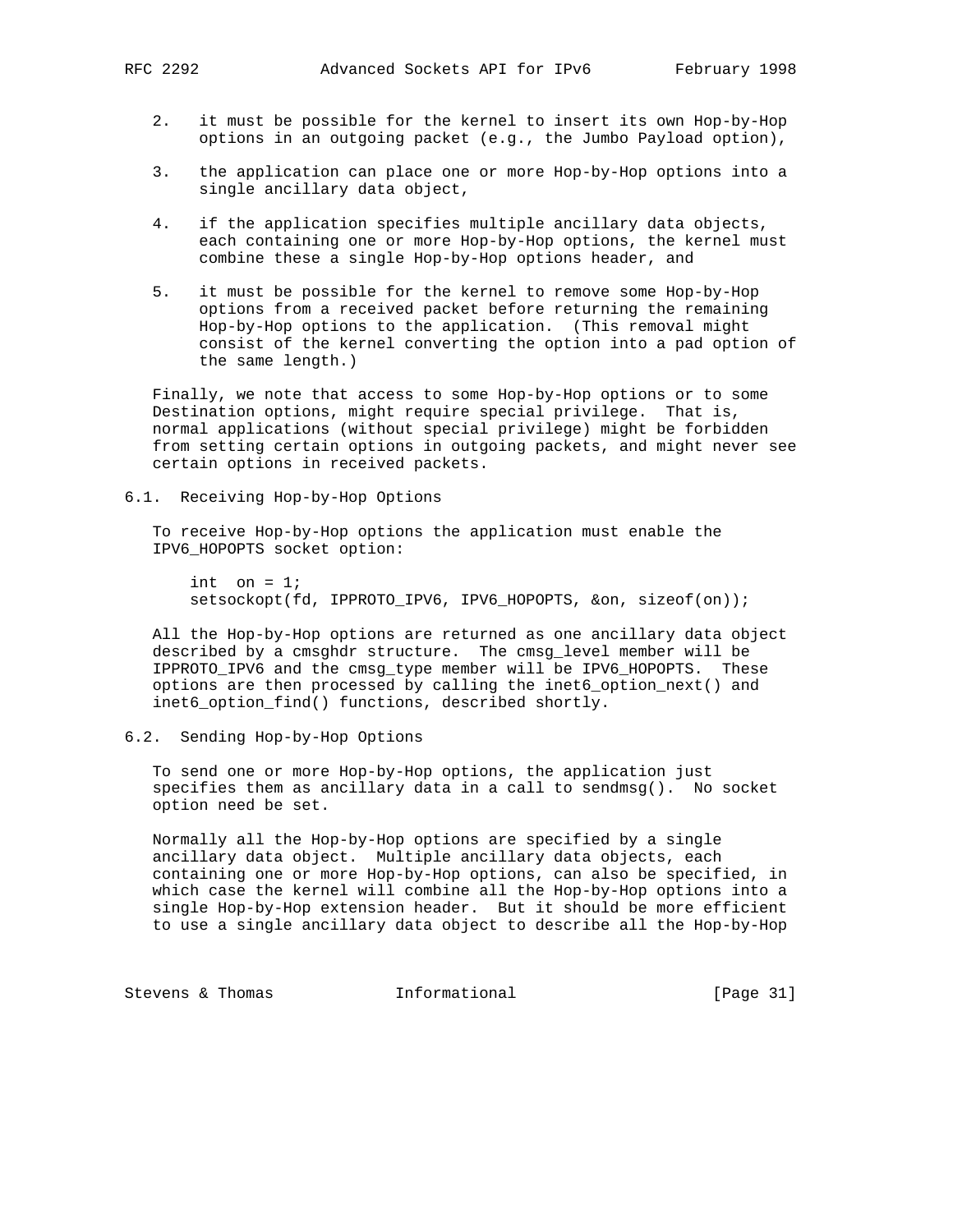options. The cmsg\_level member is set to IPPROTO\_IPV6 and the cmsg\_type member is set to IPV6\_HOPOPTS. The option is normally constructed using the inet6\_option\_init(), inet6\_option\_append(), and inet6\_option\_alloc() functions, described shortly.

 Additional errors may be possible from sendmsg() if the specified option is in error.

6.3. Hop-by-Hop and Destination Options Processing

 Building and parsing the Hop-by-Hop and Destination options is complicated for the reasons given earlier. We therefore define a set of functions to help the application. The function prototypes for these functions are all in the <netinet/in.h> header.

6.3.1. inet6\_option\_space

int inet6\_option\_space(int nbytes);

 This function returns the number of bytes required to hold an option when it is stored as ancillary data, including the cmsghdr structure at the beginning, and any padding at the end (to make its size a multiple of 8 bytes). The argument is the size of the structure defining the option, which must include any pad bytes at the beginning (the value  $y$  in the alignment term "xn +  $y$ "), the type byte, the length byte, and the option data.

 (Note: If multiple options are stored in a single ancillary data object, which is the recommended technique, this function overestimates the amount of space required by the size of N-1 cmsghdr structures, where N is the number of options to be stored in the object. This is of little consequence, since it is assumed that most Hop-by-Hop option headers and Destination option headers carry only one option (p. 33 of [RFC-1883]).)

## 6.3.2. inet6\_option\_init

 int inet6\_option\_init(void \*bp, struct cmsghdr \*\*cmsgp, int type);

 This function is called once per ancillary data object that will contain either Hop-by-Hop or Destination options. It returns 0 on success or -1 on an error.

 bp is a pointer to previously allocated space that will contain the ancillary data object. It must be large enough to contain all the individual options to be added by later calls to inet6\_option\_append() and inet6\_option\_alloc().

Stevens & Thomas **Informational** [Page 32]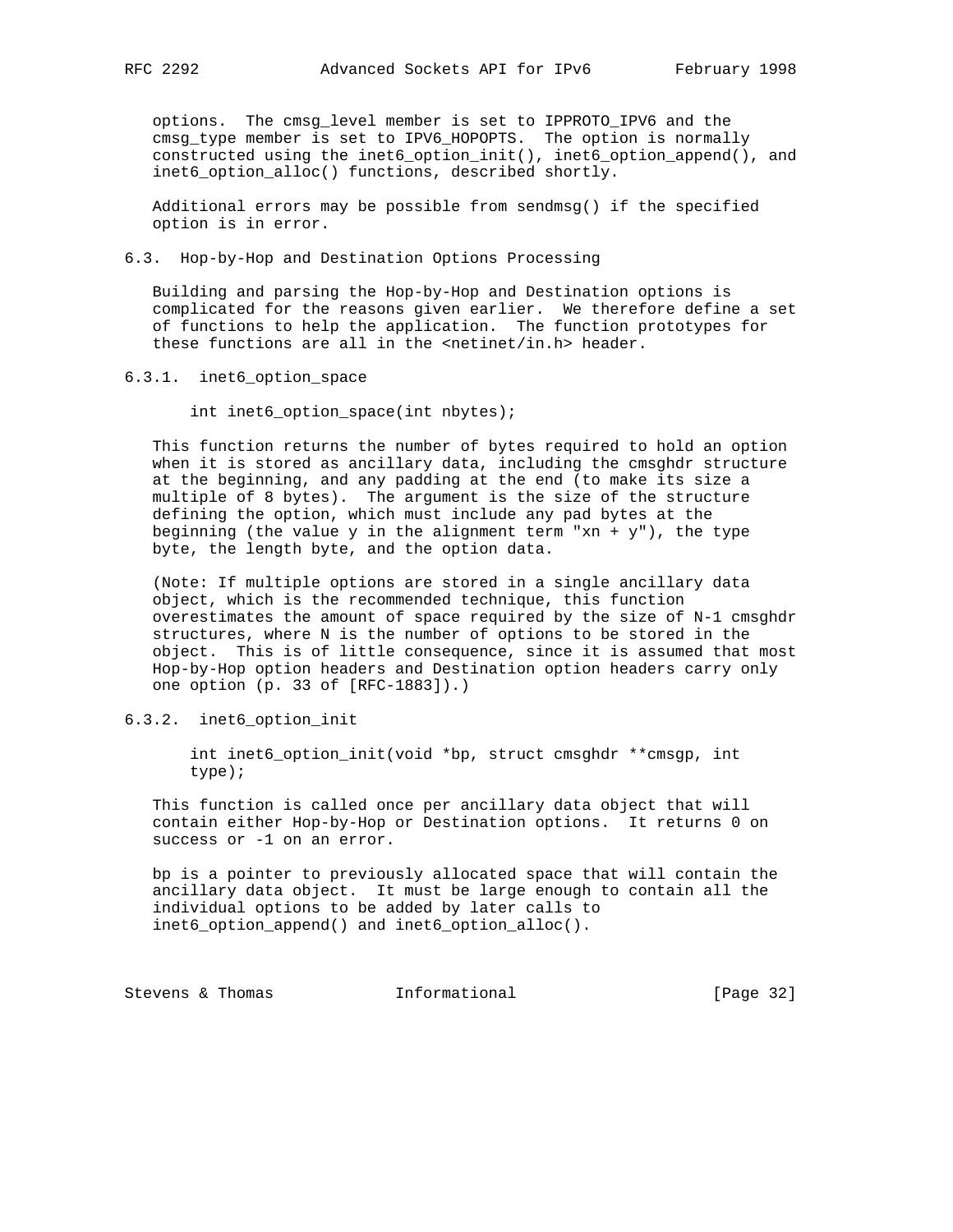cmsgp is a pointer to a pointer to a cmsghdr structure. \*cmsgp is initialized by this function to point to the cmsghdr structure constructed by this function in the buffer pointed to by bp.

 type is either IPV6\_HOPOPTS or IPV6\_DSTOPTS. This type is stored in the cmsg\_type member of the cmsghdr structure pointed to by \*cmsgp.

## 6.3.3. inet6\_option\_append

 int inet6\_option\_append(struct cmsghdr \*cmsg, const uint8\_t \*typep, int multx, int plusy);

 This function appends a Hop-by-Hop option or a Destination option into an ancillary data object that has been initialized by inet6\_option\_init(). This function returns 0 if it succeeds or -1 on an error.

 cmsg is a pointer to the cmsghdr structure that must have been initialized by inet6\_option\_init().

 typep is a pointer to the 8-bit option type. It is assumed that this field is immediately followed by the 8-bit option data length field, which is then followed immediately by the option data. The caller initializes these three fields (the type-length-value, or TLV) before calling this function.

 The option type must have a value from 2 to 255, inclusive. (0 and 1 are reserved for the Pad1 and PadN options, respectively.)

 The option data length must have a value between 0 and 255, inclusive, and is the length of the option data that follows.

multx is the value x in the alignment term "xn +  $y$ " described earlier. It must have a value of 1, 2, 4, or 8.

plusy is the value  $y$  in the alignment term "xn +  $y$ " described earlier. It must have a value between 0 and 7, inclusive.

#### 6.3.4. inet6\_option\_alloc

 uint8\_t \*inet6\_option\_alloc(struct cmsghdr \*cmsg, int datalen, int multx, int plusy);

Stevens & Thomas **Informational** [Page 33]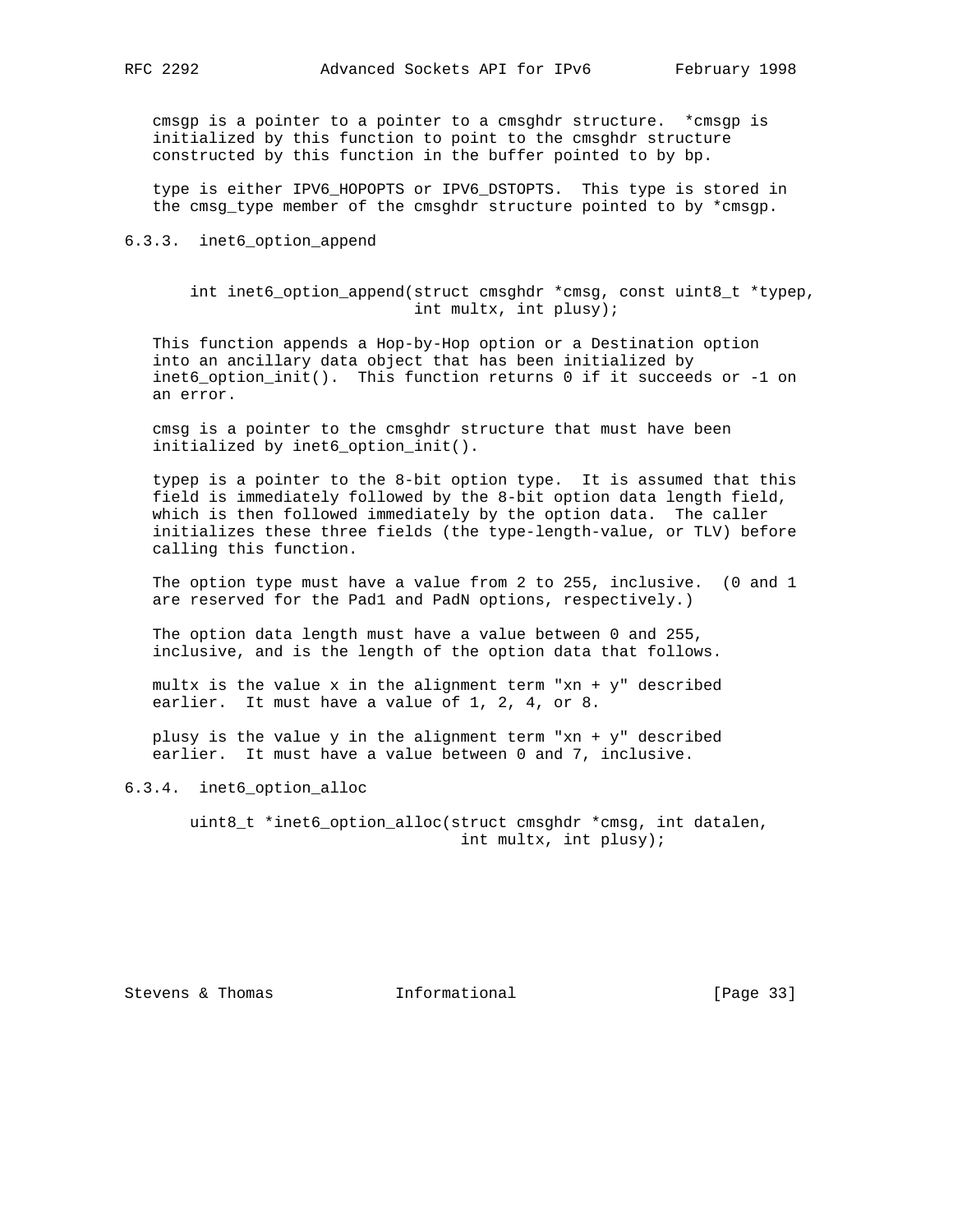This function appends a Hop-by-Hop option or a Destination option into an ancillary data object that has been initialized by inet6\_option\_init(). This function returns a pointer to the 8-bit option type field that starts the option on success, or NULL on an error.

 The difference between this function and inet6\_option\_append() is that the latter copies the contents of a previously built option into the ancillary data object while the current function returns a pointer to the space in the data object where the option's TLV must then be built by the caller.

 cmsg is a pointer to the cmsghdr structure that must have been initialized by inet6\_option\_init().

 datalen is the value of the option data length byte for this option. This value is required as an argument to allow the function to determine if padding must be appended at the end of the option. (The inet6\_option\_append() function does not need a data length argument since the option data length must already be stored by the caller.)

multx is the value x in the alignment term "xn +  $y$ " described earlier. It must have a value of 1, 2, 4, or 8.

 plusy is the value y in the alignment term "xn + y" described earlier. It must have a value between 0 and 7, inclusive.

#### 6.3.5. inet6\_option\_next

 int inet6\_option\_next(const struct cmsghdr \*cmsg, uint8\_t \*\*tptrp);

 This function processes the next Hop-by-Hop option or Destination option in an ancillary data object. If another option remains to be processed, the return value of the function is 0 and \*tptrp points to the 8-bit option type field (which is followed by the 8-bit option data length, followed by the option data). If no more options remain to be processed, the return value is -1 and \*tptrp is NULL. If an error occurs, the return value is -1 and \*tptrp is not NULL.

 cmsg is a pointer to cmsghdr structure of which cmsg\_level equals IPPROTO\_IPV6 and cmsg\_type equals either IPV6\_HOPOPTS or IPV6\_DSTOPTS.

 tptrp is a pointer to a pointer to an 8-bit byte and \*tptrp is used by the function to remember its place in the ancillary data object each time the function is called. The first time this function is called for a given ancillary data object, \*tptrp must be set to NULL.

Stevens & Thomas 1nformational 111 [Page 34]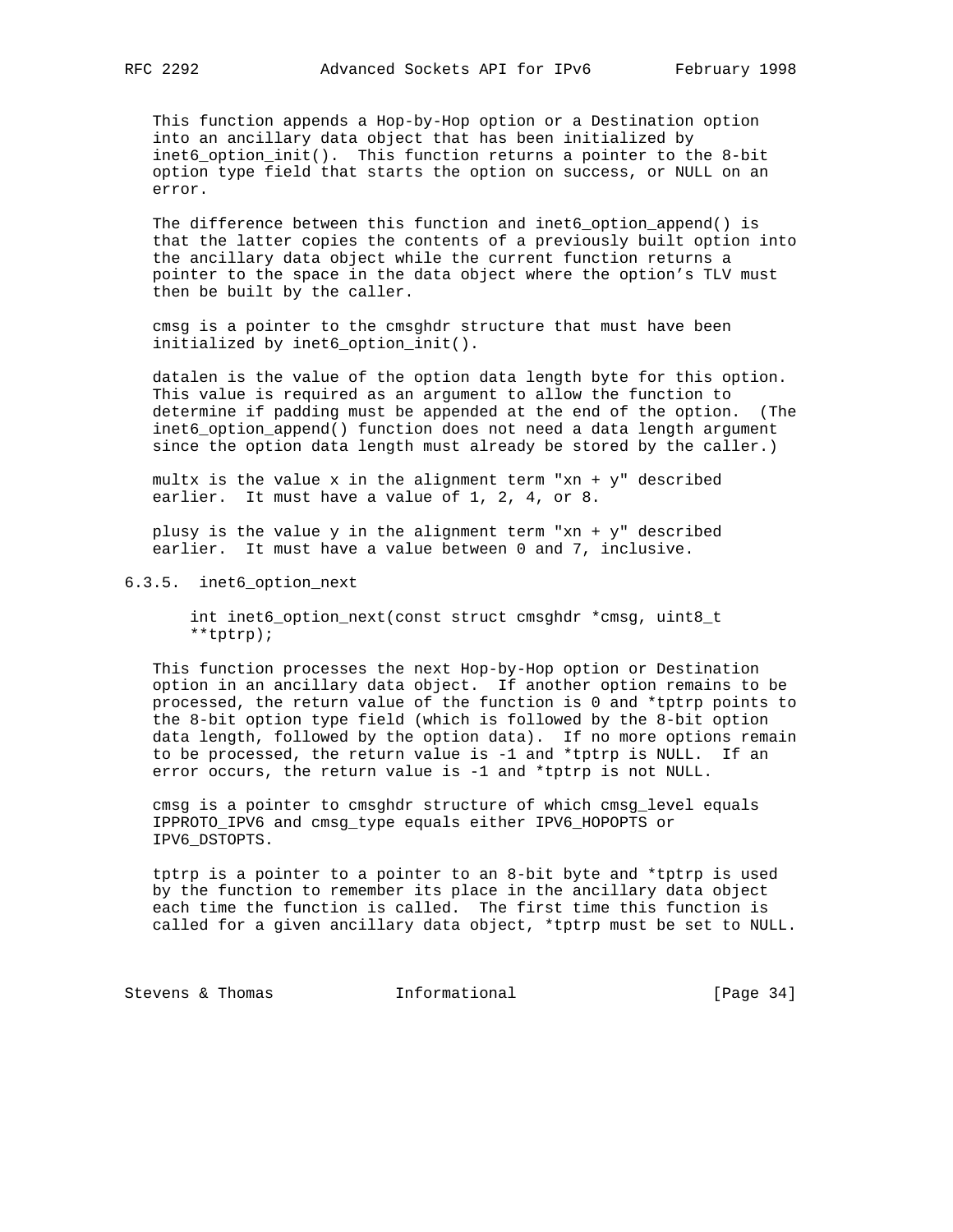Each time this function returns success, \*tptrp points to the 8-bit option type field for the next option to be processed.

6.3.6. inet6\_option\_find

 int inet6\_option\_find(const struct cmsghdr \*cmsg, uint8\_t \*tptrp, int type);

 This function is similar to the previously described inet6 option next() function, except this function lets the caller specify the option type to be searched for, instead of always returning the next option in the ancillary data object. cmsg is a pointer to cmsghdr structure of which cmsg\_level equals IPPROTO\_IPV6 and cmsg\_type equals either IPV6\_HOPOPTS or IPV6\_DSTOPTS.

 tptrp is a pointer to a pointer to an 8-bit byte and \*tptrp is used by the function to remember its place in the ancillary data object each time the function is called. The first time this function is called for a given ancillary data object, \*tptrp must be set to NULL.

 This function starts searching for an option of the specified type beginning after the value of \*tptrp. If an option of the specified type is located, this function returns 0 and \*tptrp points to the 8 bit option type field for the option of the specified type. If an option of the specified type is not located, the return value is -1 and \*tptrp is NULL. If an error occurs, the return value is -1 and \*tptrp is not NULL.

6.3.7. Options Examples

 We now provide an example that builds two Hop-by-Hop options. First we define two options, called X and Y, taken from the example in Appendix A of [RFC-1883]. We assume that all options will have structure definitions similar to what is shown below.

/\* option X and option Y are defined in [RFC-1883], pp. 33-34 \*/ #define IP6\_X\_OPT\_TYPE X /\* replace X with assigned value \*/ #define IP6\_X\_OPT\_LEN 12 #define IP6\_X\_OPT\_MULTX 8 /\* 8n + 2 alignment \*/ #define IP6\_X\_OPT\_OFFSETY 2

struct ip6\_X\_opt { uint8\_t ip6\_X\_opt\_pad[IP6\_X\_OPT\_OFFSETY]; uint8\_t ip6\_X\_opt\_type; uint8\_t ip6\_X\_opt\_len; uint32\_t ip6\_X\_opt\_val1; uint64\_t ip6\_X\_opt\_val2; };

Stevens & Thomas **Informational** [Page 35]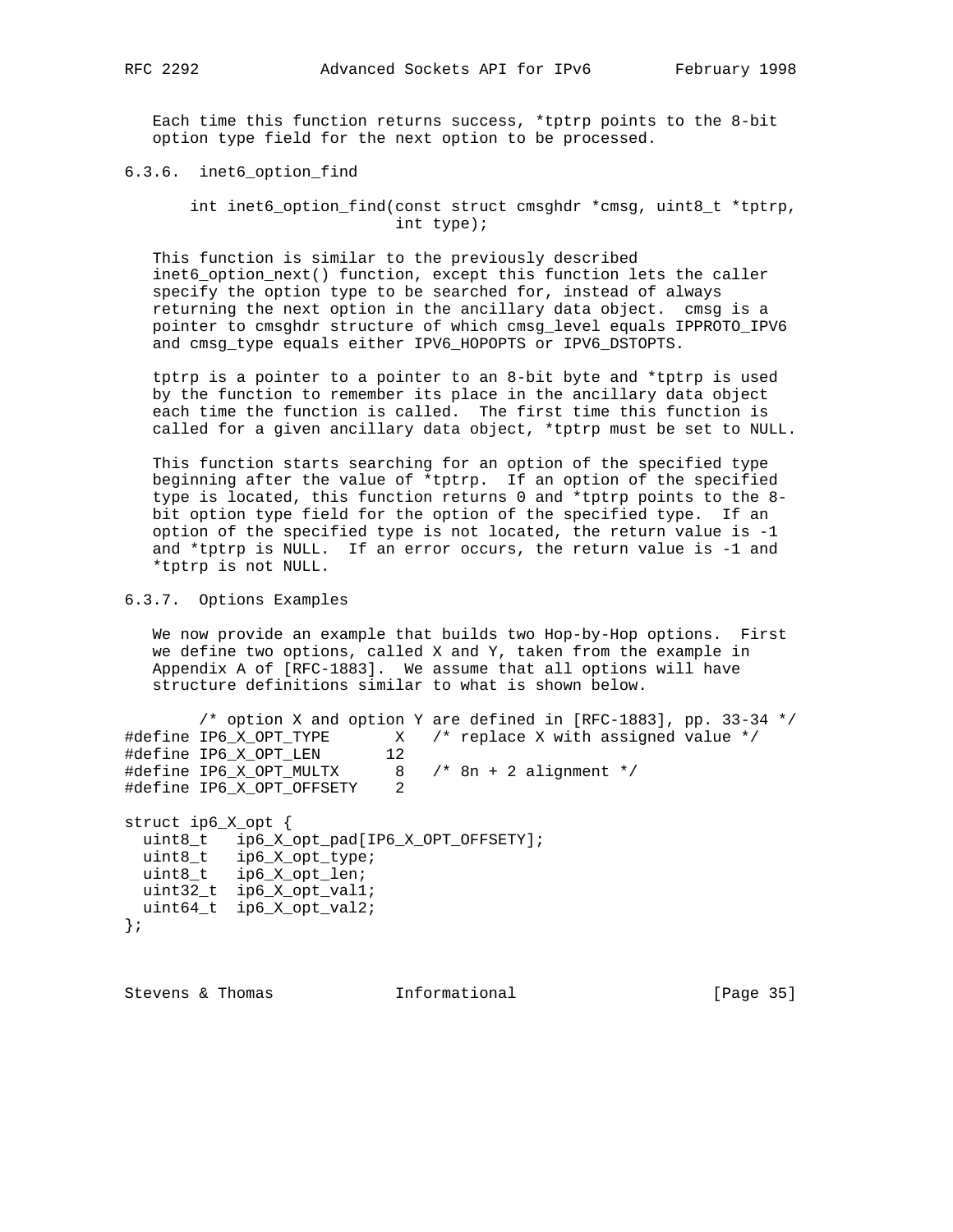```
#define IP6_Y_OPT_TYPE Y /* replace Y with assigned value */
#define IP6_Y_OPT_LEN 7
#define IP6_Y_OPT_MULTX 4 /* 4n + 3 alignment */
#define IP6 Y OPT OFFSETY 3
struct ip6_Y_opt {
  uint8_t ip6_Y_opt_pad[IP6_Y_OPT_OFFSETY];
  uint8_t ip6_Y_opt_type;
  uint8_t ip6_Y_opt_len;
  uint8_t ip6_Y_opt_val1;
  uint16_t ip6_Y_opt_val2;
  uint32_t ip6_Y_opt_val3;
};
    We now show the code fragment to build one ancillary data object
   containing both options.
struct msghdr msg;
struct cmsghdr *cmsgptr;
struct ip6_X_opt optX;
struct ip6_Y_opt optY;
msg.msg_control = malloc(inet6_option_space(sizeof(optX) +
                                            sizeof(optY)));
inet6_option_init(msg.msg_control, &cmsgptr, IPV6_HOPOPTS);
optX.ip6_X_opt_type = IP6_X_OPT_TYPE;
optX.ip6_X_opt_len = IP6_X_OPT_LEN;
optX.jpg_Xopt_val1 = <32-bit value>;
optX.ip6_X_opt_val2 = <64-bit value>;
inet6_option_append(cmsgptr, &optX.ip6_X_opt_type,
                    IP6_X_OPT_MULTX, IP6_X_OPT_OFFSETY);
optY.ip6_Y_opt_type = IP6_Y_OPT_TYPE;
optY.ip6_Y_opt_len = IP6_Y_OPT_LEN;
optY.ip6_Y_opt_val1 = <8-bit value>;
optY.jpg. Y opt_val2 = <16-bit value>;
optY.jpg_y opty.ip6Y opt_val3 = <32-bit value>;
inet6_option_append(cmsgptr, &optY.ip6_Y_opt_type,
                    IP6_Y_OPT_MULTX, IP6_Y_OPT_OFFSETY);
msg.msg_controllen = cmsgptr->cmsg_len;
  The call to inet6_option_init() builds the cmsghdr structure in the
   control buffer.
```
Stevens & Thomas **Informational** [Page 36]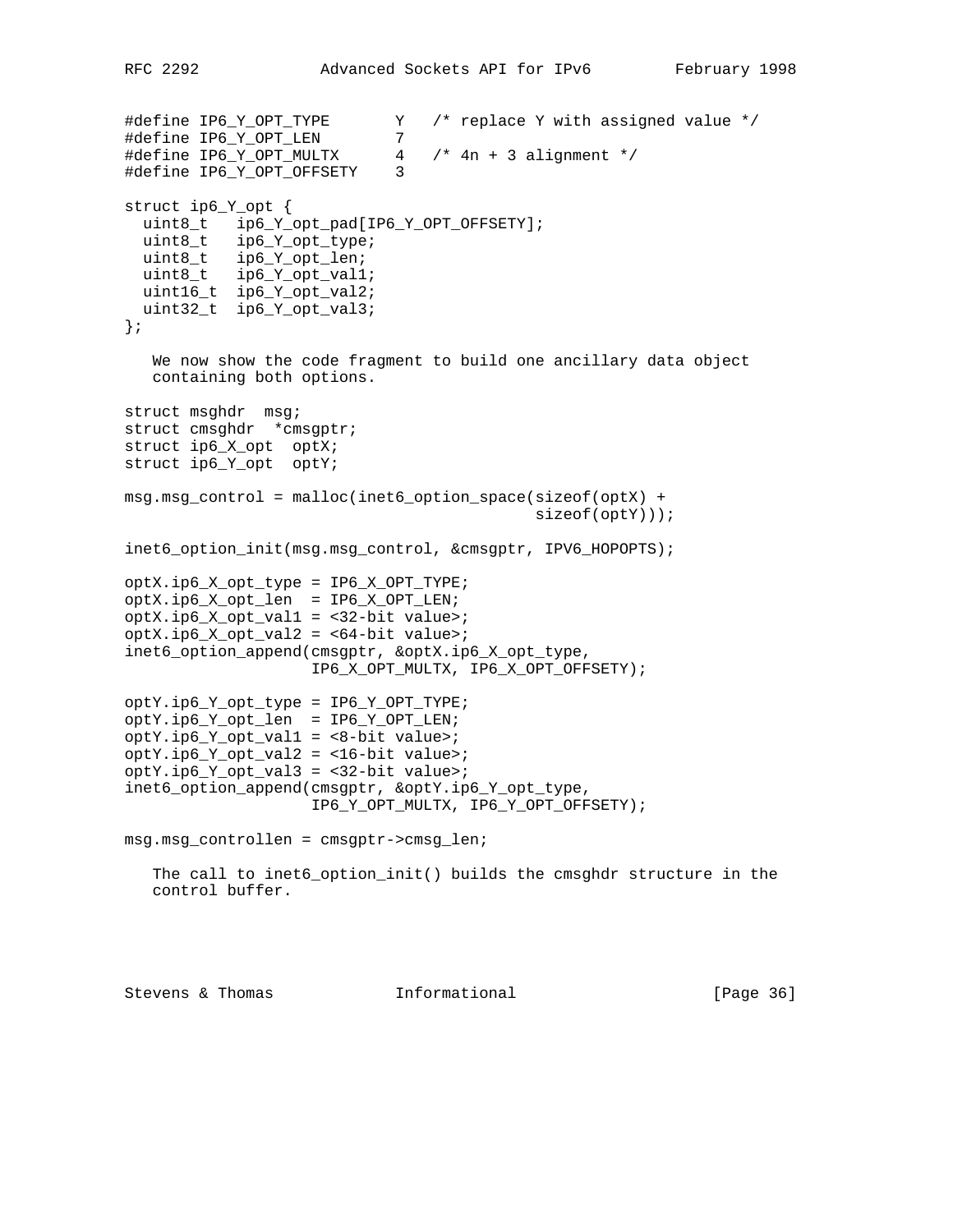+-+-+-+-+-+-+-+-+-+-+-+-+-+-+-+-+-+-+-+-+-+-+-+-+-+-+-+-+-+-+-+-+

 Here we assume a 32-bit architecture where sizeof(struct cmsghdr) equals 12, with a desired alignment of 4-byte boundaries (that is, the ALIGN() macro shown in the sample implementations of the CMSG\_xxx() macros rounds up to a multiple of 4).

 The first call to inet6\_option\_append() appends the X option. Since this is the first option in the ancillary data object, 2 bytes are allocated for the Next Header byte and for the Hdr Ext Len byte. The former will be set by the kernel, depending on the type of header that follows this header, and the latter byte is set to 1. These 2 bytes form the 2 bytes of padding (IP6\_X\_OPT\_OFFSETY) required at the beginning of this option.

 +-+-+-+-+-+-+-+-+-+-+-+-+-+-+-+-+-+-+-+-+-+-+-+-+-+-+-+-+-+-+-+-+ | cmsg\_len = 28 | +-+-+-+-+-+-+-+-+-+-+-+-+-+-+-+-+-+-+-+-+-+-+-+-+-+-+-+-+-+-+-+-+ | cmsg\_level = IPPROTO\_IPV6 | +-+-+-+-+-+-+-+-+-+-+-+-+-+-+-+-+-+-+-+-+-+-+-+-+-+-+-+-+-+-+-+-+ | cmsg\_type = IPV6\_HOPOPTS | +-+-+-+-+-+-+-+-+-+-+-+-+-+-+-+-+-+-+-+-+-+-+-+-+-+-+-+-+-+-+-+-+ | Next Header | Hdr Ext Len=1 | Option Type=X |Opt Data Len=12| +-+-+-+-+-+-+-+-+-+-+-+-+-+-+-+-+-+-+-+-+-+-+-+-+-+-+-+-+-+-+-+-+ | 4-octet field | +-+-+-+-+-+-+-+-+-+-+-+-+-+-+-+-+-+-+-+-+-+-+-+-+-+-+-+-+-+-+-+-+ | | 8-octet field | | +-+-+-+-+-+-+-+-+-+-+-+-+-+-+-+-+-+-+-+-+-+-+-+-+-+-+-+-+-+-+-+-+

 The cmsg\_len member of the cmsghdr structure is incremented by 16, the size of the option.

 The next call to inet6\_option\_append() appends the Y option to the ancillary data object.

Stevens & Thomas **Informational** [Page 37]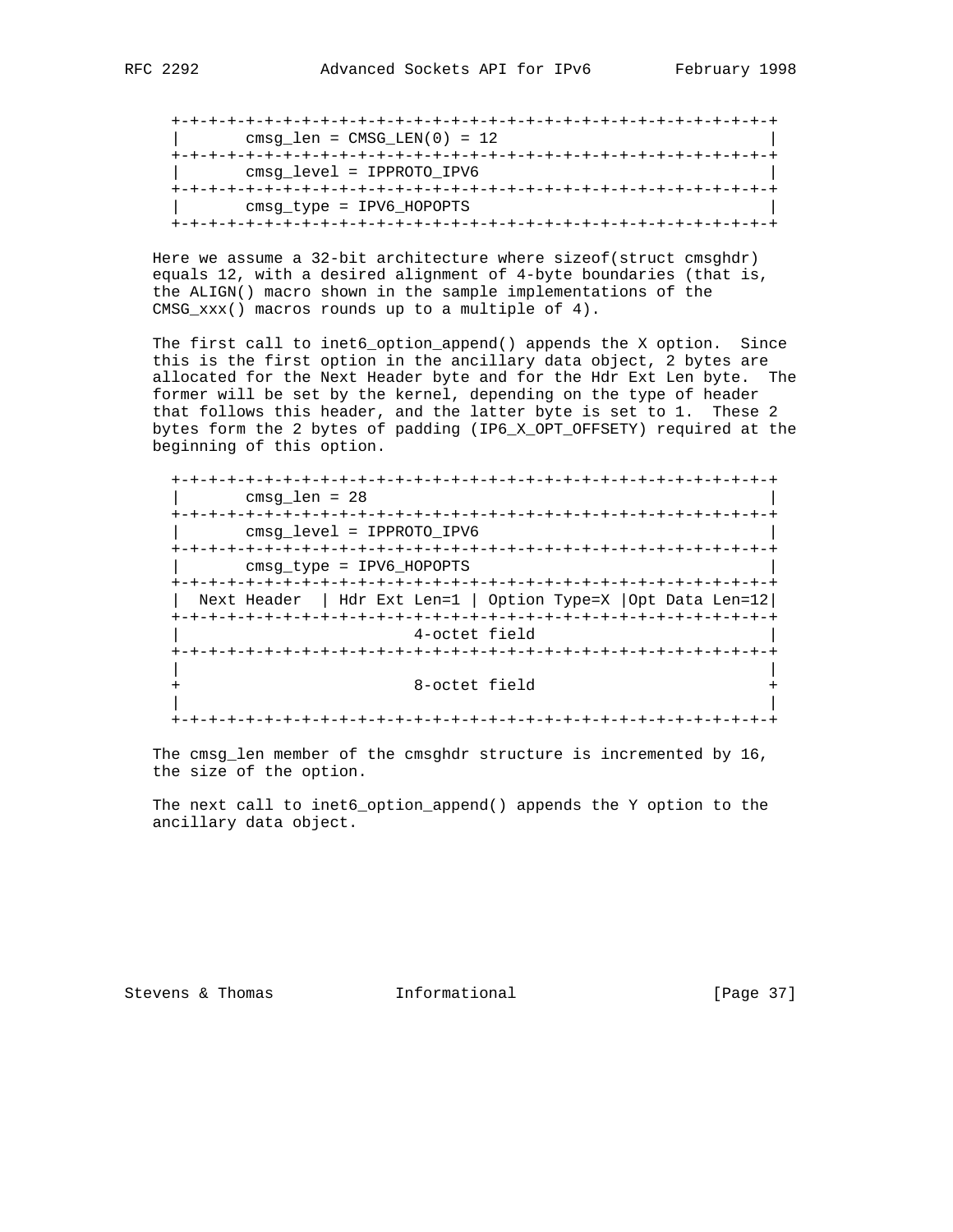+-+-+-+-+-+-+-+-+-+-+-+-+-+-+-+-+-+-+-+-+-+-+-+-+-+-+-+-+-+-+-+-+ | cmsg\_len = 44 | +-+-+-+-+-+-+-+-+-+-+-+-+-+-+-+-+-+-+-+-+-+-+-+-+-+-+-+-+-+-+-+-+ | cmsg\_level = IPPROTO\_IPV6 | +-+-+-+-+-+-+-+-+-+-+-+-+-+-+-+-+-+-+-+-+-+-+-+-+-+-+-+-+-+-+-+-+ | cmsg\_type = IPV6\_HOPOPTS | +-+-+-+-+-+-+-+-+-+-+-+-+-+-+-+-+-+-+-+-+-+-+-+-+-+-+-+-+-+-+-+-+ | Next Header | Hdr Ext Len=3 | Option Type=X |Opt Data Len=12| +-+-+-+-+-+-+-+-+-+-+-+-+-+-+-+-+-+-+-+-+-+-+-+-+-+-+-+-+-+-+-+-+ 4-octet field +-+-+-+-+-+-+-+-+-+-+-+-+-+-+-+-+-+-+-+-+-+-+-+-+-+-+-+-+-+-+-+-+ | | 8-octet field | | +-+-+-+-+-+-+-+-+-+-+-+-+-+-+-+-+-+-+-+-+-+-+-+-+-+-+-+-+-+-+-+-+ | PadN Option=1 |Opt Data Len=1 | 0 | Option Type=Y | +-+-+-+-+-+-+-+-+-+-+-+-+-+-+-+-+-+-+-+-+-+-+-+-+-+-+-+-+-+-+-+-+ |Opt Data Len=7 | 1-octet field | 2-octet field | +-+-+-+-+-+-+-+-+-+-+-+-+-+-+-+-+-+-+-+-+-+-+-+-+-+-+-+-+-+-+-+-+ 4-octet field +-+-+-+-+-+-+-+-+-+-+-+-+-+-+-+-+-+-+-+-+-+-+-+-+-+-+-+-+-+-+-+-+ | PadN Option=1 | Opt Data Len=2 | 0 | 0 | +-+-+-+-+-+-+-+-+-+-+-+-+-+-+-+-+-+-+-+-+-+-+-+-+-+-+-+-+-+-+-+-+

 16 bytes are appended by this function, so cmsg\_len becomes 44. The inet6\_option\_append() function notices that the appended data requires 4 bytes of padding at the end, to make the size of the ancillary data object a multiple of 8, and appends the PadN option before returning. The Hdr Ext Len byte is incremented by 2 to become 3.

 Alternately, the application could build two ancillary data objects, one per option, although this will probably be less efficient than combining the two options into a single ancillary data object (as just shown). The kernel must combine these into a single Hop-by-Hop extension header in the final IPv6 packet.

 struct msghdr msg; struct cmsghdr \*cmsgptr; struct ip6\_X\_opt optX; struct ip6\_Y\_opt optY; msg.msg\_control = malloc(inet6\_option\_space(sizeof(optX)) + inet6\_option\_space(sizeof(optY))); inet6\_option\_init(msg.msg\_control, &cmsgptr, IPPROTO\_HOPOPTS); optX.ip6\_X\_opt\_type = IP6\_X\_OPT\_TYPE;

Stevens & Thomas **Informational** [Page 38]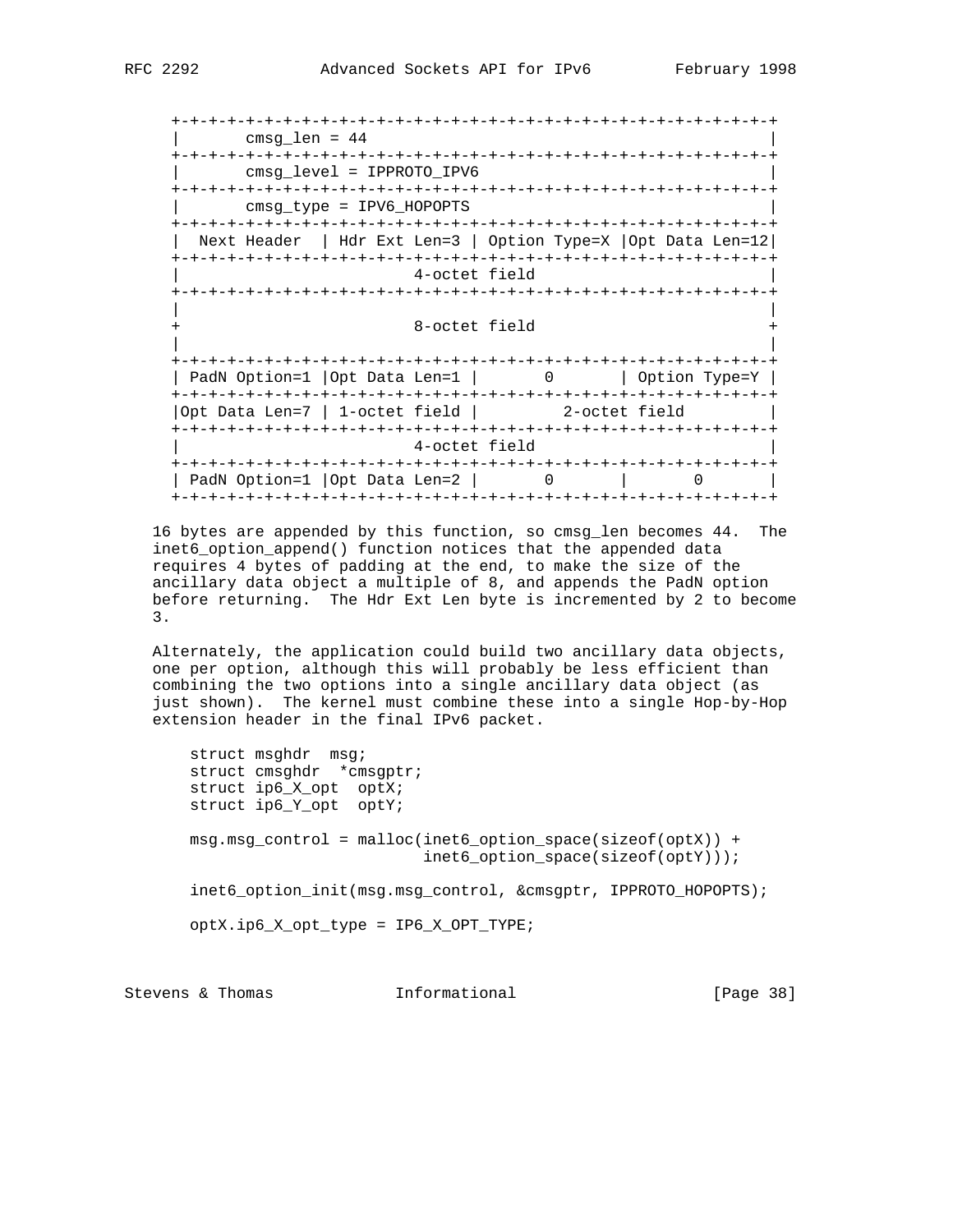optX.ip6\_X\_opt\_len = IP6\_X\_OPT\_LEN;  $optX.jpg X opt_val1 = <32-bit value>$ ; optX.ip6\_X\_opt\_val2 = <64-bit value>; inet6\_option\_append(cmsgptr, &optX.ip6\_X\_opt\_type, IP6\_X\_OPT\_MULTX, IP6\_X\_OPT\_OFFSETY); msg.msg\_controllen = CMSG\_SPACE(sizeof(optX)); inet6\_option\_init((u\_char \*)msg.msg\_control + msg.msg\_controllen, &cmsgptr, IPPROTO\_HOPOPTS); optY.ip6\_Y\_opt\_type = IP6\_Y\_OPT\_TYPE; optY.ip6\_Y\_opt\_len = IP6\_Y\_OPT\_LEN; optY.ip6\_Y\_opt\_val1 = <8-bit value>; optY.ip6\_Y\_opt\_val2 = <16-bit value>; optY.ip6\_Y\_opt\_val3 = <32-bit value>; inet6\_option\_append(cmsgptr, &optY.ip6\_Y\_opt\_type, IP6\_Y\_OPT\_MULTX, IP6\_Y\_OPT\_OFFSETY); msg.msg\_controllen += cmsgptr->cmsg\_len;

 Each call to inet6\_option\_init() builds a new cmsghdr structure, and the final result looks like the following: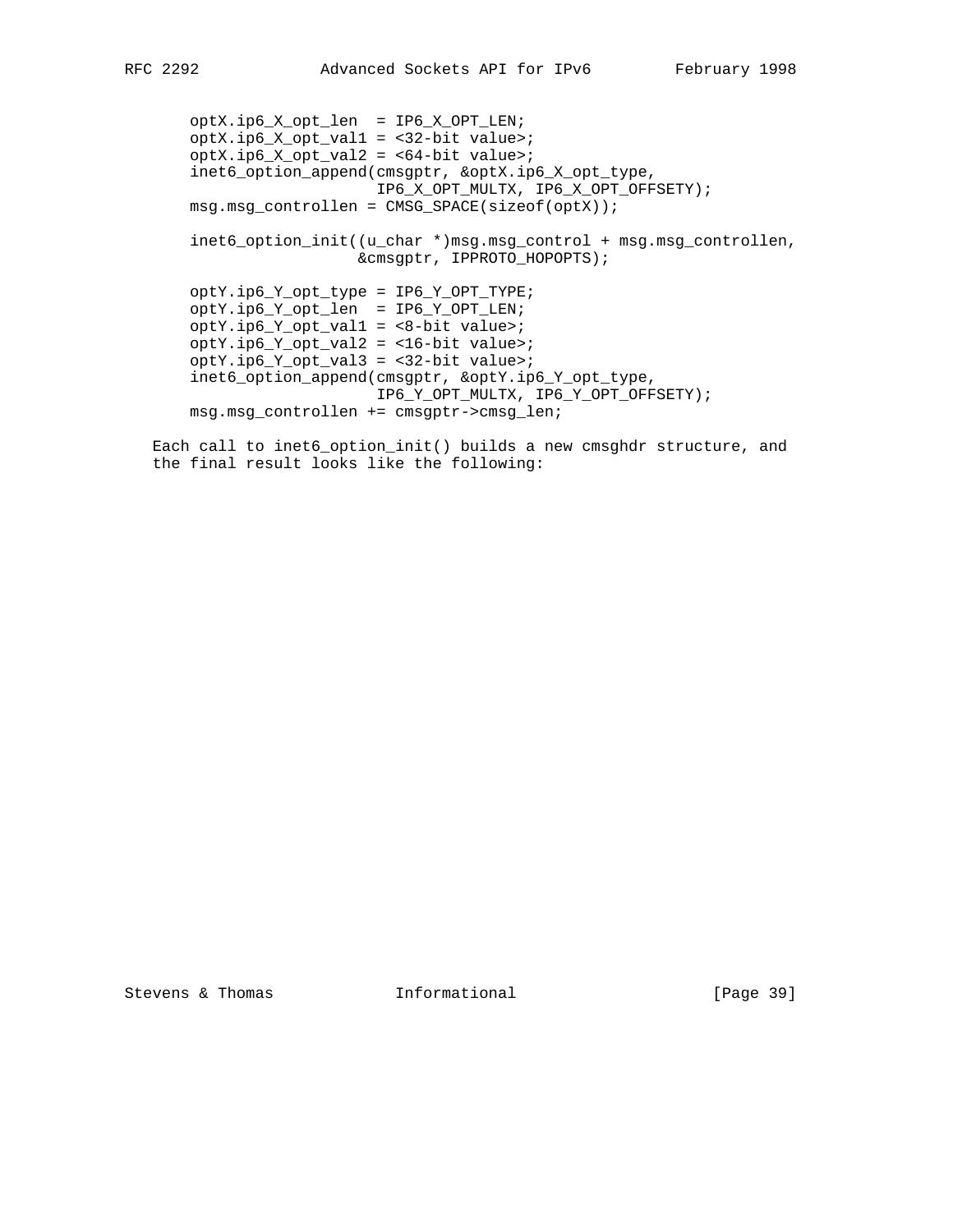+-+-+-+-+-+-+-+-+-+-+-+-+-+-+-+-+-+-+-+-+-+-+-+-+-+-+-+-+-+-+-+-+ | cmsg\_len = 28 | +-+-+-+-+-+-+-+-+-+-+-+-+-+-+-+-+-+-+-+-+-+-+-+-+-+-+-+-+-+-+-+-+ | cmsg\_level = IPPROTO\_IPV6 | +-+-+-+-+-+-+-+-+-+-+-+-+-+-+-+-+-+-+-+-+-+-+-+-+-+-+-+-+-+-+-+-+ | cmsg\_type = IPV6\_HOPOPTS | +-+-+-+-+-+-+-+-+-+-+-+-+-+-+-+-+-+-+-+-+-+-+-+-+-+-+-+-+-+-+-+-+ | Next Header | Hdr Ext Len=1 | Option Type=X |Opt Data Len=12| +-+-+-+-+-+-+-+-+-+-+-+-+-+-+-+-+-+-+-+-+-+-+-+-+-+-+-+-+-+-+-+-+ | 4-octet field | +-+-+-+-+-+-+-+-+-+-+-+-+-+-+-+-+-+-+-+-+-+-+-+-+-+-+-+-+-+-+-+-+ | | 8-octet field | | +-+-+-+-+-+-+-+-+-+-+-+-+-+-+-+-+-+-+-+-+-+-+-+-+-+-+-+-+-+-+-+-+ | cmsg\_len = 28 | +-+-+-+-+-+-+-+-+-+-+-+-+-+-+-+-+-+-+-+-+-+-+-+-+-+-+-+-+-+-+-+-+ | cmsg\_level = IPPROTO\_IPV6 | +-+-+-+-+-+-+-+-+-+-+-+-+-+-+-+-+-+-+-+-+-+-+-+-+-+-+-+-+-+-+-+-+ | cmsg\_type = IPV6\_HOPOPTS | +-+-+-+-+-+-+-+-+-+-+-+-+-+-+-+-+-+-+-+-+-+-+-+-+-+-+-+-+-+-+-+-+ | Next Header | Hdr Ext Len=1 | Pad1 Option=0 | Option Type=Y | +-+-+-+-+-+-+-+-+-+-+-+-+-+-+-+-+-+-+-+-+-+-+-+-+-+-+-+-+-+-+-+-+ |Opt Data Len=7 | 1-octet field | 2-octet field | +-+-+-+-+-+-+-+-+-+-+-+-+-+-+-+-+-+-+-+-+-+-+-+-+-+-+-+-+-+-+-+-+ | 4-octet field | +-+-+-+-+-+-+-+-+-+-+-+-+-+-+-+-+-+-+-+-+-+-+-+-+-+-+-+-+-+-+-+-+ | PadN Option=1 |Opt Data Len=2 | 0 | 0 +-+-+-+-+-+-+-+-+-+-+-+-+-+-+-+-+-+-+-+-+-+-+-+-+-+-+-+-+-+-+-+-+

 When the kernel combines these two options into a single Hop-by-Hop extension header, the first 3 bytes of the second ancillary data object (the Next Header byte, the Hdr Ext Len byte, and the Pad1 option) will be combined into a PadN option occupying 3 bytes.

 The following code fragment is a redo of the first example shown (building two options in a single ancillary data object) but this time we use inet6\_option\_alloc().

uint8\_t \*typep; struct msghdr msg; struct cmsghdr \*cmsgptr; struct ip6\_X\_opt \*optXp; /\* now a pointer, not a struct \*/ struct ip6\_Y\_opt \*optYp; /\* now a pointer, not a struct \*/ msg.msg\_control = malloc(inet6\_option\_space(sizeof(\*optXp) + sizeof(\*optYp)));

Stevens & Thomas **Informational** [Page 40]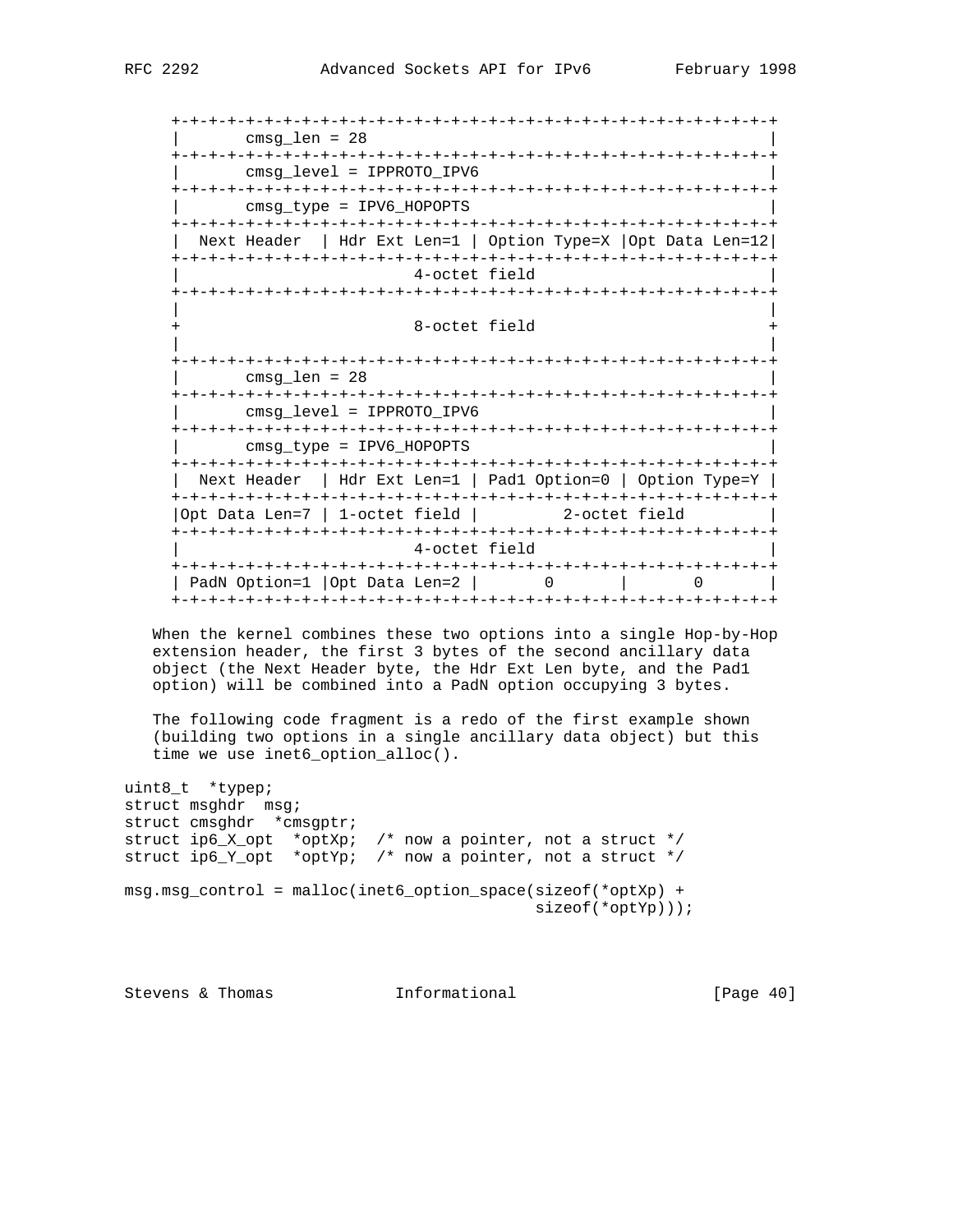```
inet6_option_init(msg.msg_control, &cmsgptr, IPV6_HOPOPTS);
typep = inet6_option_alloc(cmsgptr, IP6_X_OPT_LEN,
                            IP6_X_OPT_MULTX, IP6_X_OPT_OFFSETY);
optXp = (struct ip6_X_opt *) (typep - IP6_X_OPT_OFFSETY);
optXp->ip6_X_opt_type = IP6_X_OPT_TYPE;
optXp->ip6_X_opt_len = IP6_X_OPT_LEN;
optXp->ip6_X_opt_val1 = <32-bit value>;
optXp->ip6_X_opt_val2 = <64-bit value>;
typep = inet6_option_alloc(cmsgptr, IP6_Y_OPT_LEN,
                            IP6_Y_OPT_MULTX, IP6_Y_OPT_OFFSETY);
optYp = (struct ip6_Y_opt *) (typep - IP6_Y_OPT_OFFSETY);
optYp->ip6_Y_opt_type = IP6_Y_OPT_TYPE;
optYp->ip6_Y_opt_len = IP6_Y_OPT_LEN;
optYp->ip6_Y_opt_val1 = <8-bit value>;
optYp->ip6_Y_opt_val2 = <16-bit value>;
optYp->ip6_Y_opt_val3 = <32-bit value>;
msg.msg_controllen = cmsgptr->cmsg_len;
   Notice that inet6_option_alloc() returns a pointer to the 8-bit
    option type field. If the program wants a pointer to an option
    structure that includes the padding at the front (as shown in our
    definitions of the ip6_X_opt and ip6_Y_opt structures), the y-offset
    at the beginning of the structure must be subtracted from the
    returned pointer.
    The following code fragment shows the processing of Hop-by-Hop
    options using the inet6_option_next() function.
    struct msghdr msg;
     struct cmsghdr *cmsgptr;
    /* fill in msg */
     /* call recvmsg() */
     for (cmsgptr = CMSG_FIRSTHDR(&msg); cmsgptr != NULL;
          cmsgptr = CMSG_NXTHDR(&msg, cmsgptr)) {
         if (cmsgptr->cmsg_level == IPPROTO_IPV6 &&
             cmsgptr->cmsg_type == IPV6_HOPOPTS) {
             uint8_t *tptr = NULL;
            while (inet6_option_next(cmsgptr, &ttptr) == 0) {
                 if (*tptr == IP6_X_OPT_TYPE) {
                     struct ip6_X_opt *optXp;
```
Stevens & Thomas **Informational** [Page 41]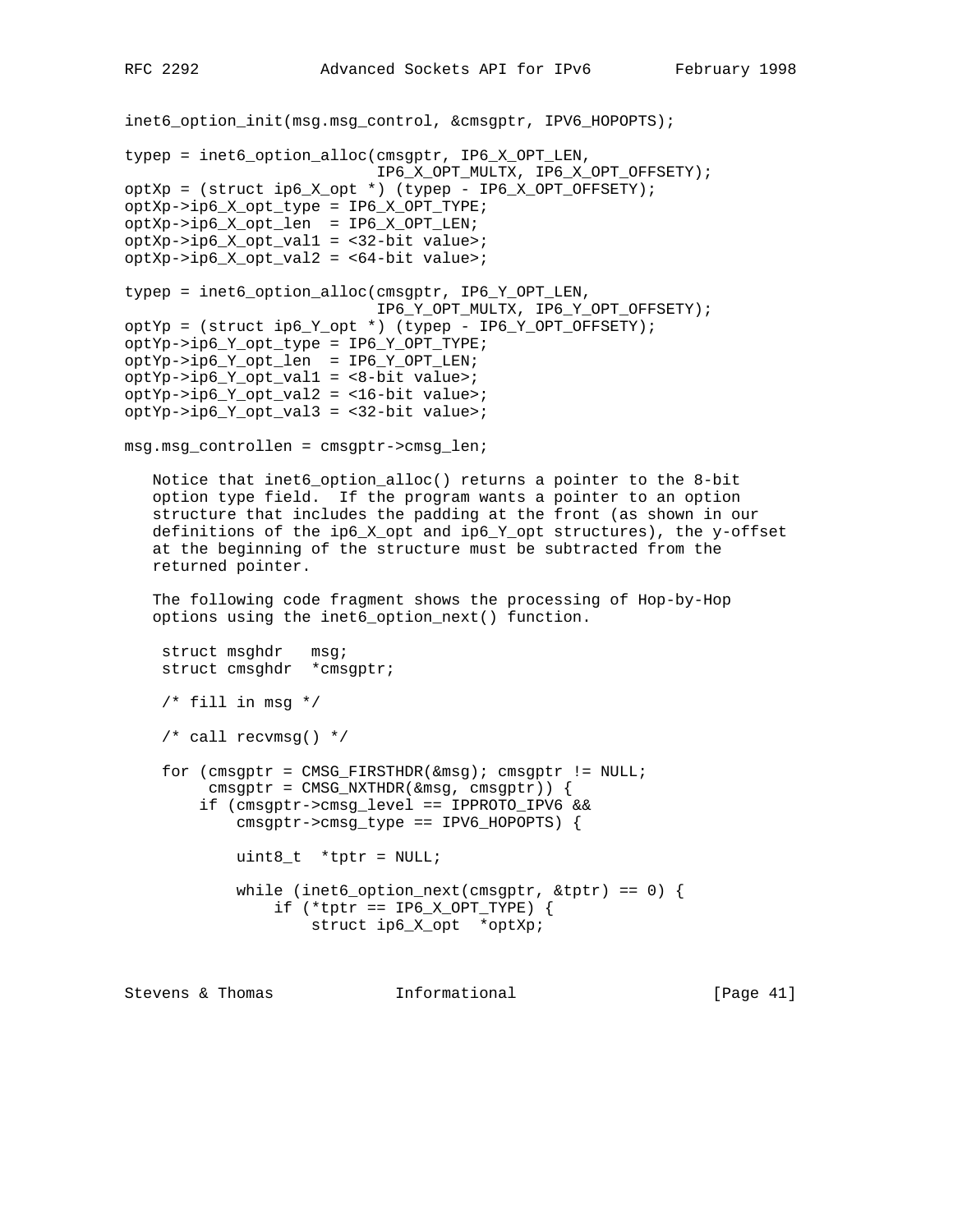```
 <do whatever with> optXp->ip6_X_opt_val2;
                } else if (*tptr == IP6_Y_OPT_TYPE) {
                    struct ip6_Y_opt *optYp;
                   optYp = (struct ip6_Y-opt *) (tptr - IP6_Y_OPT_OFFSETY);
                    <do whatever with> optYp->ip6_Y_opt_val1;
                    <do whatever with> optYp->ip6_Y_opt_val2;
                <do whatever with> optYp->ip6_Y_opt_val3;
 }
 }
            if (tptr != NULL)
                <error encountered by inet6_option_next()>;
        }
    }
```
7. Destination Options

 A variable number of Destination options can appear in one or more Destination option headers. As defined in [RFC-1883], a Destination options header appearing before a Routing header is processed by the first destination plus any subsequent destinations specified in the Routing header, while a Destination options header appearing after a Routing header is processed only by the final destination. As with the Hop-by-Hop options, each option in a Destination options header is TLV-encoded with a type, length, and value.

 Today no Destination options are defined for IPv6 [RFC-1883], although proposals exist to use Destination options with mobility and anycasting.

# 7.1. Receiving Destination Options

 To receive Destination options the application must enable the IPV6\_DSTOPTS socket option:

int on  $= 1$ ; setsockopt(fd, IPPROTO\_IPV6, IPV6\_DSTOPTS, &on, sizeof(on));

 All the Destination options appearing before a Routing header are returned as one ancillary data object described by a cmsghdr structure and all the Destination options appearing after a Routing header are returned as another ancillary data object described by a cmsghdr structure. For these ancillary data objects, the cmsg\_level

Stevens & Thomas **Informational** [Page 42]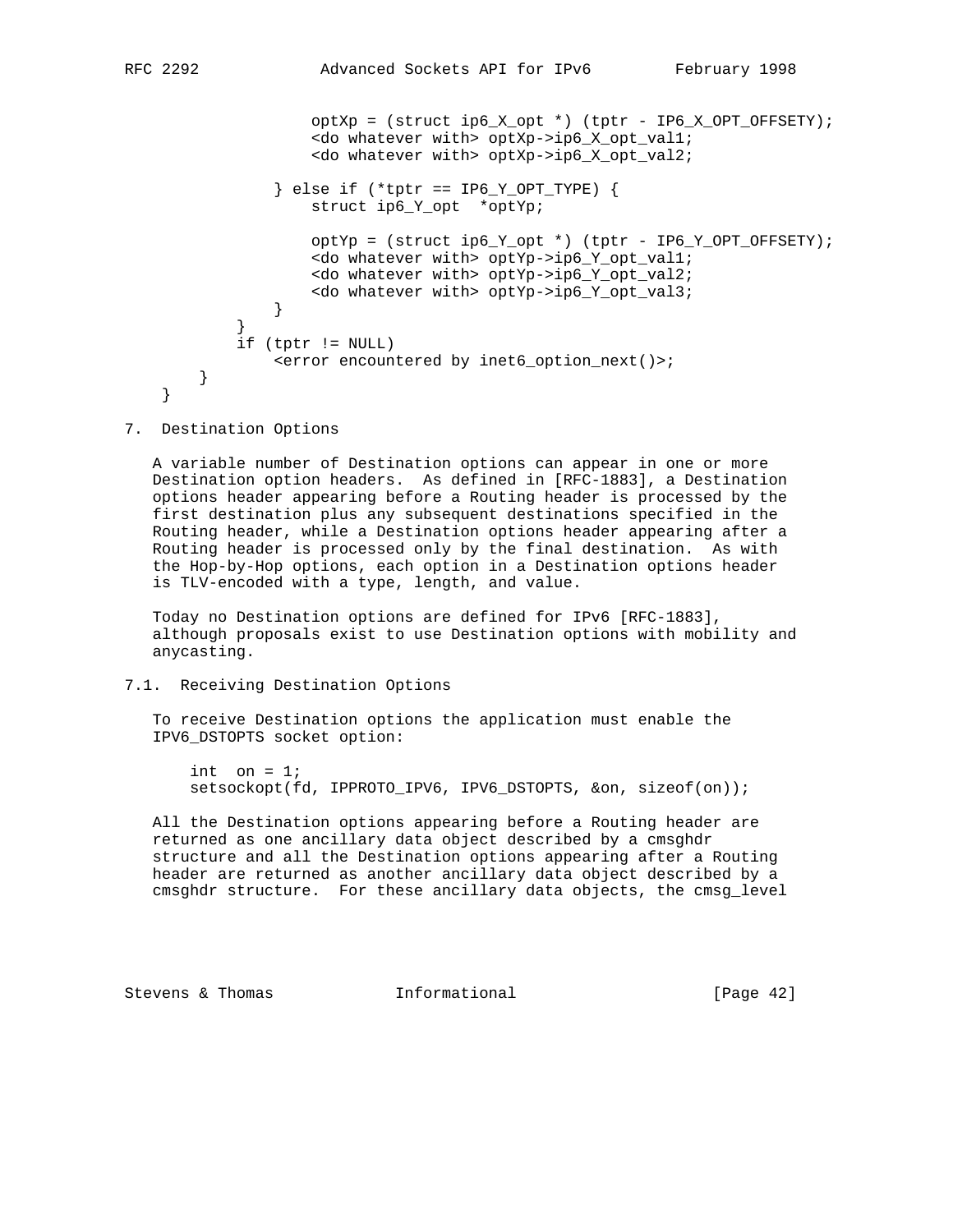member will be IPPROTO\_IPV6 and the cmsg\_type member will be IPV6\_HOPOPTS. These options are then processed by calling the inet6\_option\_next() and inet6\_option\_find() functions.

7.2. Sending Destination Options

 To send one or more Destination options, the application just specifies them as ancillary data in a call to sendmsg(). No socket option need be set.

 As described earlier, one set of Destination options can appear before a Routing header, and one set can appear after a Routing header. Each set can consist of one or more options.

 Normally all the Destination options in a set are specified by a single ancillary data object, since each option is itself TLV encoded. Multiple ancillary data objects, each containing one or more Destination options, can also be specified, in which case the kernel will combine all the Destination options in the set into a single Destination extension header. But it should be more efficient to use a single ancillary data object to describe all the Destination options in a set. The cmsg\_level member is set to IPPROTO\_IPV6 and the cmsg\_type member is set to IPV6\_DSTOPTS. The option is normally constructed using the inet6\_option\_init(), inet6\_option\_append(), and inet6\_option\_alloc() functions.

 Additional errors may be possible from sendmsg() if the specified option is in error.

8. Routing Header Option

 Source routing in IPv6 is accomplished by specifying a Routing header as an extension header. There can be different types of Routing headers, but IPv6 currently defines only the Type 0 Routing header [RFC-1883]. This type supports up to 23 intermediate nodes. With this maximum number of intermediate nodes, a source, and a destination, there are 24 hops, each of which is defined as a strict or loose hop.

 Source routing with IPv4 sockets API (the IP\_OPTIONS socket option) requires the application to build the source route in the format that appears as the IPv4 header option, requiring intimate knowledge of the IPv4 options format. This IPv6 API, however, defines eight functions that the application calls to build and examine a Routing header. Four functions build a Routing header:

| $inet6_rthdr_space()$ | - return #bytes required for ancillary data    |  |
|-----------------------|------------------------------------------------|--|
| inet6_rthdr_init()    | - initialize ancillary data for Routing header |  |

| [Page $43$ ]<br>Informational<br>Stevens & Thomas |  |
|---------------------------------------------------|--|
|---------------------------------------------------|--|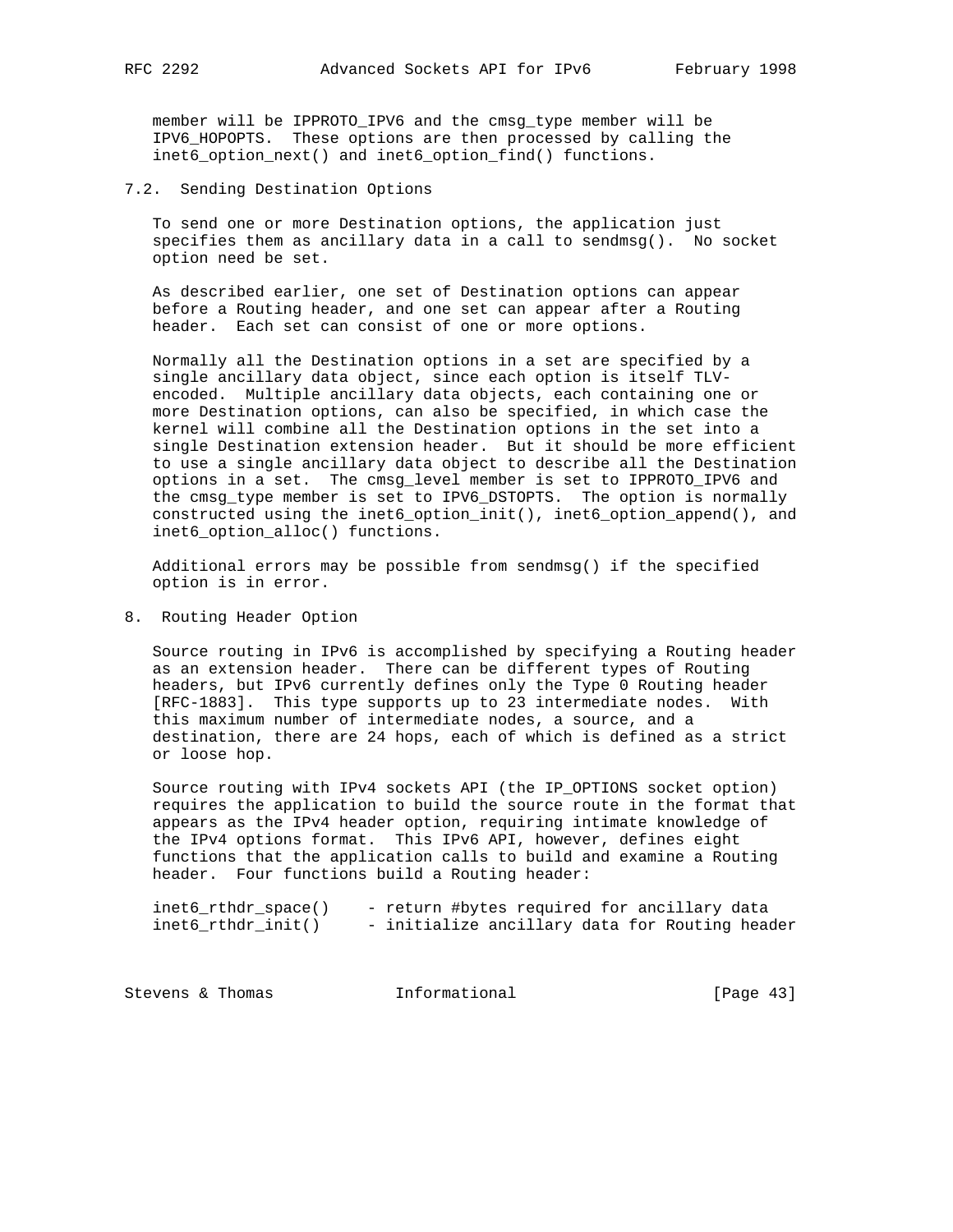$inet6_rthdr\_add()$  - add IPv6 address & flags to Routing header inet6\_rthdr\_lasthop() - specify the flags for the final hop

Four functions deal with a returned Routing header:

 inet6\_rthdr\_reverse() - reverse a Routing header inet6\_rthdr\_segments() - return #segments in a Routing header inet6\_rthdr\_getaddr() - fetch one address from a Routing header inet6\_rthdr\_getflags() - fetch one flag from a Routing header

 The function prototypes for these functions are all in the <netinet/in.h> header.

 To receive a Routing header the application must enable the IPV6\_RTHDR socket option:

int on  $= 1$ ; setsockopt(fd, IPPROTO\_IPV6, IPV6\_RTHDR, &on, sizeof(on));

 To send a Routing header the application just specifies it as ancillary data in a call to sendmsg().

 A Routing header is passed between the application and the kernel as an ancillary data object. The cmsg\_level member has a value of IPPROTO\_IPV6 and the cmsg\_type member has a value of IPV6\_RTHDR. The contents of the cmsg\_data[] member is implementation dependent and should not be accessed directly by the application, but should be accessed using the eight functions that we are about to describe.

The following constants are defined in the <netinet/in.h> header:

 #define IPV6\_RTHDR\_LOOSE 0 /\* this hop need not be a neighbor \*/ #define IPV6\_RTHDR\_STRICT 1 /\* this hop must be a neighbor \*/

#define IPV6\_RTHDR\_TYPE\_0 0 /\* IPv6 Routing header type 0 \*/

 When a Routing header is specified, the destination address specified for connect(), sendto(), or sendmsg() is the final destination address of the datagram. The Routing header then contains the addresses of all the intermediate nodes.

# 8.1. inet6\_rthdr\_space

size\_t inet6\_rthdr\_space(int type, int segments);

 This function returns the number of bytes required to hold a Routing header of the specified type containing the specified number of

Stevens & Thomas **Informational** [Page 44]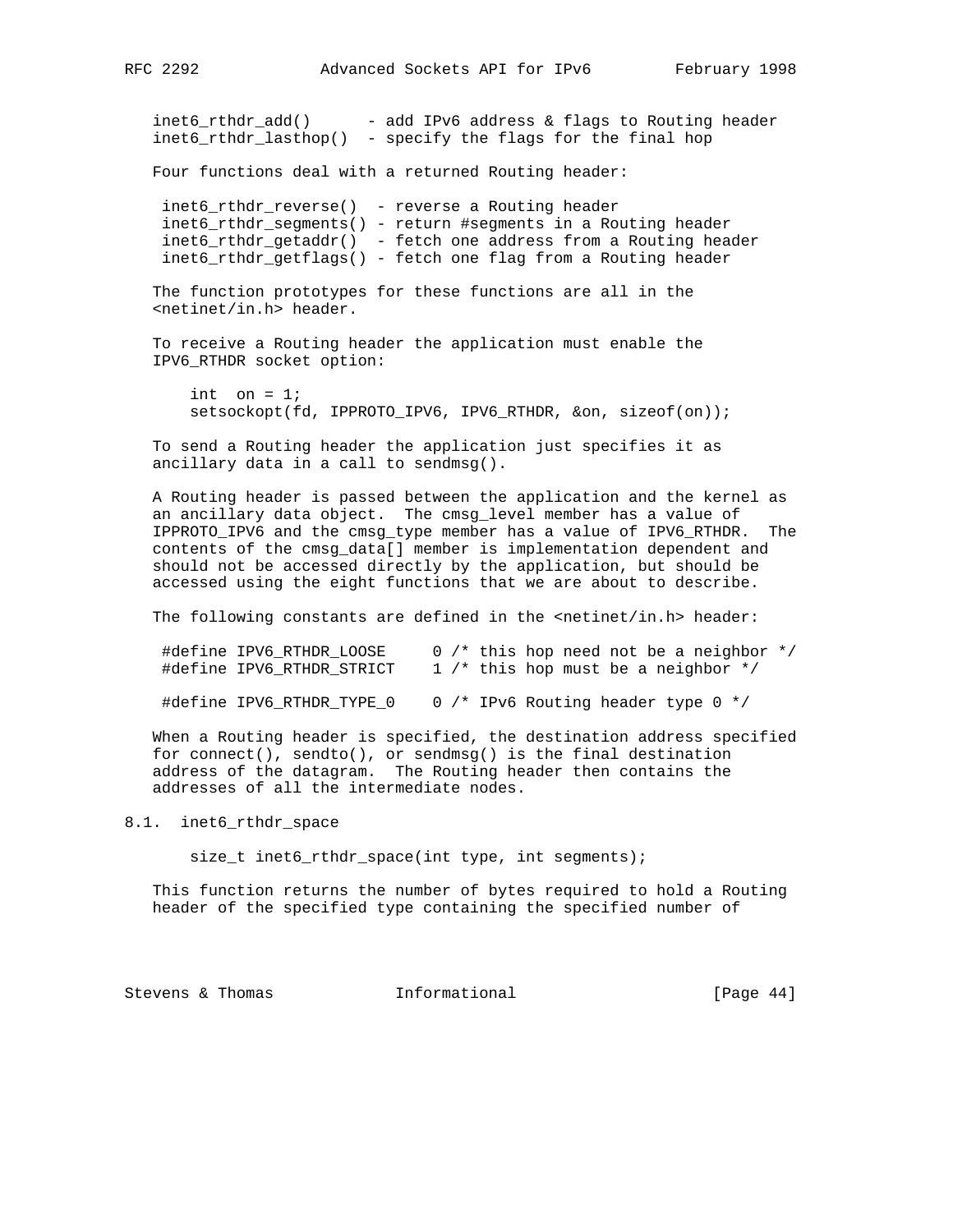segments (addresses). For an IPv6 Type 0 Routing header, the number of segments must be between 1 and 23, inclusive. The return value includes the size of the cmsghdr structure that precedes the Routing header, and any required padding.

 If the return value is 0, then either the type of the Routing header is not supported by this implementation or the number of segments is invalid for this type of Routing header.

 (Note: This function returns the size but does not allocate the space required for the ancillary data. This allows an application to allocate a larger buffer, if other ancillary data objects are desired, since all the ancillary data objects must be specified to sendmsg() as a single msg\_control buffer.)

8.2. inet6\_rthdr\_init

struct cmsghdr \*inet6\_rthdr\_init(void \*bp, int type);

 This function initializes the buffer pointed to by bp to contain a cmsghdr structure followed by a Routing header of the specified type. The cmsg\_len member of the cmsghdr structure is initialized to the size of the structure plus the amount of space required by the Routing header. The cmsg\_level and cmsg\_type members are also initialized as required.

 The caller must allocate the buffer and its size can be determined by calling inet6\_rthdr\_space().

 Upon success the return value is the pointer to the cmsghdr structure, and this is then used as the first argument to the next two functions. Upon an error the return value is NULL.

# 8.3. inet6\_rthdr\_add

 int inet6\_rthdr\_add(struct cmsghdr \*cmsg, const struct in6\_addr \*addr, unsigned int flags);

 This function adds the address pointed to by addr to the end of the Routing header being constructed and sets the type of this hop to the value of flags. For an IPv6 Type 0 Routing header, flags must be either IPV6\_RTHDR\_LOOSE or IPV6\_RTHDR\_STRICT.

 If successful, the cmsg\_len member of the cmsghdr structure is updated to account for the new address in the Routing header and the return value of the function is 0. Upon an error the return value of the function is -1.

Stevens & Thomas **Informational** [Page 45]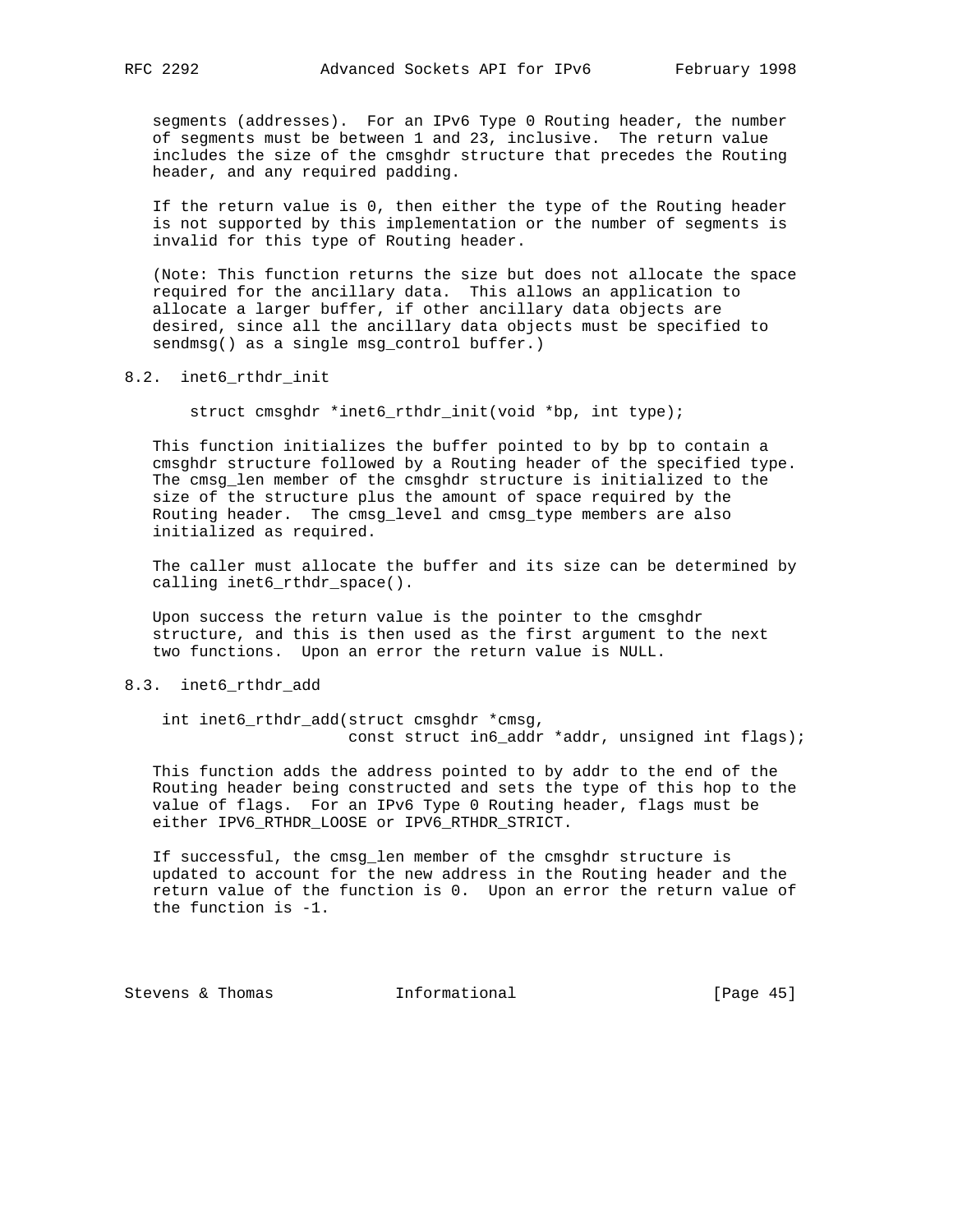8.4. inet6\_rthdr\_lasthop

 int inet6\_rthdr\_lasthop(struct cmsghdr \*cmsg, unsigned int flags);

 This function specifies the Strict/Loose flag for the final hop of a Routing header. For an IPv6 Type 0 Routing header, flags must be either IPV6\_RTHDR\_LOOSE or IPV6\_RTHDR\_STRICT.

The return value of the function is  $0$  upon success, or  $-1$  upon an error.

 Notice that a Routing header specifying N intermediate nodes requires N+1 Strict/Loose flags. This requires N calls to inet6\_rthdr\_add() followed by one call to inet6\_rthdr\_lasthop().

# 8.5. inet6\_rthdr\_reverse

int inet6\_rthdr\_reverse(const struct cmsghdr \*in, struct cmsghdr \*out);

 This function takes a Routing header that was received as ancillary data (pointed to by the first argument) and writes a new Routing header that sends datagrams along the reverse of that route. Both arguments are allowed to point to the same buffer (that is, the reversal can occur in place).

 The return value of the function is 0 on success, or -1 upon an error.

#### 8.6. inet6\_rthdr\_segments

int inet6\_rthdr\_segments(const struct cmsghdr \*cmsg);

 This function returns the number of segments (addresses) contained in the Routing header described by cmsg. On success the return value is between 1 and 23, inclusive. The return value of the function is -1 upon an error.

#### 8.7. inet6\_rthdr\_getaddr

 struct in6\_addr \*inet6\_rthdr\_getaddr(struct cmsghdr \*cmsg, int index);

 This function returns a pointer to the IPv6 address specified by index (which must have a value between 1 and the value returned by inet6\_rthdr\_segments()) in the Routing header described by cmsg. An application should first call inet6\_rthdr\_segments() to obtain the number of segments in the Routing header.

Stevens & Thomas **Informational** [Page 46]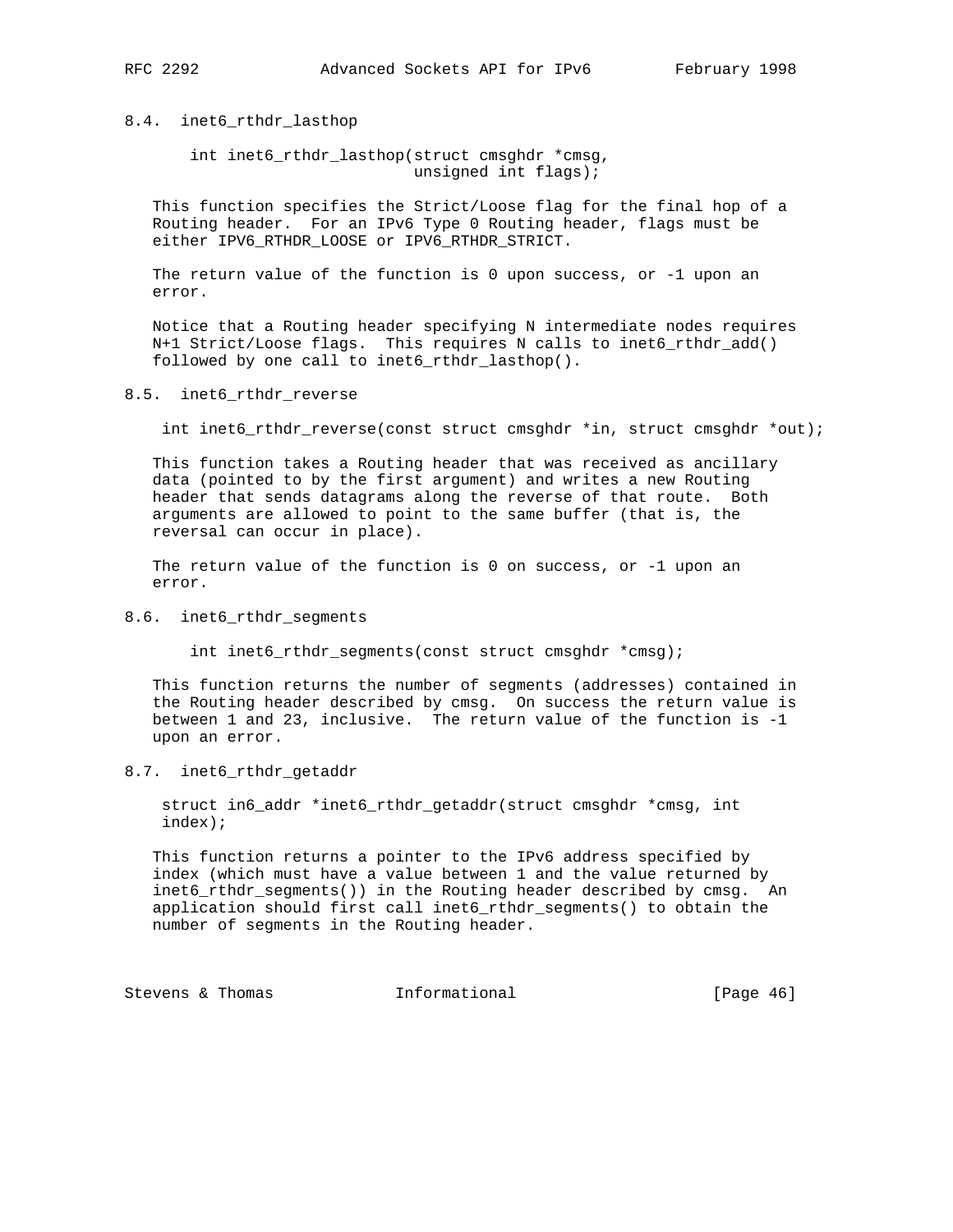Upon an error the return value of the function is NULL.

## 8.8. inet6\_rthdr\_getflags

int inet6\_rthdr\_getflags(const struct cmsghdr \*cmsg, int index);

 This function returns the flags value specified by index (which must have a value between 0 and the value returned by inet6\_rthdr\_segments()) in the Routing header described by cmsg. For an IPv6 Type 0 Routing header the return value will be either IPV6\_RTHDR\_LOOSE or IPV6\_RTHDR\_STRICT.

Upon an error the return value of the function is -1.

 (Note: Addresses are indexed starting at 1, and flags starting at 0, to maintain consistency with the terminology and figures in [RFC- 1883].)

## 8.9. Routing Header Example

 As an example of these Routing header functions, we go through the function calls for the example on p. 18 of [RFC-1883]. The source is S, the destination is D, and the three intermediate nodes are I1, I2, and I3. f0, f1, f2, and f3 are the Strict/Loose flags for each hop.

|           |         | f0             | f 1                                            |      | £2 |     | £3             |                |
|-----------|---------|----------------|------------------------------------------------|------|----|-----|----------------|----------------|
|           |         |                | S -----> $I1$ -----> $I2$ -----> $I3$ -----> D |      |    |     |                |                |
| src:      | $\star$ | S              | S                                              |      | S  |     | S              | S              |
| dst:      | D       | Ι1             | I2                                             |      | I3 |     | D              | D              |
| $A[1]$ :  | I1      | I <sub>2</sub> | T 1                                            |      | I1 |     | Ι1             | T 1            |
| $A[2]$ :  | I2      | I <sub>3</sub> | I3                                             |      | I2 |     | I2             | I <sub>2</sub> |
| $A[3]$ :  | Ι3      | D              | D                                              |      | D  |     | I <sub>3</sub> | I3             |
| #seq:     | 3       | 3              | $\mathfrak{D}$                                 |      |    |     | 0              | 3              |
| check: f0 |         |                |                                                | f 2. |    | f 3 |                |                |

 src and dst are the source and destination IPv6 addresses in the IPv6 header. A[1], A[2], and A[3] are the three addresses in the Routing header. #seg is the Segments Left field in the Routing header. check indicates which bit of the Strict/Loose Bit Map (0 through 3, specified as f0 through f3) that node checks.

 The six values in the column beneath node S are the values in the Routing header specified by the application using sendmsg(). The function calls by the sender would look like:

Stevens & Thomas **Informational** [Page 47]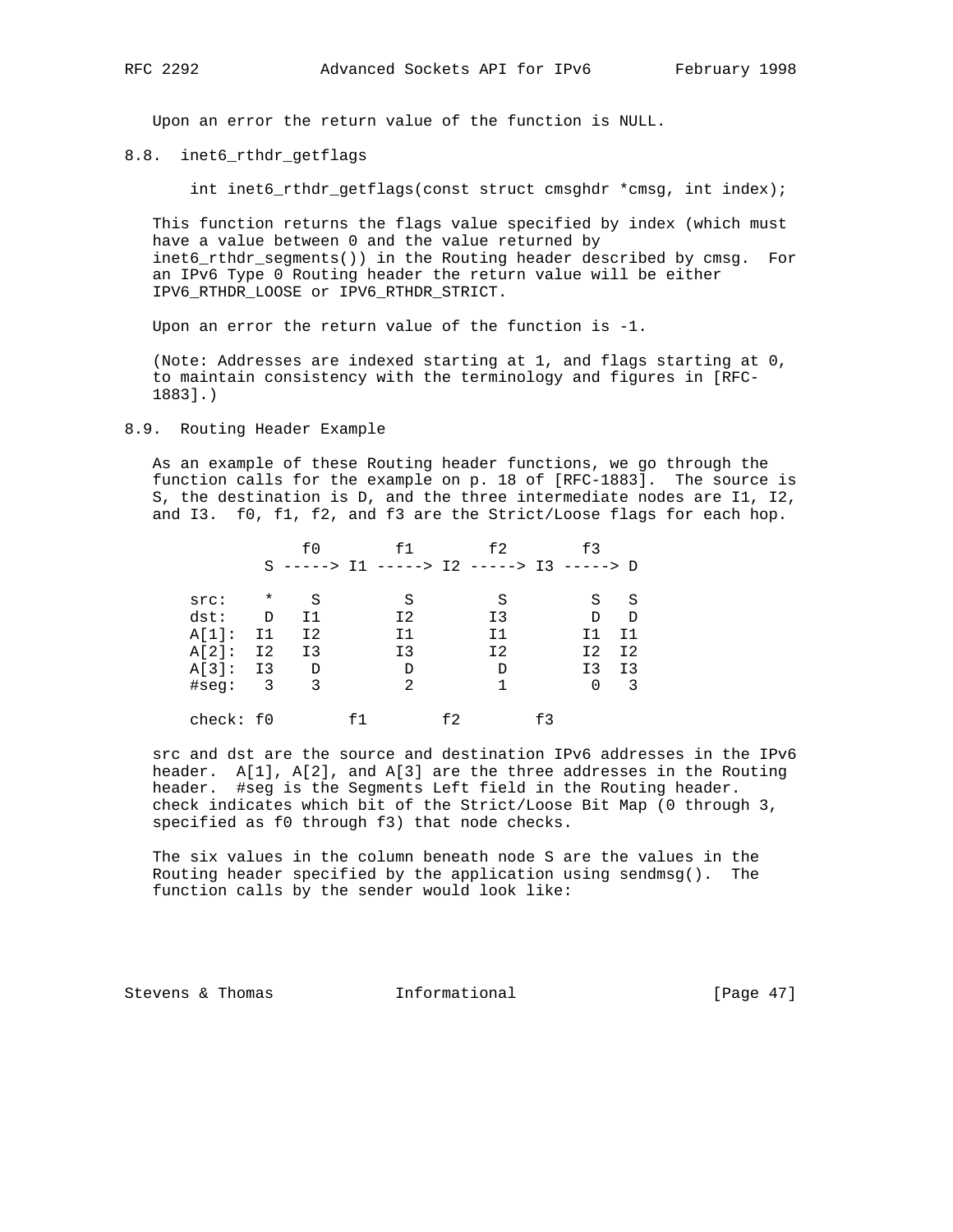```
 void *ptr;
 struct msghdr msg;
struct cmsghdr *cmsgptr;
 struct sockaddr_in6 I1, I2, I3, D;
 unsigned int f0, f1, f2, f3;
 ptr = malloc(inet6_rthdr_space(IPV6_RTHDR_TYPE_0, 3));
 cmsgptr = inet6_rthdr_init(ptr, IPV6_RTHDR_TYPE_0);
inet6 rthdr add(cmsqptr, &I1.sin6 addr, f0);
 inet6_rthdr_add(cmsgptr, &I2.sin6_addr, f1);
 inet6_rthdr_add(cmsgptr, &I3.sin6_addr, f2);
 inet6_rthdr_lasthop(cmsgptr, f3);
 msg.msg_control = ptr;
 msg.msg_controllen = cmsgptr->cmsg_len;
/* finish filling in msg{}, msg_name = D */
 /* call sendmsg() */
```
 We also assume that the source address for the socket is not specified (i.e., the asterisk in the figure).

 The four columns of six values that are then shown between the five nodes are the values of the fields in the packet while the packet is in transit between the two nodes. Notice that before the packet is sent by the source node S, the source address is chosen (replacing the asterisk), I1 becomes the destination address of the datagram, the two addresses A[2] and A[3] are "shifted up", and D is moved to A[3]. If f0 is IPV6\_RTHDR\_STRICT, then I1 must be a neighbor of S.

 The columns of values that are shown beneath the destination node are the values returned by recvmsg(), assuming the application has enabled both the IPV6\_PKTINFO and IPV6\_RTHDR socket options. The source address is S (contained in the sockaddr\_in6 structure pointed to by the msg\_name member), the destination address is D (returned as an ancillary data object in an in6\_pktinfo structure), and the ancillary data object specifying the Routing header will contain three addresses (I1, I2, and I3) and four flags (f0, f1, f2, and f3). The number of segments in the Routing header is known from the Hdr Ext Len field in the Routing header (a value of 6, indicating 3 addresses).

 The return value from inet6\_rthdr\_segments() will be 3 and inet6\_rthdr\_getaddr(1) will return I1, inet6\_rthdr\_getaddr(2) will return I2, and inet6\_rthdr\_getaddr(3) will return I3, The return

Stevens & Thomas **Informational** [Page 48]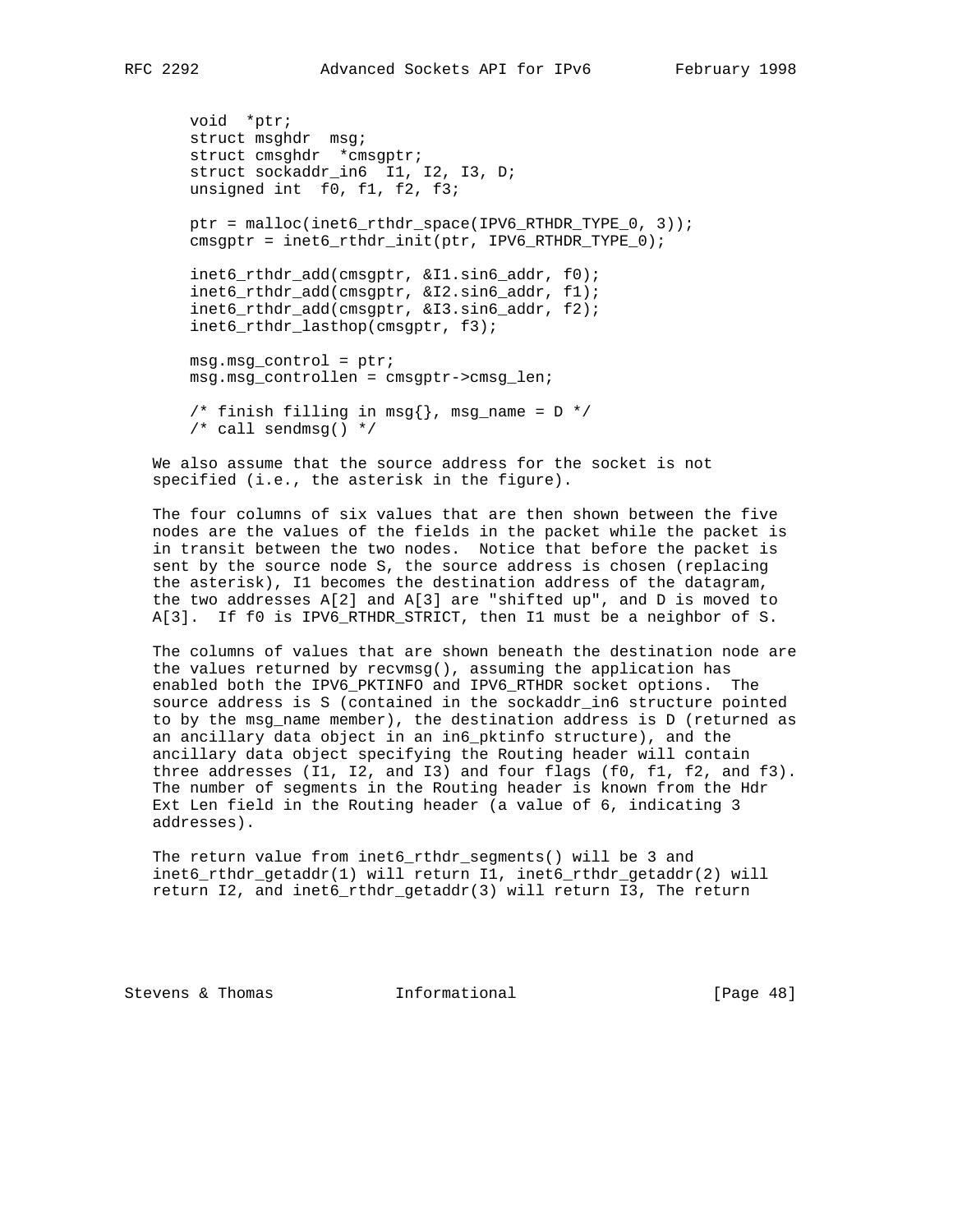value from inet6\_rthdr\_flags(0) will be f0, inet6\_rthdr\_flags(1) will return f1, inet6\_rthdr\_flags(2) will return f2, and inet6\_rthdr\_flags(3) will return f3.

 If the receiving application then calls inet6\_rthdr\_reverse(), the order of the three addresses will become I3, I2, and I1, and the order of the four Strict/Loose flags will become f3, f2, f1, and f0.

 We can also show what an implementation might store in the ancillary data object as the Routing header is being built by the sending process. If we assume a 32-bit architecture where sizeof(struct cmsghdr) equals 12, with a desired alignment of 4-byte boundaries, then the call to inet6\_rthdr\_space(3) returns 68: 12 bytes for the cmsghdr structure and 56 bytes for the Routing header  $(8 + 3*16)$ .

 The call to inet6\_rthdr\_init() initializes the ancillary data object to contain a Type 0 Routing header:

 +-+-+-+-+-+-+-+-+-+-+-+-+-+-+-+-+-+-+-+-+-+-+-+-+-+-+-+-+-+-+-+-+ | cmsg\_len = 20 | +-+-+-+-+-+-+-+-+-+-+-+-+-+-+-+-+-+-+-+-+-+-+-+-+-+-+-+-+-+-+-+-+ | cmsg\_level = IPPROTO\_IPV6 | +-+-+-+-+-+-+-+-+-+-+-+-+-+-+-+-+-+-+-+-+-+-+-+-+-+-+-+-+-+-+-+-+ | cmsg\_type = IPV6\_RTHDR | +-+-+-+-+-+-+-+-+-+-+-+-+-+-+-+-+-+-+-+-+-+-+-+-+-+-+-+-+-+-+-+-+ | Next Header | Hdr Ext Len=0 | Routing Type=0| Seg Left=0 | +-+-+-+-+-+-+-+-+-+-+-+-+-+-+-+-+-+-+-+-+-+-+-+-+-+-+-+-+-+-+-+-+ Reserved | Strict/Loose Bit Map +-+-+-+-+-+-+-+-+-+-+-+-+-+-+-+-+-+-+-+-+-+-+-+-+-+-+-+-+-+-+-+-+

The first call to inet6 rthdr add() adds I1 to the list.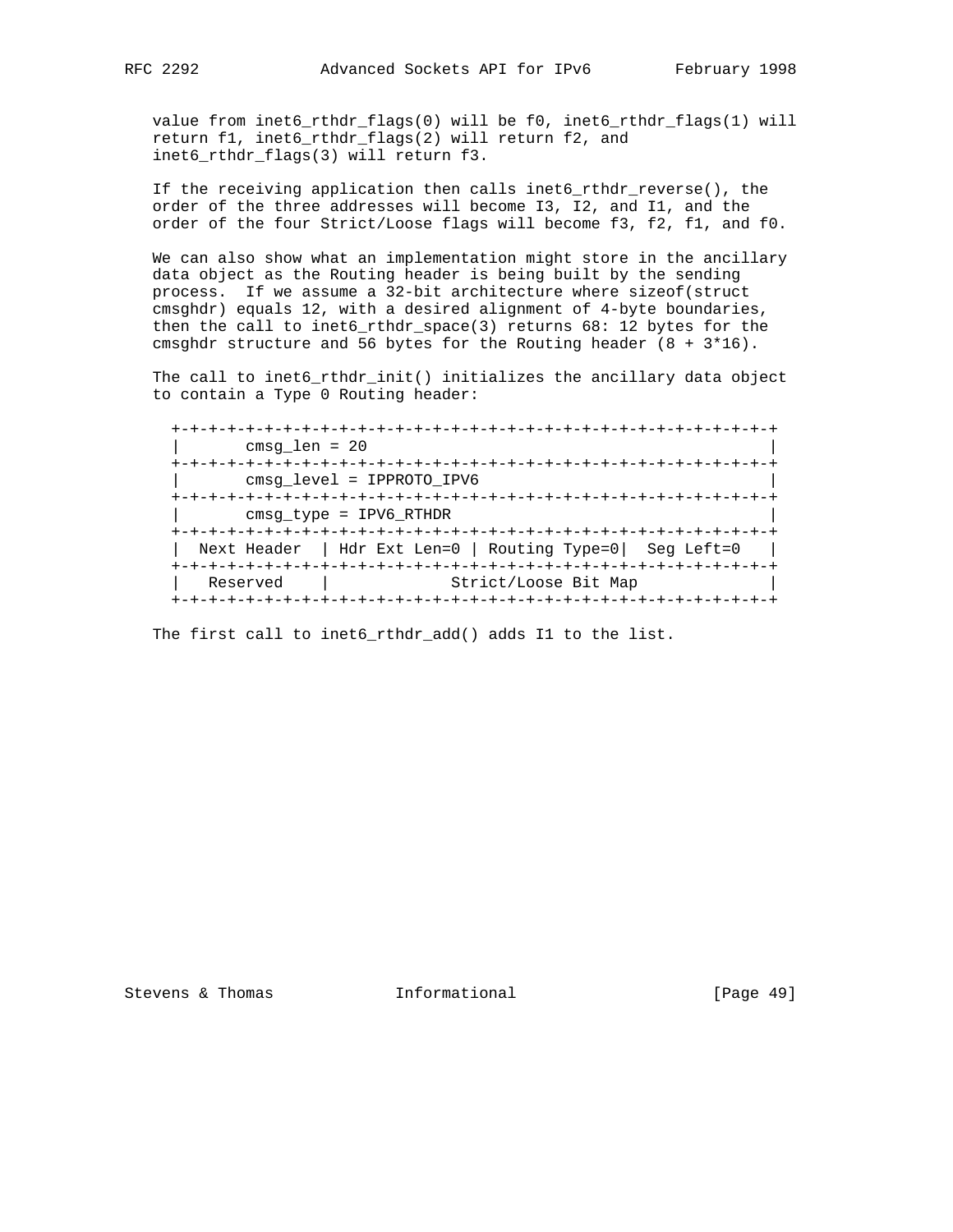```
 +-+-+-+-+-+-+-+-+-+-+-+-+-+-+-+-+-+-+-+-+-+-+-+-+-+-+-+-+-+-+-+-+
    | cmsg_len = 36 |
    +-+-+-+-+-+-+-+-+-+-+-+-+-+-+-+-+-+-+-+-+-+-+-+-+-+-+-+-+-+-+-+-+
    | cmsg_level = IPPROTO_IPV6 |
   +-+-+-+-+-+-+-+-+-+-+-+-+-+-+-+-+-+-+-+-+-+-+-+-+-+-+-+-+-+-+-+-+
      | cmsg_type = IPV6_RTHDR |
    +-+-+-+-+-+-+-+-+-+-+-+-+-+-+-+-+-+-+-+-+-+-+-+-+-+-+-+-+-+-+-+-+
    | Next Header | Hdr Ext Len=2 | Routing Type=0| Seg Left=1 |
    +-+-+-+-+-+-+-+-+-+-+-+-+-+-+-+-+-+-+-+-+-+-+-+-+-+-+-+-+-+-+-+-+
    Reserved | X | Strict/Loose Bit Map
    +-+-+-+-+-+-+-+-+-+-+-+-+-+-+-+-+-+-+-+-+-+-+-+-+-+-+-+-+-+-+-+-+
 | |
 + +
 | |
   + \qquad \qquad \text{Address[1] = 11} +
 | |
 + +
 | |
   +-+-+-+-+-+-+-+-+-+-+-+-+-+-+-+-+-+-+-+-+-+-+-+-+-+-+-+-+-+-+-+-+
```
 Bit 0 of the Strict/Loose Bit Map contains the value f0, which we just mark as X. cmsg\_len is incremented by 16, the Hdr Ext Len field is incremented by 2, and the Segments Left field is incremented by 1.

The next call to inet6\_rthdr\_add() adds I2 to the list.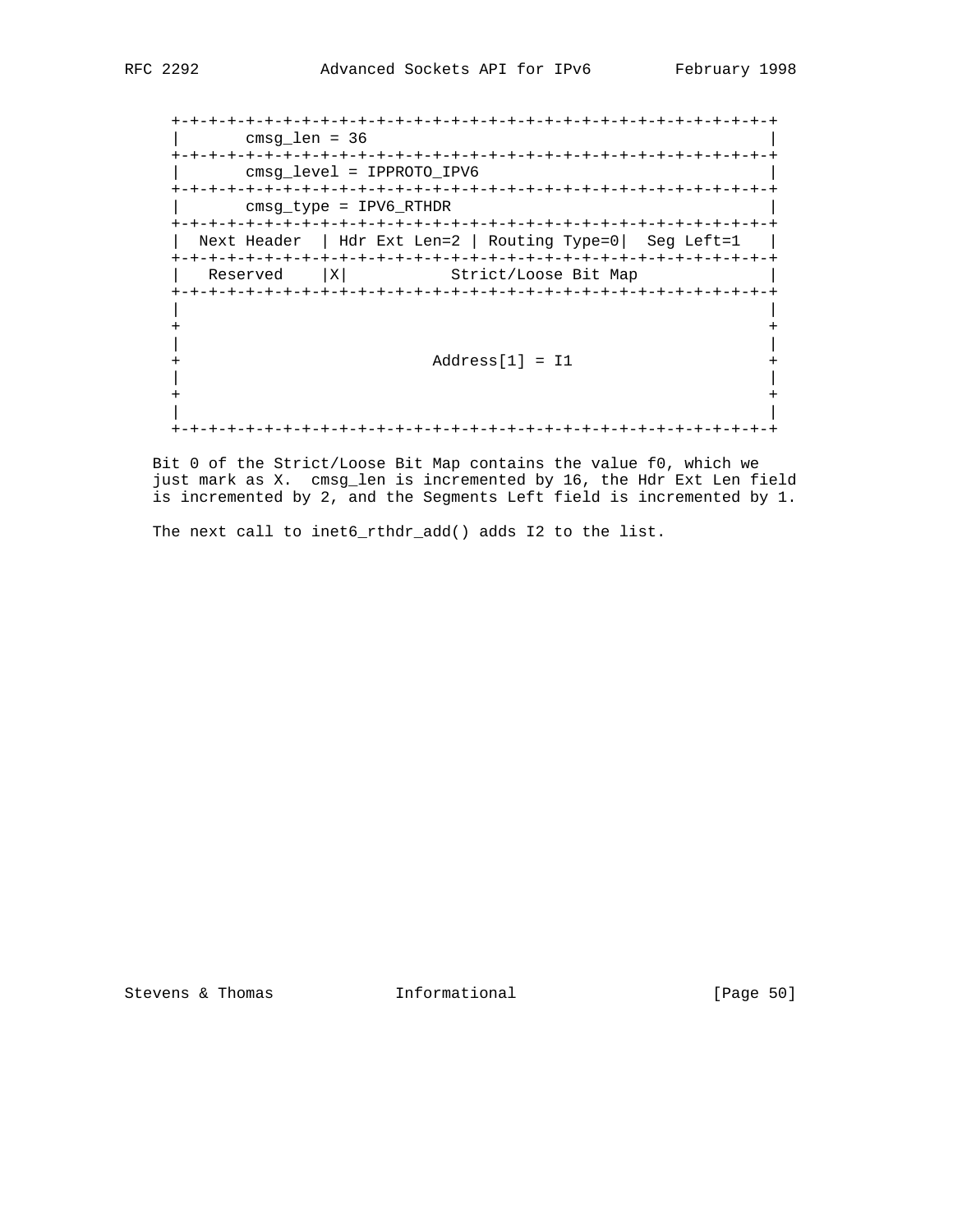+-+-+-+-+-+-+-+-+-+-+-+-+-+-+-+-+-+-+-+-+-+-+-+-+-+-+-+-+-+-+-+-+  $\lvert$  cmsg\_len = 52 +-+-+-+-+-+-+-+-+-+-+-+-+-+-+-+-+-+-+-+-+-+-+-+-+-+-+-+-+-+-+-+-+ | cmsg\_level = IPPROTO\_IPV6 | +-+-+-+-+-+-+-+-+-+-+-+-+-+-+-+-+-+-+-+-+-+-+-+-+-+-+-+-+-+-+-+-+ | cmsg\_type = IPV6\_RTHDR | +-+-+-+-+-+-+-+-+-+-+-+-+-+-+-+-+-+-+-+-+-+-+-+-+-+-+-+-+-+-+-+-+ Next Header | Hdr Ext Len=4 | Routing Type=0| Seg Left=2 | +-+-+-+-+-+-+-+-+-+-+-+-+-+-+-+-+-+-+-+-+-+-+-+-+-+-+-+-+-+-+-+-+ Reserved | X|X| Strict/Loose Bit Map +-+-+-+-+-+-+-+-+-+-+-+-+-+-+-+-+-+-+-+-+-+-+-+-+-+-+-+-+-+-+-+-+ | | + + | | + Address[1] = I1 + | | + + | | +-+-+-+-+-+-+-+-+-+-+-+-+-+-+-+-+-+-+-+-+-+-+-+-+-+-+-+-+-+-+-+-+ | | + + | | + Address[2] = I2 + | | + + | | +-+-+-+-+-+-+-+-+-+-+-+-+-+-+-+-+-+-+-+-+-+-+-+-+-+-+-+-+-+-+-+-+

 The next bit of the Strict/Loose Bit Map contains the value f1. cmsg\_len is incremented by 16, the Hdr Ext Len field is incremented by 2, and the Segments Left field is incremented by 1.

The last call to inet6\_rthdr\_add() adds I3 to the list.

Stevens & Thomas 1nformational [Page 51]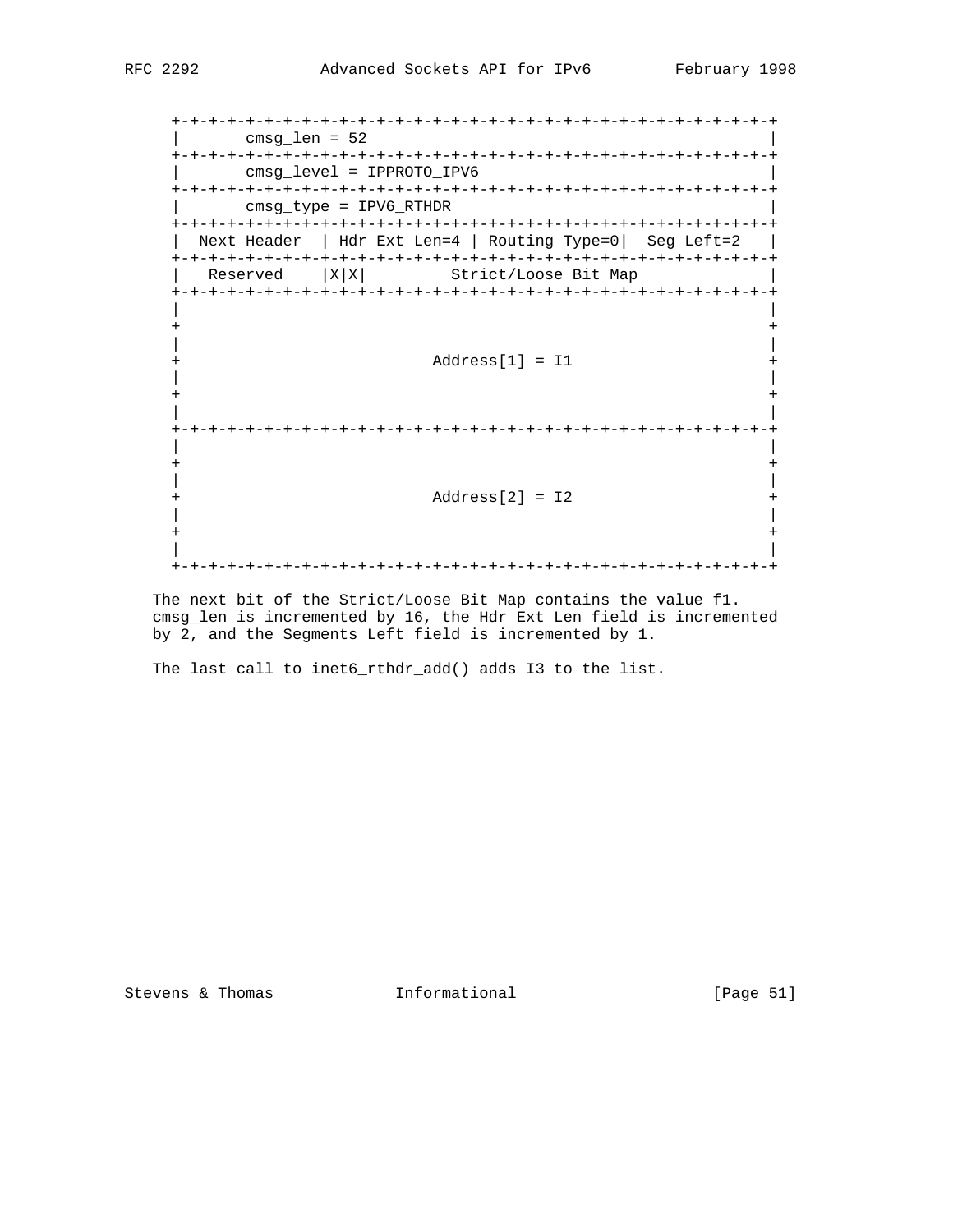+-+-+-+-+-+-+-+-+-+-+-+-+-+-+-+-+-+-+-+-+-+-+-+-+-+-+-+-+-+-+-+-+ | cmsg\_len = 68 | +-+-+-+-+-+-+-+-+-+-+-+-+-+-+-+-+-+-+-+-+-+-+-+-+-+-+-+-+-+-+-+-+ | cmsg\_level = IPPROTO\_IPV6 | +-+-+-+-+-+-+-+-+-+-+-+-+-+-+-+-+-+-+-+-+-+-+-+-+-+-+-+-+-+-+-+-+ | cmsg\_type = IPV6\_RTHDR | +-+-+-+-+-+-+-+-+-+-+-+-+-+-+-+-+-+-+-+-+-+-+-+-+-+-+-+-+-+-+-+-+ Next Header | Hdr Ext Len=6 | Routing Type=0| Seg Left=3 | +-+-+-+-+-+-+-+-+-+-+-+-+-+-+-+-+-+-+-+-+-+-+-+-+-+-+-+-+-+-+-+-+  $Reserved$  |  $X|X|X$ | Strict/Loose Bit Map +-+-+-+-+-+-+-+-+-+-+-+-+-+-+-+-+-+-+-+-+-+-+-+-+-+-+-+-+-+-+-+-+ | | + + | | + Address[1] = I1 + | | + + | | +-+-+-+-+-+-+-+-+-+-+-+-+-+-+-+-+-+-+-+-+-+-+-+-+-+-+-+-+-+-+-+-+ | | + + | | + Address[2] = I2 + | | + + | | +-+-+-+-+-+-+-+-+-+-+-+-+-+-+-+-+-+-+-+-+-+-+-+-+-+-+-+-+-+-+-+-+ | | + + | | + Address[3] = I3 + | | + + | | +-+-+-+-+-+-+-+-+-+-+-+-+-+-+-+-+-+-+-+-+-+-+-+-+-+-+-+-+-+-+-+-+

 The next bit of the Strict/Loose Bit Map contains the value f2. cmsg\_len is incremented by 16, the Hdr Ext Len field is incremented by 2, and the Segments Left field is incremented by 1.

 Finally, the call to inet6\_rthdr\_lasthop() sets the next bit of the Strict/Loose Bit Map to the value specified by f3. All the lengths remain unchanged.

Stevens & Thomas **Informational Informational** [Page 52]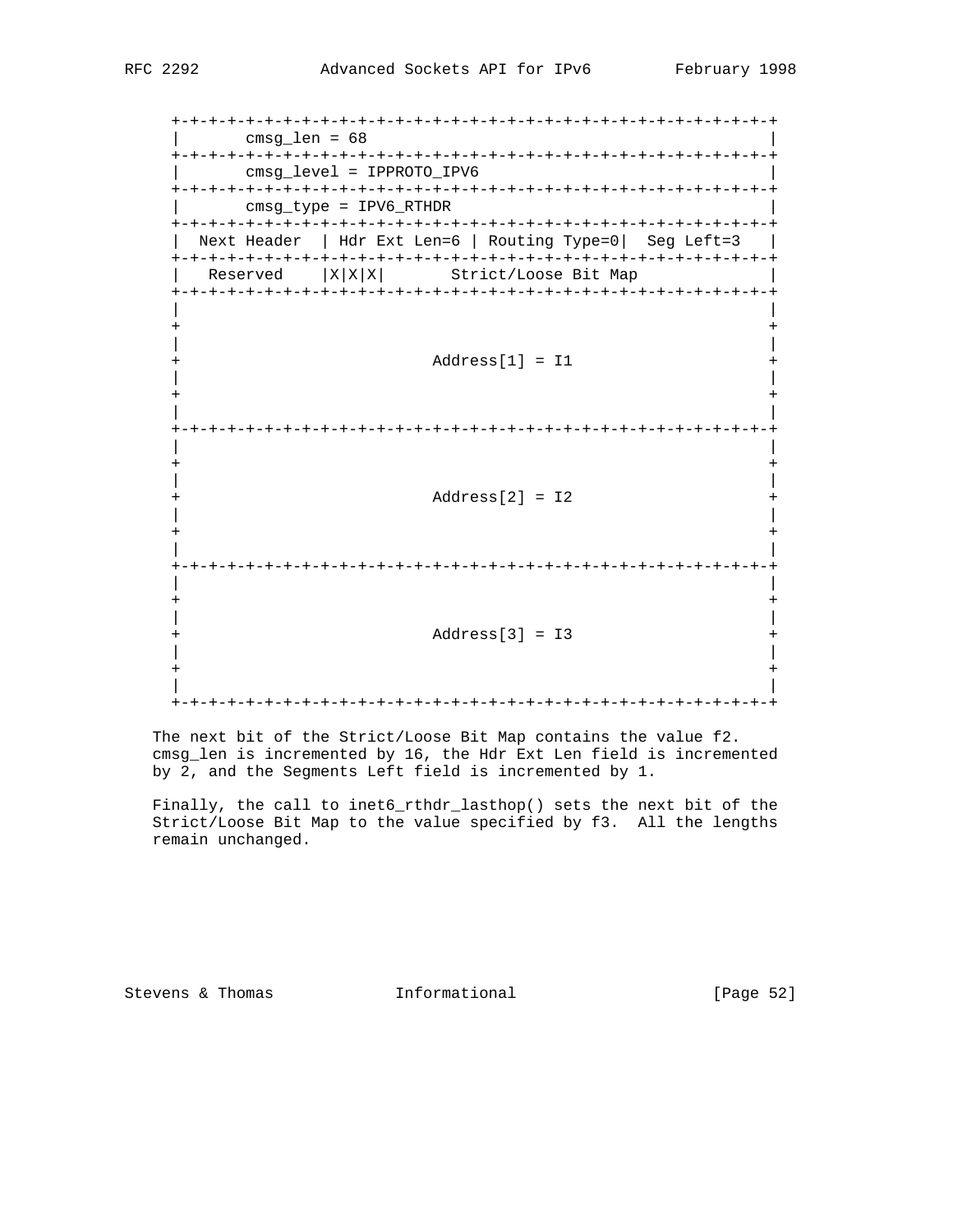#### 9. Ordering of Ancillary Data and IPv6 Extension Headers

 Three IPv6 extension headers can be specified by the application and returned to the application using ancillary data with sendmsg() and recvmsg(): Hop-by-Hop options, Destination options, and the Routing header. When multiple ancillary data objects are transferred via sendmsg() or recvmsg() and these objects represent any of these three extension headers, their placement in the control buffer is directly tied to their location in the corresponding IPv6 datagram. This API imposes some ordering constraints when using multiple ancillary data objects with sendmsg().

 When multiple IPv6 Hop-by-Hop options having the same option type are specified, these options will be inserted into the Hop-by-Hop options header in the same order as they appear in the control buffer. But when multiple Hop-by-Hop options having different option types are specified, these options may be reordered by the kernel to reduce padding in the Hop-by-Hop options header. Hop-by-Hop options may appear anywhere in the control buffer and will always be collected by the kernel and placed into a single Hop-by-Hop options header that immediately follows the IPv6 header.

 Similar rules apply to the Destination options: (1) those of the same type will appear in the same order as they are specified, and (2) those of differing types may be reordered. But the kernel will build up to two Destination options headers: one to precede the Routing header and one to follow the Routing header. If the application specifies a Routing header then all Destination options that appear in the control buffer before the Routing header will appear in a Destination options header before the Routing header and these options might be reordered, subject to the two rules that we just stated. Similarly all Destination options that appear in the control buffer after the Routing header will appear in a Destination options header after the Routing header, and these options might be reordered, subject to the two rules that we just stated.

 As an example, assume that an application specifies control information to sendmsg() containing six ancillary data objects: the first containing two Hop-by-Hop options, the second containing one Destination option, the third containing two Destination options, the fourth containing a Routing header, the fifth containing a Hop-by-Hop option, and the sixth containing two Destination options. We also assume that all the Hop-by-Hop options are of different types, as are all the Destination options. We number these options 1-9, corresponding to their order in the control buffer, and show them on the left below.

Stevens & Thomas **Informational** [Page 53]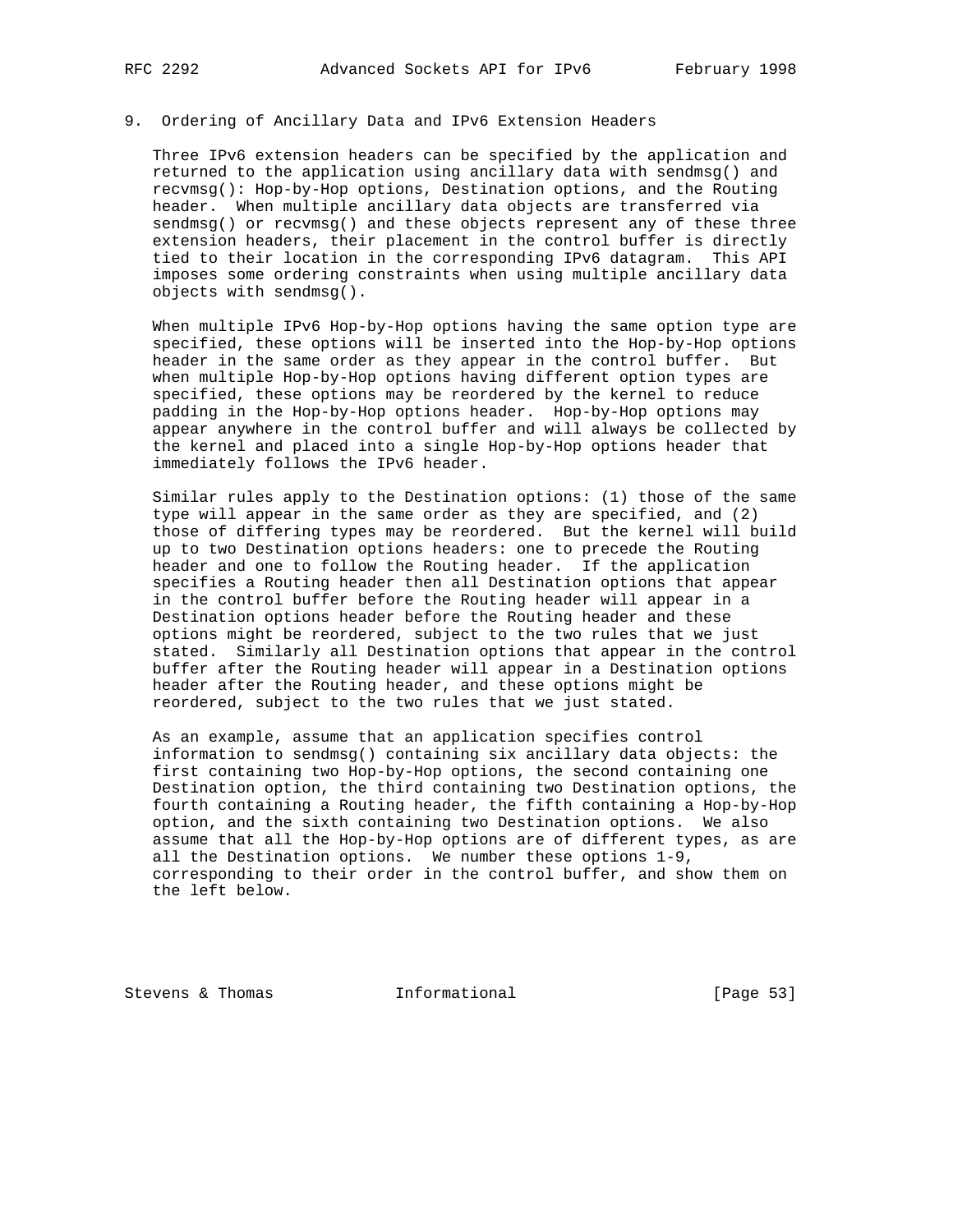In the middle we show the final arrangement of the options in the extension headers built by the kernel. On the right we show the four ancillary data objects returned to the receiving application.

| Sender's              |                 |                    | Receiver's         |
|-----------------------|-----------------|--------------------|--------------------|
| Ancillary Data        | $--\rightarrow$ | IPv6 Extension     | --> Ancillary Data |
| Objects               |                 | Headers            | Objects            |
|                       |                 |                    |                    |
| $HOPOPT-1, 2 (first)$ |                 | HOPHDR(J, 7, 1, 2) | $HOPOPT-7, 1, 2$   |
| DSTOPT-3              |                 | DSTHDR(4,5,3)      | $DSTOPT-4, 5, 3$   |
| DSTOPT-4,5            |                 | RTHDR(6)           | $RTHDR-6$          |
| $RTHDR-6$             |                 | DSTHDR(8,9)        | DSTOPT-8,9         |
| HOPOPT-7              |                 |                    |                    |
| DSTOPT-8,9 (last)     |                 |                    |                    |
|                       |                 |                    |                    |

 The sender's two Hop-by-Hop ancillary data objects are reordered, as are the first two Destination ancillary data objects. We also show a Jumbo Payload option (denoted as J) inserted by the kernel before the sender's three Hop-by-Hop options. The first three Destination options must appear in a Destination header before the Routing header, and the final two Destination options must appear in a Destination header after the Routing header.

 If Destination options are specified in the control buffer after a Routing header, or if Destination options are specified without a Routing header, the kernel will place those Destination options after an authentication header and/or an encapsulating security payload header, if present.

10. IPv6-Specific Options with IPv4-Mapped IPv6 Addresses

 The various socket options and ancillary data specifications defined in this document apply only to true IPv6 sockets. It is possible to create an IPv6 socket that actually sends and receives IPv4 packets, using IPv4-mapped IPv6 addresses, but the mapping of the options defined in this document to an IPv4 datagram is beyond the scope of this document.

 In general, attempting to specify an IPv6-only option, such as the Hop-by-Hop options, Destination options, or Routing header on an IPv6 socket that is using IPv4-mapped IPv6 addresses, will probably result in an error. Some implementations, however, may provide access to the packet information (source/destination address, send/receive interface, and hop limit) on an IPv6 socket that is using IPv4-mapped IPv6 addresses.

Stevens & Thomas **Informational** [Page 54]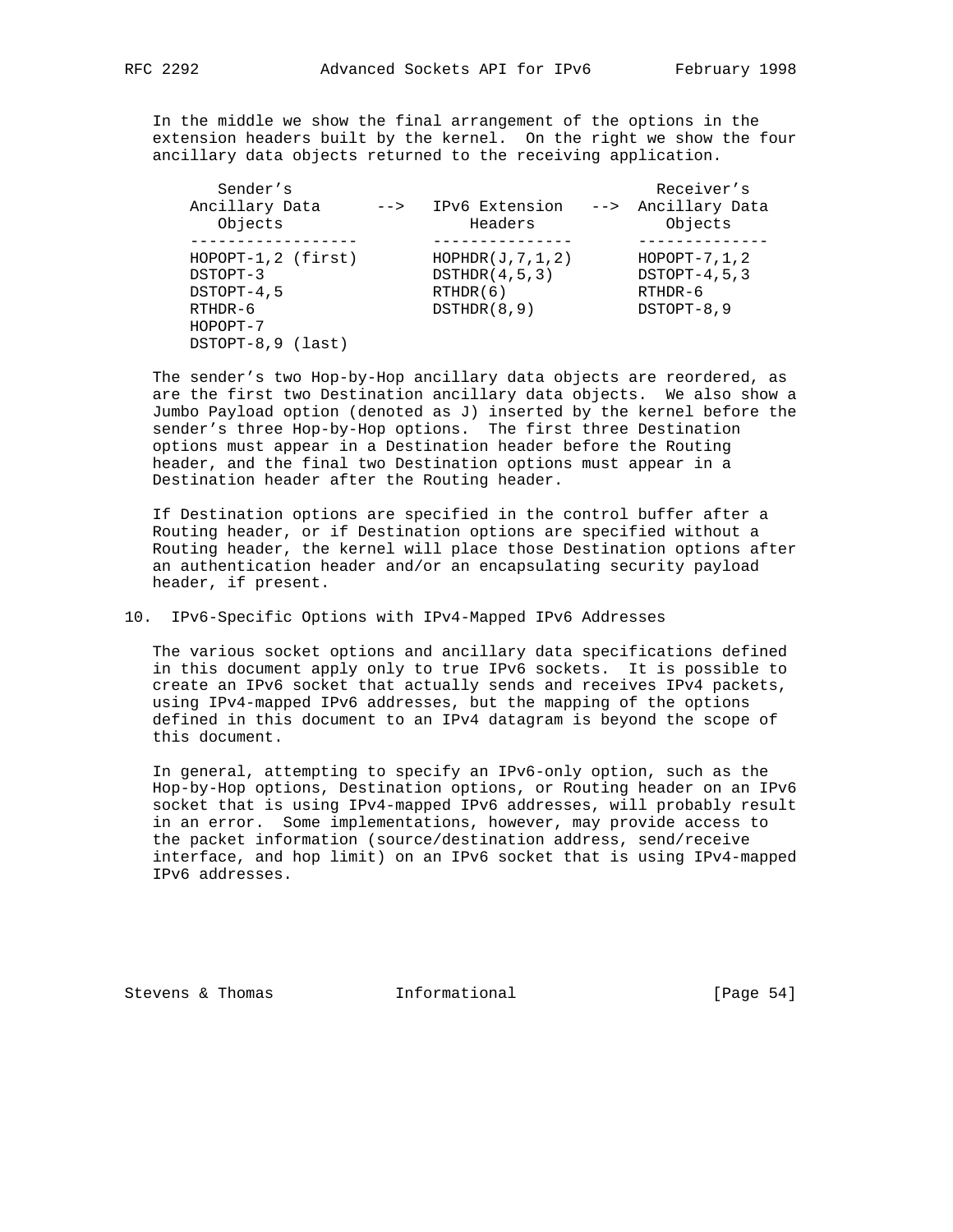11. rresvport\_af

 The rresvport() function is used by the rcmd() function, and this function is in turn called by many of the "r" commands such as rlogin. While new applications are not being written to use the rcmd() function, legacy applications such as rlogin will continue to use it and these will be ported to IPv6.

 rresvport() creates an IPv4/TCP socket and binds a "reserved port" to the socket. Instead of defining an IPv6 version of this function we define a new function that takes an address family as its argument.

#include <unistd.h>

int rresvport\_af(int \*port, int family);

 This function behaves the same as the existing rresvport() function, but instead of creating an IPv4/TCP socket, it can also create an IPv6/TCP socket. The family argument is either AF\_INET or AF\_INET6, and a new error return is EAFNOSUPPORT if the address family is not supported.

 (Note: There is little consensus on which header defines the rresvport() and rcmd() function prototypes. 4.4BSD defines it in <unistd.h>, others in <netdb.h>, and others don't define the function prototypes at all.)

 (Note: We define this function only, and do not define something like rcmd\_af() or rcmd6(). The reason is that rcmd() calls gethostbyname(), which returns the type of address: AF\_INET or AF\_INET6. It should therefore be possible to modify rcmd() to support either IPv4 or IPv6, based on the address family returned by gethostbyname().)

#### 12. Future Items

 Some additional items may require standardization, but no concrete proposals have been made for the API to perform these tasks. These may be addressed in a later document.

12.1. Flow Labels

 Earlier revisions of this document specified a set of inet6\_flow\_XXX() functions to assign, share, and free IPv6 flow labels. Consensus, however, indicated that it was premature to specify this part of the API.

Stevens & Thomas **Informational** [Page 55]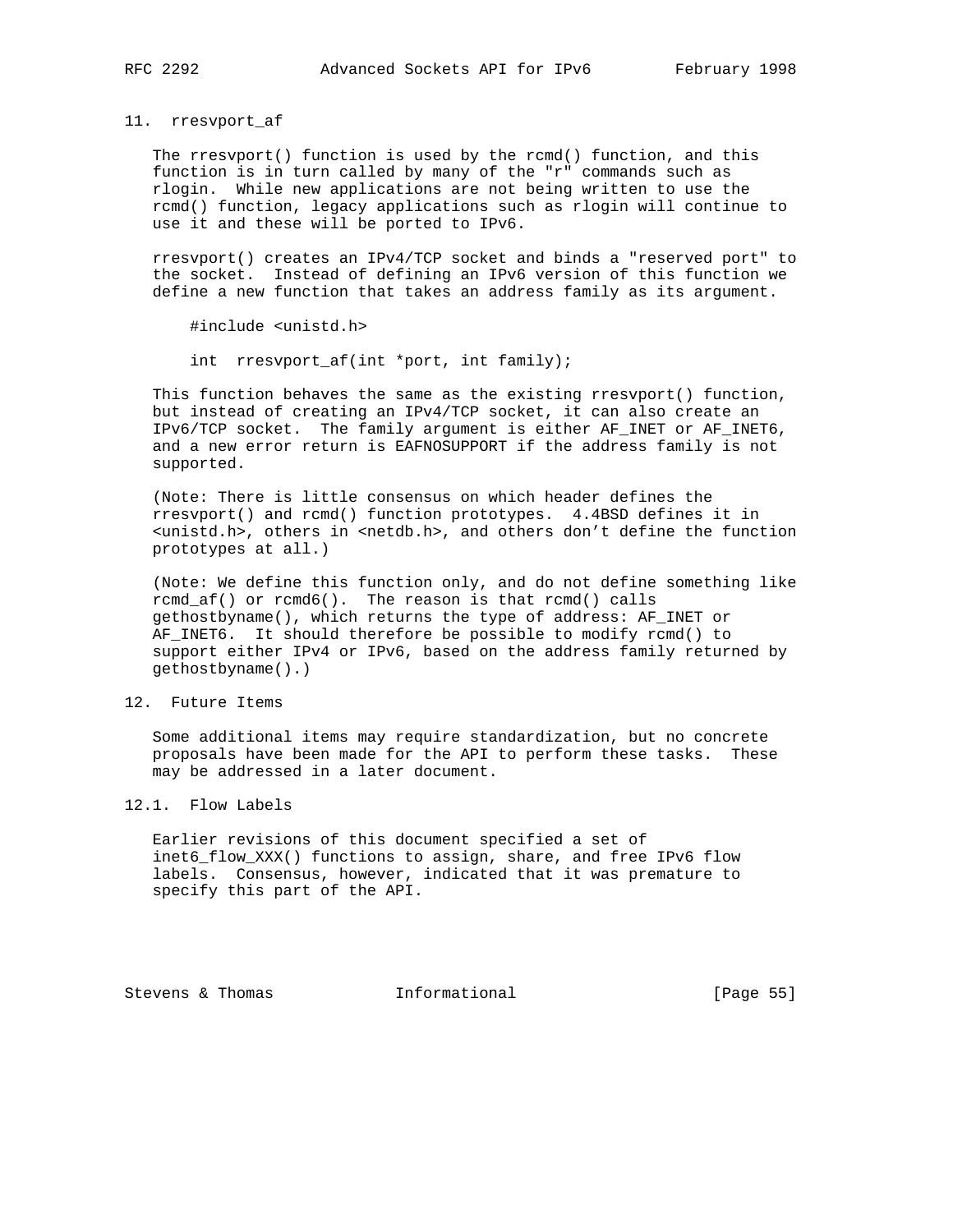# 12.2. Path MTU Discovery and UDP

 A standard method may be desirable for a UDP application to determine the "maximum send transport-message size" (Section 5.1 of [RFC-1981]) to a given destination. This would let the UDP application send smaller datagrams to the destination, avoiding fragmentation.

#### 12.3. Neighbor Reachability and UDP

 A standard method may be desirable for a UDP application to tell the kernel that it is making forward progress with a given peer (Section 7.3.1 of [RFC-1970]). This could save unneeded neighbor solicitations and neighbor advertisements.

## 13. Summary of New Definitions

 The following list summarizes the constants and structure, definitions discussed in this memo, sorted by header.

| <netinet icmp6.h=""></netinet> | ICMP6 DST UNREACH                                        |
|--------------------------------|----------------------------------------------------------|
| <netinet icmp6.h=""></netinet> | ICMP6 DST UNREACH ADDR                                   |
| <netinet icmp6.h=""></netinet> | ICMP6 DST UNREACH ADMIN                                  |
| <netinet icmp6.h=""></netinet> | ICMP6_DST_UNREACH_NOPORT                                 |
| <netinet icmp6.h=""></netinet> | ICMP6 DST UNREACH NOROUTE                                |
| <netinet icmp6.h=""></netinet> | ICMP6 DST UNREACH NOTNEIGHBOR                            |
| <netinet icmp6.h=""></netinet> | ICMP6 ECHO REPLY                                         |
| <netinet icmp6.h=""></netinet> | ICMP6 ECHO REOUEST                                       |
| $netinet/icmp6.h$              | ICMP6 INFOMSG MASK                                       |
| <netinet icmp6.h=""></netinet> | ICMP6 MEMBERSHIP QUERY                                   |
| <netinet icmp6.h=""></netinet> | ICMP6_MEMBERSHIP_REDUCTION                               |
| <netinet icmp6.h=""></netinet> | ICMP6 MEMBERSHIP REPORT                                  |
| <netinet icmp6.h=""></netinet> | ICMP6_PACKET_TOO_BIG                                     |
| <netinet icmp6.h=""></netinet> | ICMP6 PARAMPROB HEADER                                   |
| <netinet icmp6.h=""></netinet> | ICMP6 PARAMPROB NEXTHEADER                               |
| <netinet icmp6.h=""></netinet> | ICMP6 PARAMPROB OPTION                                   |
| <netinet icmp6.h=""></netinet> | ICMP6 PARAM PROB                                         |
| <netinet icmp6.h=""></netinet> | ICMP6 TIME EXCEEDED                                      |
| <netinet icmp6.h=""></netinet> | ICMP6 TIME EXCEED REASSEMBLY                             |
| <netinet icmp6.h=""></netinet> | ICMP6 TIME EXCEED TRANSIT                                |
| <netinet icmp6.h=""></netinet> | ND NA FLAG OVERRIDE                                      |
| <netinet icmp6.h=""></netinet> | ND NA FLAG ROUTER                                        |
| <netinet icmp6.h=""></netinet> | ND NA FLAG SOLICITED                                     |
| <netinet icmp6.h=""></netinet> | ND NEIGHBOR ADVERT                                       |
| <netinet icmp6.h=""></netinet> | ND NEIGHBOR SOLICIT                                      |
| <netinet icmp6.h=""></netinet> | ND OPT MTU                                               |
| <netinet icmp6.h=""></netinet> | ND OPT PI FLAG AUTO                                      |
|                                | <netinet icmp6.h=""> ND_OPT_PI_FLAG_ONLINK</netinet>     |
|                                | <netinet icmp6.h=""> ND_OPT_PREFIX_INFORMATION</netinet> |

Stevens & Thomas **Informational** [Page 56]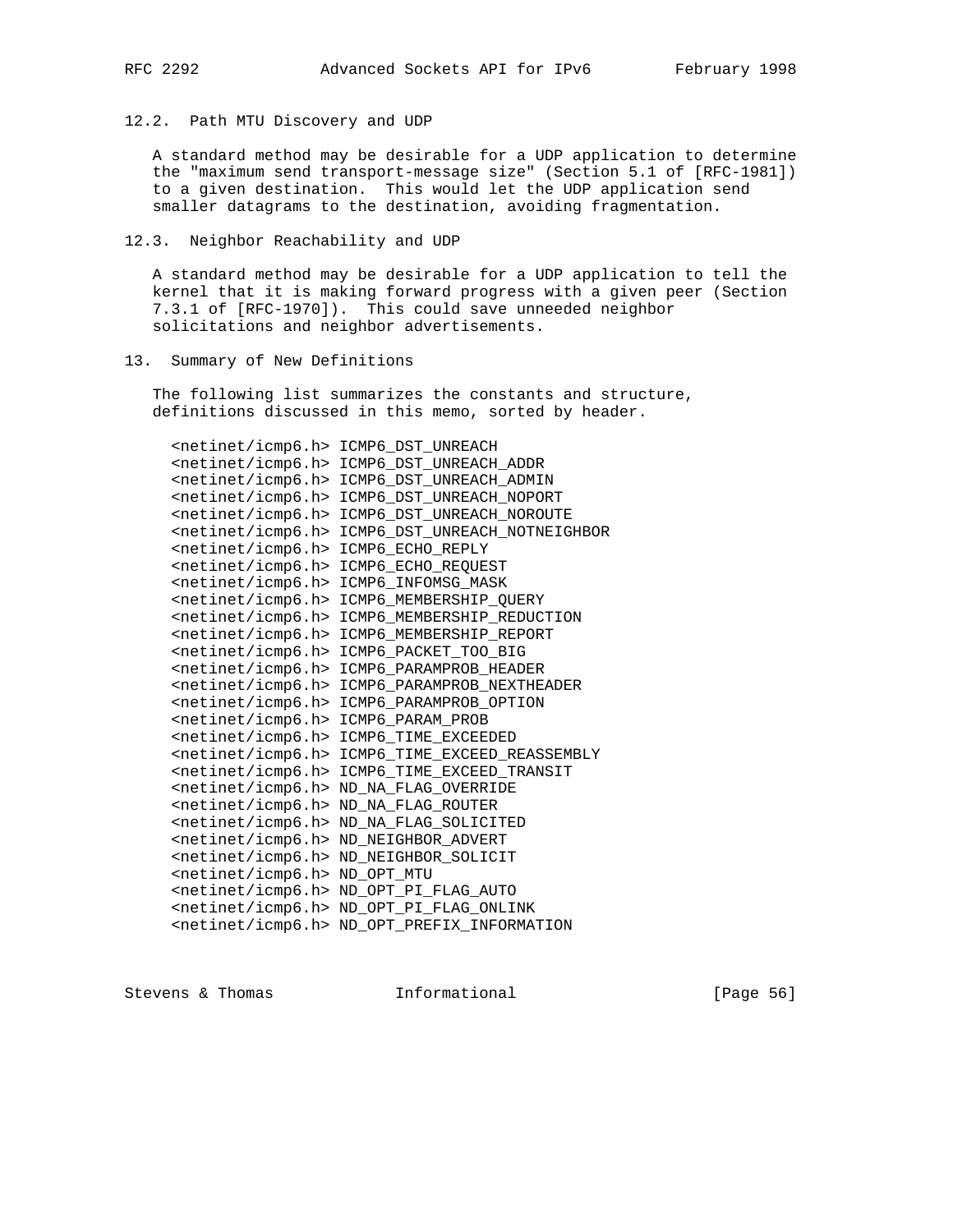```
 <netinet/icmp6.h> ND_OPT_REDIRECTED_HEADER
     <netinet/icmp6.h> ND_OPT_SOURCE_LINKADDR
     <netinet/icmp6.h> ND_OPT_TARGET_LINKADDR
     <netinet/icmp6.h> ND_RA_FLAG_MANAGED
     <netinet/icmp6.h> ND_RA_FLAG_OTHER
     <netinet/icmp6.h> ND_REDIRECT
     <netinet/icmp6.h> ND_ROUTER_ADVERT
     <netinet/icmp6.h> ND_ROUTER_SOLICIT
     <netinet/icmp6.h> struct icmp6_filter{};
     <netinet/icmp6.h> struct icmp6_hdr{};
     <netinet/icmp6.h> struct nd_neighbor_advert{};
     <netinet/icmp6.h> struct nd_neighbor_solicit{};
     <netinet/icmp6.h> struct nd_opt_hdr{};
     <netinet/icmp6.h> struct nd_opt_mtu{};
     <netinet/icmp6.h> struct nd_opt_prefix_info{};
     <netinet/icmp6.h> struct nd_opt_rd_hdr{};
     <netinet/icmp6.h> struct nd_redirect{};
     <netinet/icmp6.h> struct nd_router_advert{};
     <netinet/icmp6.h> struct nd_router_solicit{};
 <netinet/in.h> IPPROTO_AH
 <netinet/in.h> IPPROTO_DSTOPTS
 <netinet/in.h> IPPROTO_ESP
 <netinet/in.h> IPPROTO_FRAGMENT
 <netinet/in.h> IPPROTO_HOPOPTS
 <netinet/in.h> IPPROTO_ICMPV6
 <netinet/in.h> IPPROTO_IPV6
 <netinet/in.h> IPPROTO_NONE
 <netinet/in.h> IPPROTO_ROUTING
 <netinet/in.h> IPV6_DSTOPTS
 <netinet/in.h> IPV6_HOPLIMIT
 <netinet/in.h> IPV6_HOPOPTS
 <netinet/in.h> IPV6_NEXTHOP
 <netinet/in.h> IPV6_PKTINFO
 <netinet/in.h> IPV6_PKTOPTIONS
 <netinet/in.h> IPV6_RTHDR
 <netinet/in.h> IPV6_RTHDR_LOOSE
 <netinet/in.h> IPV6_RTHDR_STRICT
 <netinet/in.h> IPV6_RTHDR_TYPE_0
\verb||| <netinet/in.h> struct in6_pktinfo\{\};
     <netinet/ip6.h> IP6F_OFF_MASK
     <netinet/ip6.h> IP6F_RESERVED_MASK
     <netinet/ip6.h> IP6F_MORE_FRAG
     <netinet/ip6.h> struct ip6_dest{};
\texttt{\\epsilon} / \texttt{ip6.h>} struct ip6_frag{};
 <netinet/ip6.h> struct ip6_hbh{};
```
Stevens & Thomas **Informational** [Page 57]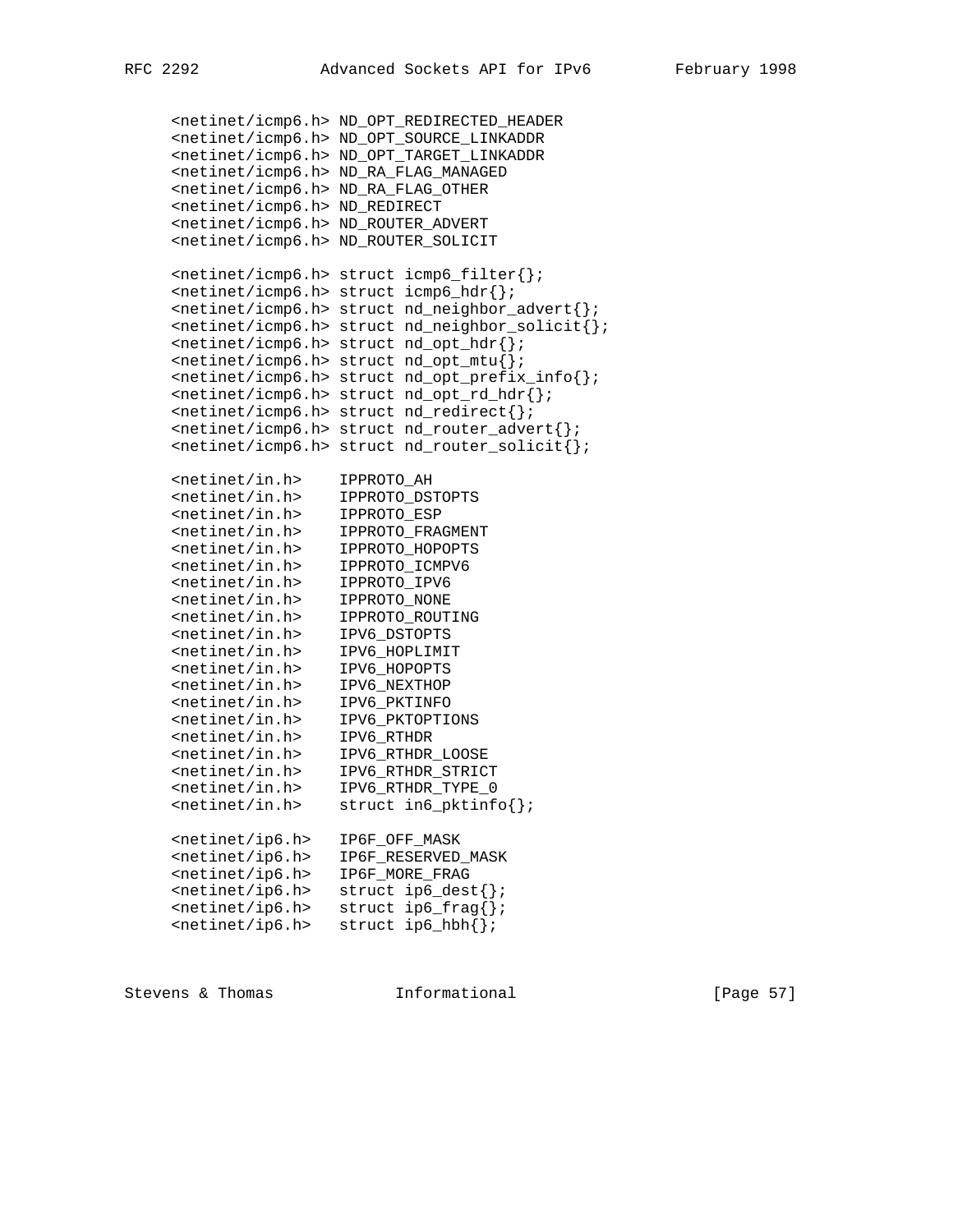<netinet/ip6.h> struct ip6\_hdr{};  $\verb|ip6.h> struct ip6_rthdr{};$  $\verb|||$  <netinet/ip6.h> struct ip6\_rthdr0 $\verb|||$ ; <sys/socket.h> struct cmsghdr{}; <sys/socket.h> struct msghdr{}; The following list summarizes the function and macro prototypes discussed in this memo, sorted by header. <netinet/icmp6.h> void ICMP6\_FILTER\_SETBLOCK(int, struct icmp6\_filter \*); <netinet/icmp6.h> void ICMP6\_FILTER\_SETBLOCKALL(struct icmp6\_filter \*); <netinet/icmp6.h> void ICMP6\_FILTER\_SETPASS(int, struct icmp6\_filter \*); <netinet/icmp6.h> void ICMP6\_FILTER\_SETPASSALL(struct icmp6\_filter \*);

<netinet/icmp6.h> int ICMP6\_FILTER\_WILLBLOCK(int, const struct icmp6\_filter \*); <netinet/icmp6.h> int ICMP6\_FILTER\_WILLPASS(int, const struct icmp6\_filter \*); <netinet/in.h> int IN6\_ARE\_ADDR\_EQUAL(const struct in6\_addr \*, const struct in6\_addr \*);  $\epsilon$  <netinet/in.h> uint8\_t \*inet6\_option\_alloc(struct cmsghdr \*, int, int, int); <netinet/in.h> int inet6\_option\_append(struct cmsghdr \*, const uint8\_t \*, int, int); <netinet/in.h> int inet6\_option\_find(const struct cmsghdr \*, uint $8_t$  \*, int);  $\mathsf{I}$  <netinet/in.h> int inet6\_option\_init(void \*, struct cmsghdr \*\*, int); <netinet/in.h> int inet6\_option\_next(const struct cmsghdr \*, uint $8_t$  \*\*); <netinet/in.h> int inet6\_option\_space(int); <netinet/in.h> int inet6\_rthdr\_add(struct cmsghdr \*, const struct in6\_addr \*, unsigned int); <netinet/in.h> struct in6\_addr inet6\_rthdr\_getaddr(struct cmsghdr \*, int); <netinet/in.h> int inet6\_rthdr\_getflags(const struct cmsghdr \*, int); <netinet/in.h> struct cmsghdr \*inet6\_rthdr\_init(void \*, int); <netinet/in.h> int inet6\_rthdr\_lasthop(struct cmsghdr \*, unsigned int); <netinet/in.h> int inet6\_rthdr\_reverse(const struct cmsghdr \*, struct cmsghdr \*); <netinet/in.h> int inet6\_rthdr\_segments(const struct cmsghdr \*); <netinet/in.h> size\_t inet6\_rthdr\_space(int, int);

Stevens & Thomas **Informational** [Page 58]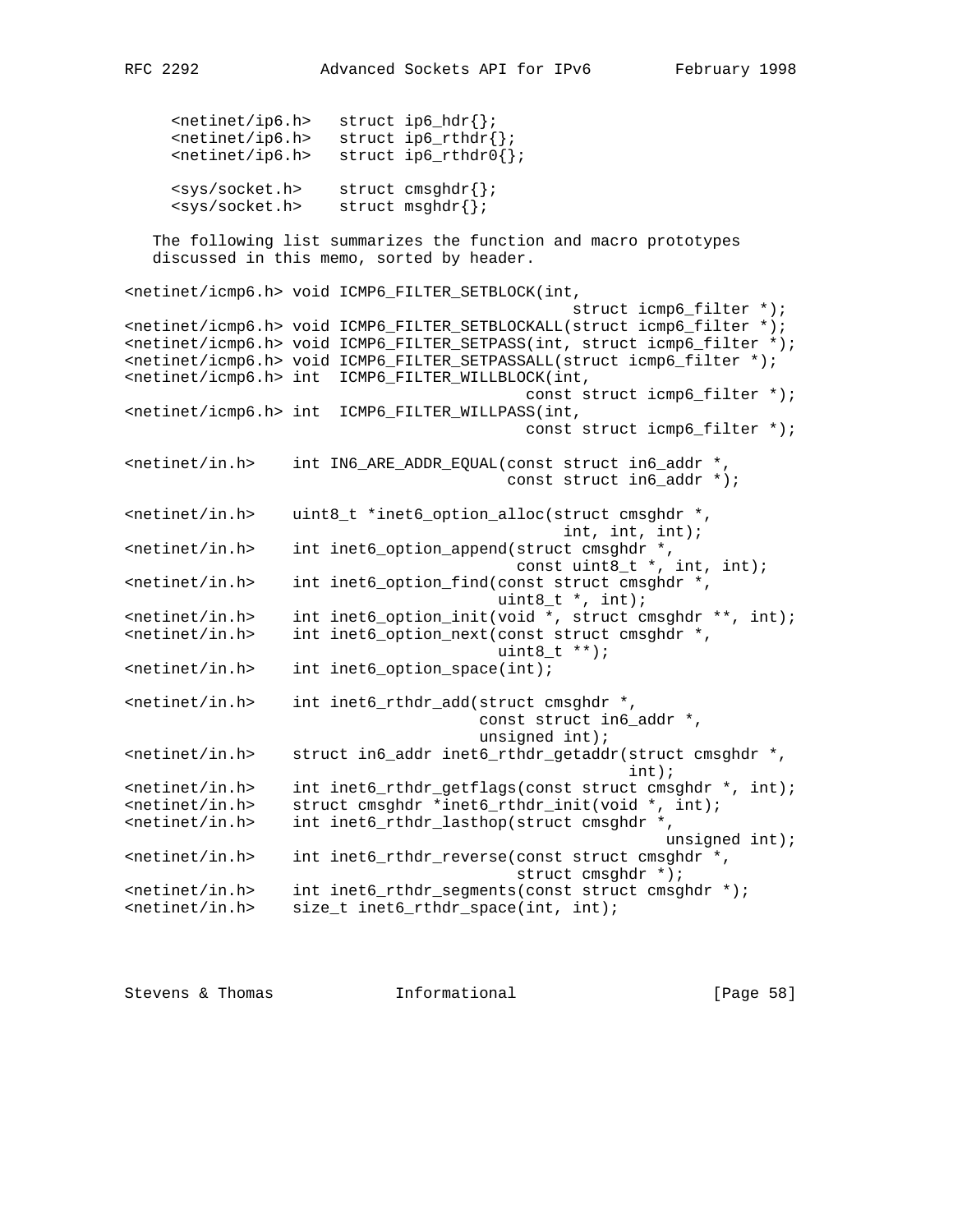| <sys socket.h=""></sys> | unsigned char *CMSG DATA(const struct cmsghdr *);      |  |  |  |  |
|-------------------------|--------------------------------------------------------|--|--|--|--|
| <sys socket.h=""></sys> | struct cmsghdr *CMSG FIRSTHDR(const struct msghdr *);  |  |  |  |  |
| <sys socket.h=""></sys> | unsigned int CMSG LEN(unsigned int);                   |  |  |  |  |
| <sys socket.h=""></sys> | struct cmsghdr *CMSG_NXTHDR(const struct msghdr *mhdr, |  |  |  |  |
|                         | const struct cmsqhdr $*$ );                            |  |  |  |  |
| <sys socket.h=""></sys> | unsigned int CMSG SPACE(unsigned int);                 |  |  |  |  |

<unistd.h> int rresvport\_af(int \*, int);

14. Security Considerations

 The setting of certain Hop-by-Hop options and Destination options may be restricted to privileged processes. Similarly some Hop-by-Hop options and Destination options may not be returned to nonprivileged applications.

15. Change History

Changes from the June 1997 Edition (-03 draft)

- Added a note that defined constants for multibyte fields are in network byte order. This affects the ip6f\_offlg member of the Fragment header (Section 2.1.2) and the nd\_na\_flags\_reserved member of the nd\_neighbor\_advert structure (Section 2.2.2).
- Section 5: the ipi6\_ifindex member of the in6\_pktinfo structure should be "unsigned int" instead of "int", for consistency with the interface indexes in [RFC-2133].
- Section 6.3.7: the three calls to inet6\_option\_space() in the examples needed to be arguments to malloc(). The final one of these was missing the "6" in the name "inet6\_option\_space".
- Section 8.6: the function prototype for inet6\_rthdr\_segments() was missing the ending semicolon.

Changes from the March 1997 Edition (-02 draft)

- In May 1997 Draft 6.6 of Posix 1003.1g (called Posix.1g herein) passed ballot and will be forwarded to the IEEE Standards Board later in 1997 for final approval. Some changes made for this final Posix draft are incorporated into this Internet Draft, specifically the datatypes mentioned in Section 1 (and used throughout the text), and the socklen\_t datatype used in Section 4.1 and 4.2.
- Section 1: Added the intN\_t signed datatypes, changed the datatype u\_intN\_t to uintN\_t (no underscore after the "u"), and

| Stevens & Thomas |  |  | Informational | [Page 59] |
|------------------|--|--|---------------|-----------|
|------------------|--|--|---------------|-----------|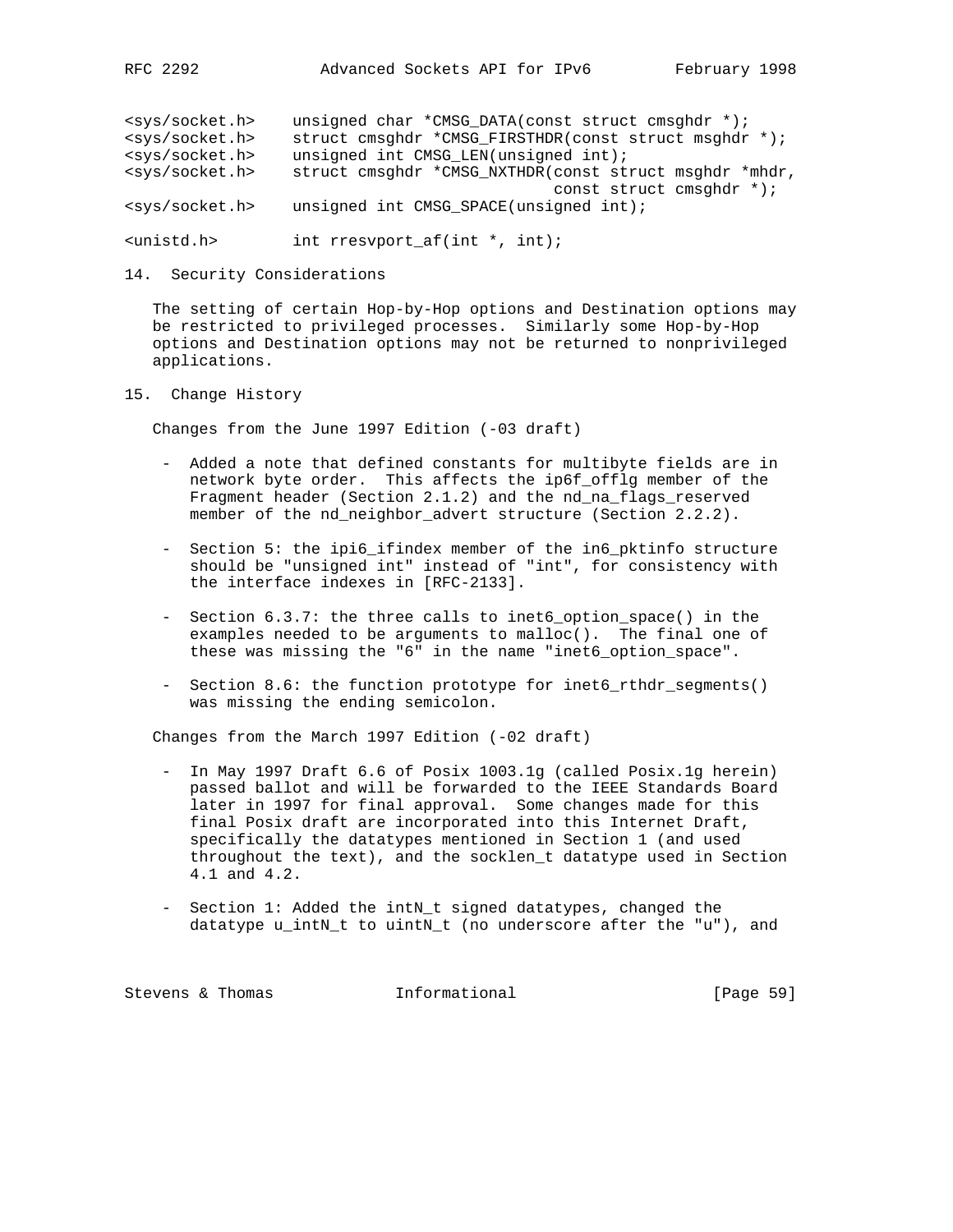removed the datatype u\_intNm\_t, as per Draft 6.6 of Posix.1g.

- Name space issues for structure and constant names in Section 2: Many of the structure member names and constant names were changed so that the prefixes are the same. The following prefixes are used for structure members: "ip6\_", "icmp6\_", and "nd\_". All constants have the prefixes "ICMP6\_" and "ND\_".
- New definitions: Section 2.1.2: contains definitions for the IPv6 extension headers, other than AH and ESP. Section 2.2.2: contains additional structures and constants for the neighbor discovery option header and redirected header.
- Section 2.2.2: the enum for the neighbor discovery option field was changed to be a set of #define constants.
- Changed the word "function" to "macro" for references to all the uppercase names in Sections 2.3 (IN6\_ARE\_ADDR\_EQUAL), 3.2 (ICMPV6\_FILTER\_xxx), and 4.3 (CMSG\_xxx).
- Added more protocols to the /etc/protocols file (Section 2.4) and changed the name of "icmpv6" to "ipv6-icmp".
- Section 3: Made it more explicit that an application cannot read or write entire IPv6 packets, that all extension headers are passed as ancillary data. Added a sentence that the kernel fragments packets written to an IPv6 raw socket when necessary. Added a note that IPPROTO\_RAW raw IPv6 sockets are not special.
- Section 3.1: Explicitly stated that the checksum option applies to both outgoing packets and received packets.
- Section 3.2: Changed the array name within the icmp6\_filter structure from "data" to "icmp6\_filt". Changes the prefix for the filter macros from "ICMPV6\_" to "ICMP6\_", for consistency with the names in Section 2.2. Changed the example from a ping program to a program that wants to receive only router advertisements.
	- Section 4.1: Changed msg\_namelen and msg\_controllen from size\_t to the Posix.1g socklen\_t datatype. Updated the Note that follows.
	- Section 4.2: Changed cmsg\_len from size\_t to the Posix.1g socklen\_t datatype. Updated the Note that follows.

Stevens & Thomas **Informational** [Page 60]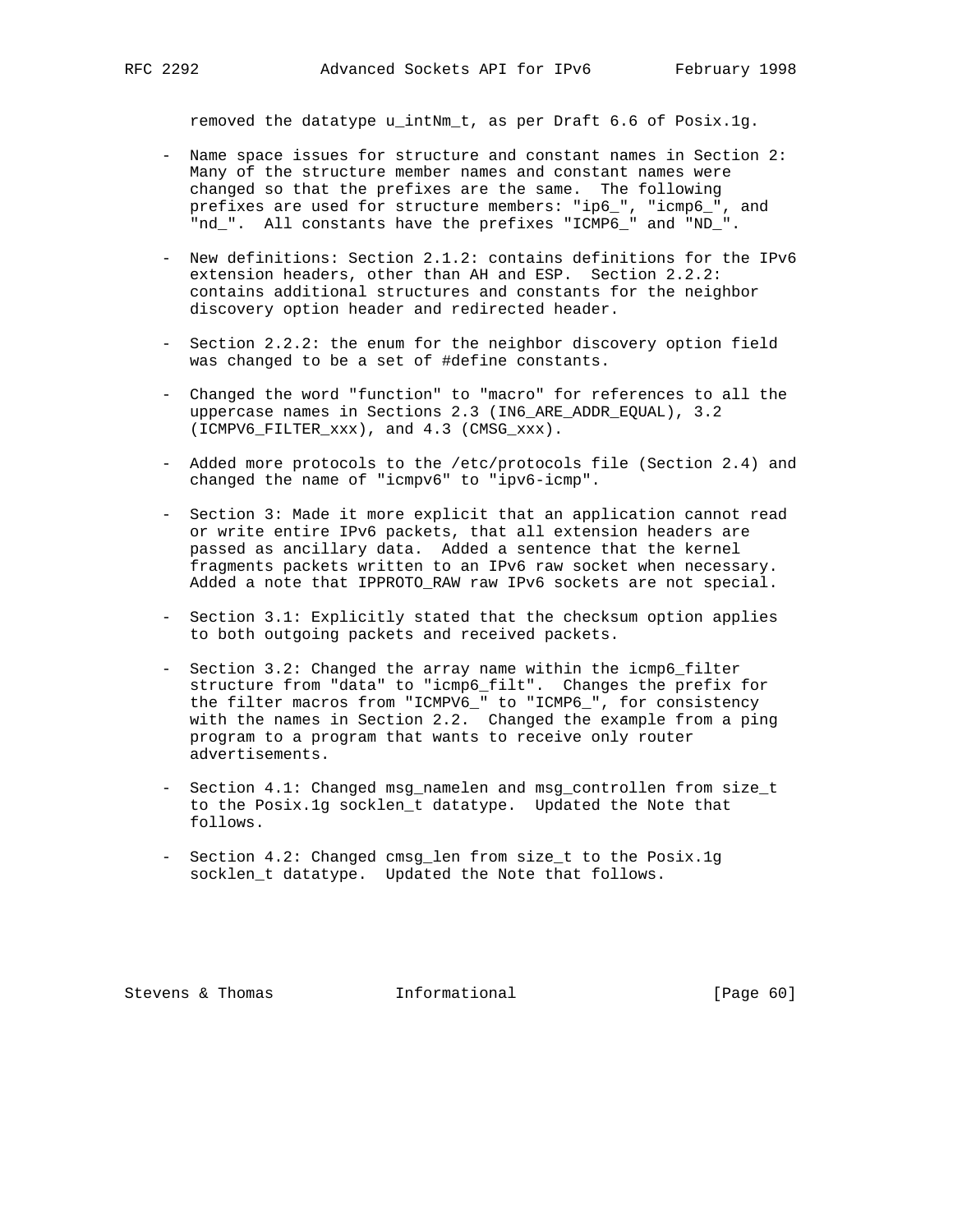- Section 4.4: Added a Note that the second and third arguments to getsockopt() and setsockopt() are intentionally the same as the cmsg\_level and cmsg\_type members.
- Section 4.5: Reorganized the section into a description of the option, followed by the TCP semantics, and the UDP and raw socket semantics. Added a sentence on how to clear all the sticky options. Added a note that TCP need not save the options from the most recently received segment until the application says to do so. Added the statement that ancillary data is never passed with sendmsg() or recvmsg() on a TCP socket. Simplified the interaction of the sticky options with ancillary data for UDP or raw IP: none of the sticky options are sent if ancillary data is specified.
- Final paragraph of Section 5.1: ipi6\_index should be ipi6\_ifindex.
- Section 5.4: Added a note on the term "privileged".
- Section 5.5: Noted that the errors listed are examples, and the actual errors depend on the implementation.
- Removed Section 6 ("Flow Labels") as the consensus is that it is premature to try and specify an API for this feature. Access to the flow label field in the IPv6 header is still provided through the sin6\_flowinfo member of the IPv6 socket address structure in [RFC-2133]. Added a subsection to Section 13 that this is a future item.

 All remaining changes are identified by their section number in the previous draft. With the removal of Section 6, the section numbers are decremented by one.

- Section 7.3.7: the calls to malloc() in all three examples should be calls to inet6\_option\_space() instead. The two calls to inet6\_option\_append() in the third example should be calls to inet6\_option\_alloc(). The two calls to CMSG\_SPACE() in the first and third examples should be calls to CMSG\_LEN(). The second call to CMSG\_SPACE() in the second example should be a call to CMSG\_LEN().
- Section 7.3.7: All the opt\_X\_ and opt\_Y\_ structure member names were changed to be ip6\_X\_opt\_ and ip6\_Y\_opt\_. The two structure names ipv6\_opt\_X and ipv6\_opt\_Y were changed to ip6\_X\_opt and ip6\_Y\_opt. The constants beginning with IPV6\_OPT\_X\_ and IPV6\_OPT\_Y\_ were changed to begin with IP6\_X\_OPT\_ and IP6\_Y\_OPT\_.

Stevens & Thomas **Informational** [Page 61]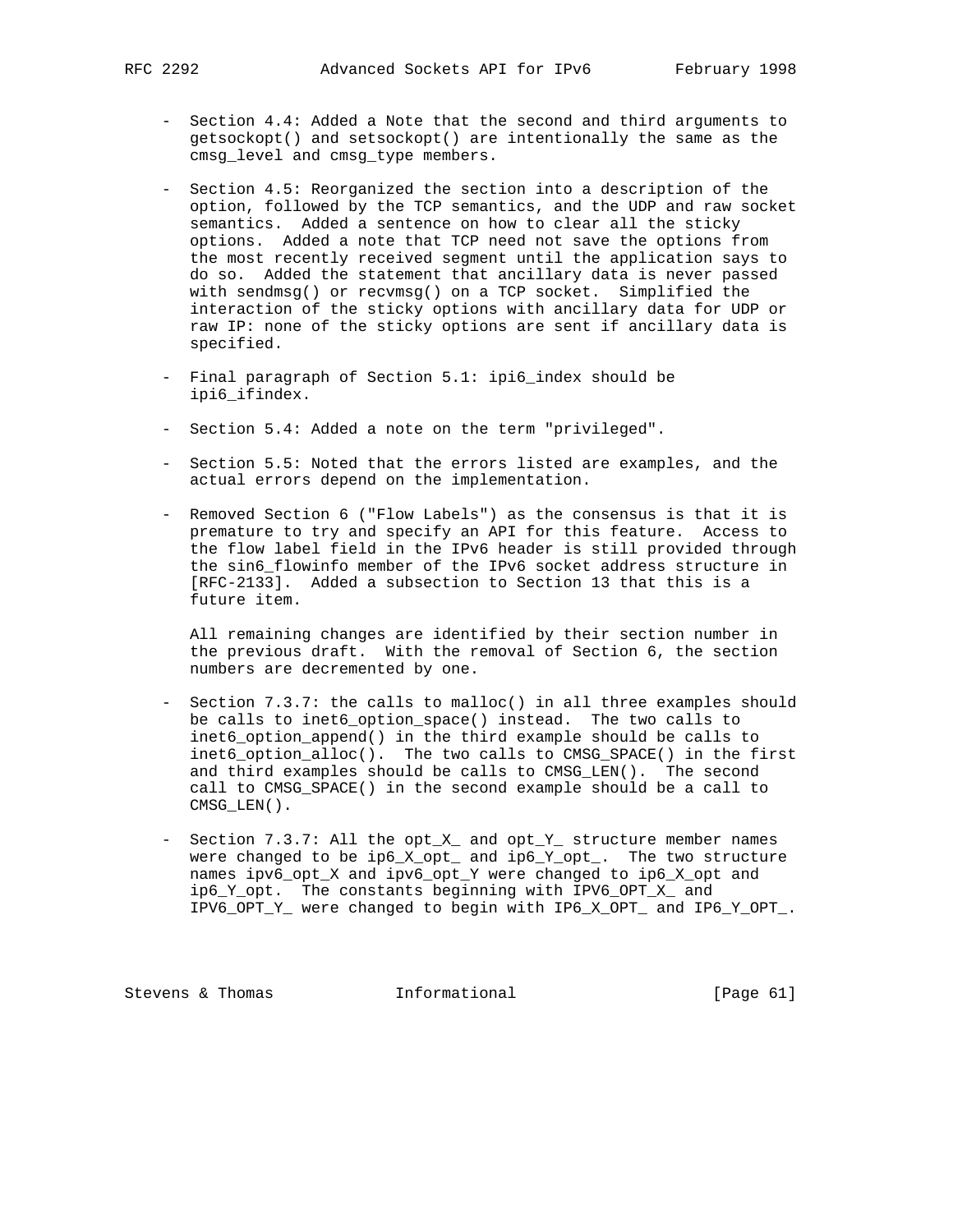- Use the term "Routing header" throughout the draft, instead of "source routing". Changed the names of the eight inet6\_srcrt\_XXX() functions in Section 9 to inet6\_rthdr\_XXX(). Changed the name of the socket option from IPV6\_SRCRT to IPV6\_RTHDR, and the names of the three IPV6\_SRCRT\_xxx constants in Section 9 to IPV6\_RTHDR\_xxx.
- Added a paragraph to Section 9 on how to receive and send a Routing header.
- Changed inet6\_rthdr\_add() and inet6\_rthdr\_reverse() so that they return -1 upon an error, instead of an Exxx errno value.
- In the description of inet6\_rthdr\_space() in Section 9.1, added the qualifier "For an IPv6 Type 0 Routing header" to the restriction of between 1 and 23 segments.
- Refer to final function argument in Sections 9.7 and 9.8 as index, not offset.
- Updated Section 14 with new names from Section 2.
- Changed the References from "[n]" to "[RFC-abcd]".

Changes from the February 1997 Edition (-01 draft)

- Changed the name of the ip6hdr structure to ip6\_hdr (Section 2.1) for consistency with the icmp6hdr structure. Also changed the name of the ip6hdrctl structure contained within the ip6\_hdr structure to ip6\_hdrctl (Section 2.1). Finally, changed the name of the icmp6hdr structure to icmp6\_hdr (Section 2.2). All other occurrences of this structure name, within the Neighbor Discovery structures in Section 2.2.1, already contained the underscore.
- The "struct nd\_router\_solicit" and "struct nd\_router\_advert" should both begin with "nd6\_". (Section 2.2.2).
- Changed the name of in6\_are\_addr\_equal to IN6\_ARE\_ADDR\_EQUAL (Section 2.3) for consistency with basic API address testing functions. The header defining this macro is  $\epsilon$ netinet/in.h>.
- getprotobyname("ipv6") now returns 41, not 0 (Section 2.4).
- The first occurrence of "struct icmpv6\_filter" in Section 3.2 should be "struct icmp6\_filter".
- Changed the name of the CMSG\_LENGTH() macro to CMSG\_LEN() (Section  $4.3.5$ ), since LEN is used throughout the <netinet/\*.h>

Stevens & Thomas **Informational** [Page 62]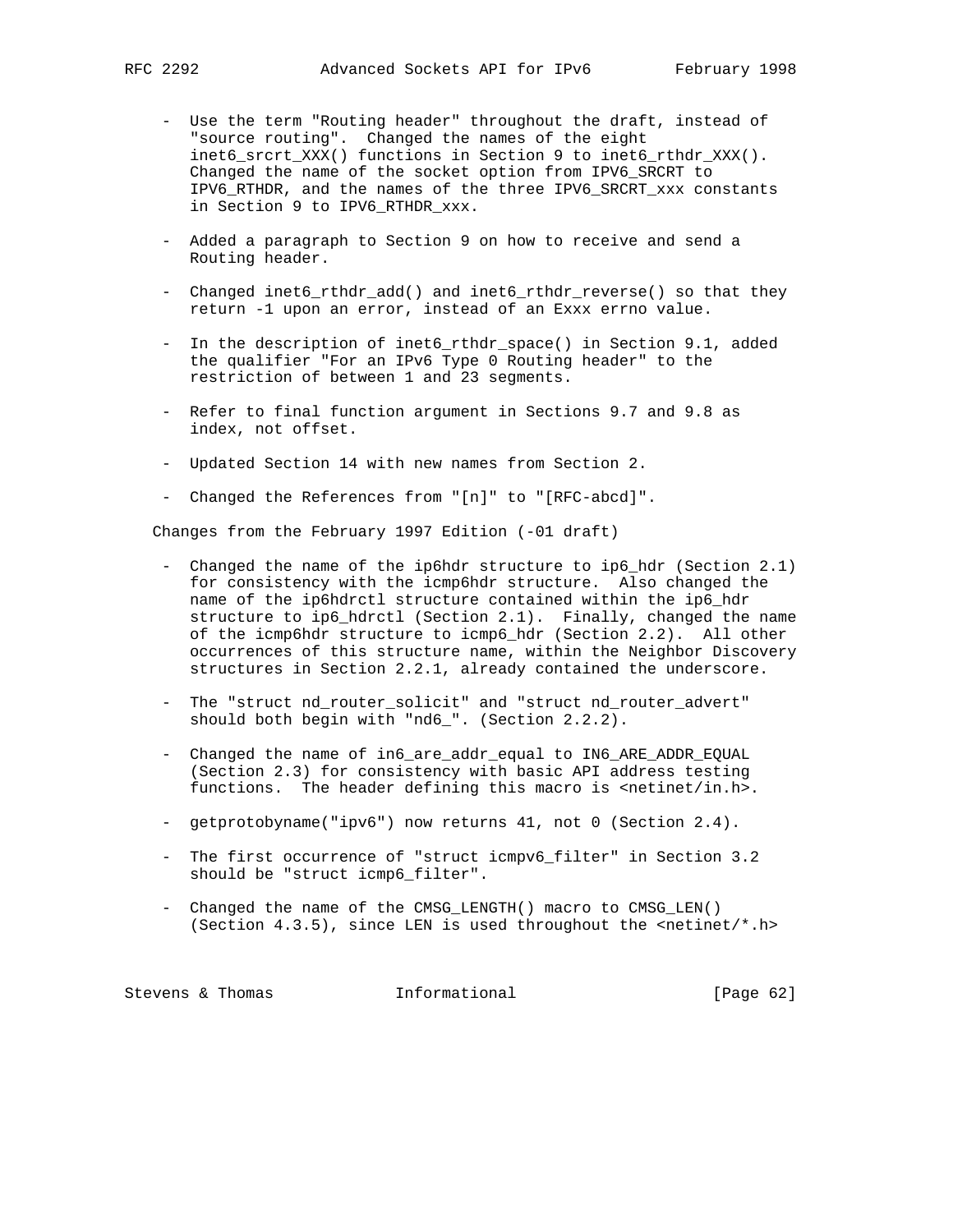headers.

- Corrected the argument name for the sample implementations of the CMSG\_SPACE() and CMSG\_LEN() macros to be "length" (Sections 4.3.4 and 4.3.5).
- Corrected the socket option mentioned in Section 5.1 to specify the interface for multicasting from IPV6\_ADD\_MEMBERSHIP to IPV6\_MULTICAST\_IF.
- There were numerous errors in the previous draft that specified <netinet/ip6.h> that should have been <netinet/in.h>. These have all been corrected and the locations of all definitions is now summarized in the new Section 14 ("Summary of New Definitions").

Changes from the October 1996 Edition (-00 draft)

- Numerous rationale added using the format (Note: ...).
- Added note that not all errors may be defined.
- Added note about ICMPv4, IGMPv4, and ARPv4 terminology.
- Changed the name of <netinet/ip6\_icmp.h> to <netinet/icmp6.h>.
- Changed some names in Section 2.2.1: ICMPV6\_PKT\_TOOBIG to ICMPV6\_PACKET\_TOOBIG, ICMPV6\_TIME\_EXCEED to ICMPV6\_TIME\_EXCEEDED, ICMPV6\_ECHORQST to ICMPV6\_ECHOREQUEST, ICMPV6\_ECHORPLY to ICMPV6\_ECHOREPLY, ICMPV6\_PARAMPROB\_HDR to ICMPV6\_PARAMPROB\_HEADER, ICMPV6\_PARAMPROB\_NXT\_HDR to ICMPV6\_PARAMPROB\_NEXTHEADER, and ICMPV6\_PARAMPROB\_OPTS to ICMPV6\_PARAMPROB\_OPTION.
- Prepend the prefix "icmp6\_" to the three members of the icmp6\_dataun union of the icmp6hdr structure (Section 2.2).
- Moved the neighbor discovery definitions into the <netinet/icmp6.h> header, instead of being in their own header (Section 2.2.1).
- Changed Section 2.3 ("Address Testing"). The basic macros are now in the basic API.
- Added the new Section 2.4 on "Protocols File".
- Added note to raw sockets description that something like BPF or DLPI must be used to read or write entire IPv6 packets.

Stevens & Thomas **Informational** [Page 63]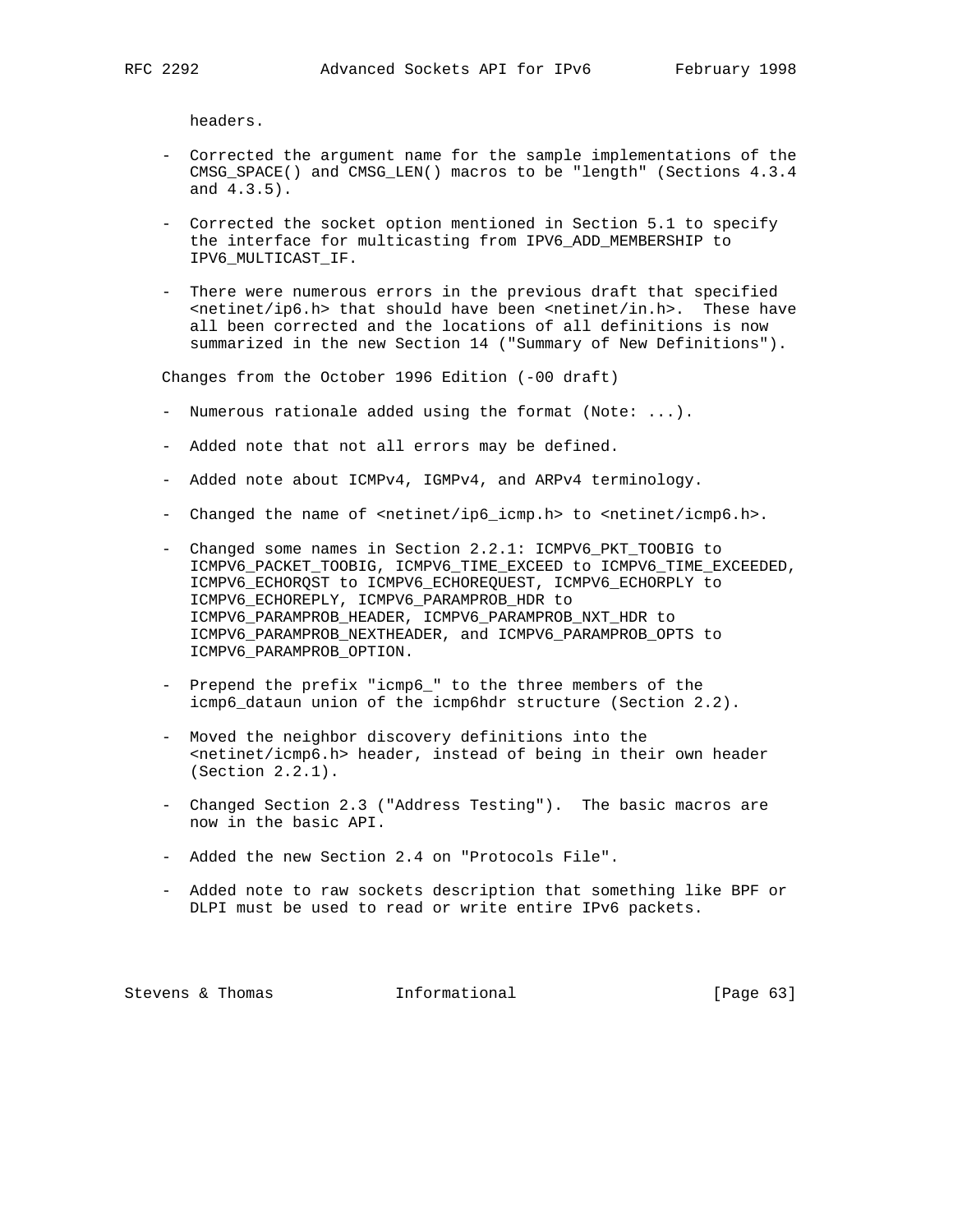- Corrected example of IPV6\_CHECKSUM socket option (Section 3.1). Also defined value of -1 to disable.
- Noted that <netinet/icmp6.h> defines all the ICMPv6 filtering constants, macros, and structures (Section 3.2).
- Added note on magic number 10240 for amount of ancillary data (Section 4.1).
- Added possible padding to picture of ancillary data (Section 4.2).
- Defined <sys/socket.h> header for CMSG\_xxx() functions (Section 4.2).
- Note that the data returned by getsockopt(IPV6\_PKTOPTIONS) for a TCP socket is just from the optional headers, if present, of the most recently received segment. Also note that control information is never returned by recvmsg() for a TCP socket.
- Changed header for struct in6\_pktinfo from <netinet.in.h> to <netinet/ip6.h> (Section 5).
- Removed the old Sections 5.1 and 5.2, because the interface identification functions went into the basic API.
- Redid Section 5 to support the hop limit field.
- New Section 5.4 ("Next Hop Address").
- New Section 6 ("Flow Labels").
- Changed all of Sections 7 and 8 dealing with Hop-by-Hop and Destination options. We now define a set of inet6\_option\_XXX() functions.
- Changed header for IPV6\_SRCRT\_xxx constants from <netinet.in.h> to <netinet/ip6.h> (Section 9).
- Add inet6 rthdr lasthop() function, and fix errors in description of Routing header (Section 9).
- Reworded some of the Routing header descriptions to conform to the terminology in [RFC-1883].
- Added the example from [RFC-1883] for the Routing header (Section 9.9).

Stevens & Thomas **Informational** [Page 64]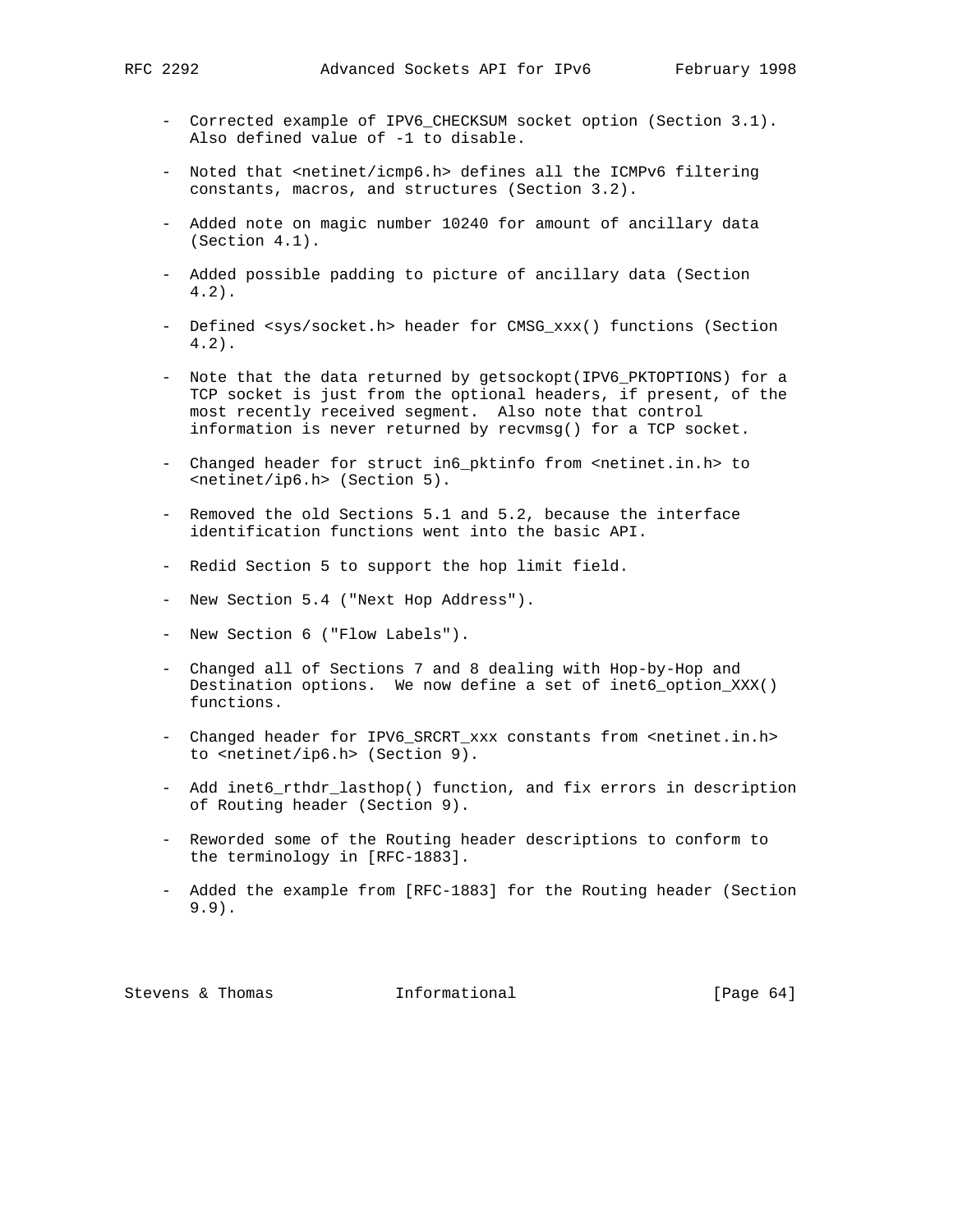- Expanded the example in Section 10 to show multiple options per ancillary data object, and to show the receiver's ancillary data objects.
- New Section 11 ("IPv6-Specific Options with IPv4-Mapped IPv6 Addresses").
- New Section 12 ("rresvport\_af").
- Redid old Section 10 ("Additional Items") into new Section 13 ("Future Items").
- 16. References
	- [RFC-1883] Deering, S., and R. Hinden, "Internet Protocol, Version 6 (IPv6), Specification", RFC 1883, December 1995.
	- [RFC-2133] Gilligan, R., Thomson, S., Bound, J., and W. Stevens, "Basic Socket Interface Extensions for IPv6", RFC 2133, April 1997.
	- [RFC-1981] McCann, J., Deering, S., and J. Mogul, "Path MTU Discovery

for IP version 6", RFC 1981, August 1996.

 [RFC-1970] Narten, T., Nordmark, E., and W. Simpson, "Neighbor Discovery for IP Version 6 (IPv6)", RFC 1970, August 1996.

## 17. Acknowledgments

 Matt Thomas and Jim Bound have been working on the technical details in this draft for over a year. Keith Sklower is the original implementor of ancillary data in the BSD networking code. Craig Metz provided lots of feedback, suggestions, and comments based on his implementing many of these features as the document was being written.

 The following provided comments on earlier drafts: Pascal Anelli, Hamid Asayesh, Ran Atkinson, Karl Auerbach, Hamid Asayesh, Matt Crawford, Sam T. Denton, Richard Draves, Francis Dupont, Bob Gilligan, Tim Hartrick, Masaki Hirabaru, Yoshinobu Inoue, Mukesh Kacker, A. N. Kuznetsov, Pedro Marques, Jack McCann, der Mouse, John Moy, Thomas Narten, Erik Nordmark, Steve Parker, Charles Perkins, Tom Pusateri, Pedro Roque, Sameer Shah, Peter Sjodin, Stephen P. Spackman, Jinmei Tatuya, Karen Tracey, Quaizar Vohra, Carl Williams, Steve Wise, and Kazu Yamamoto.

Stevens & Thomas **Informational** [Page 65]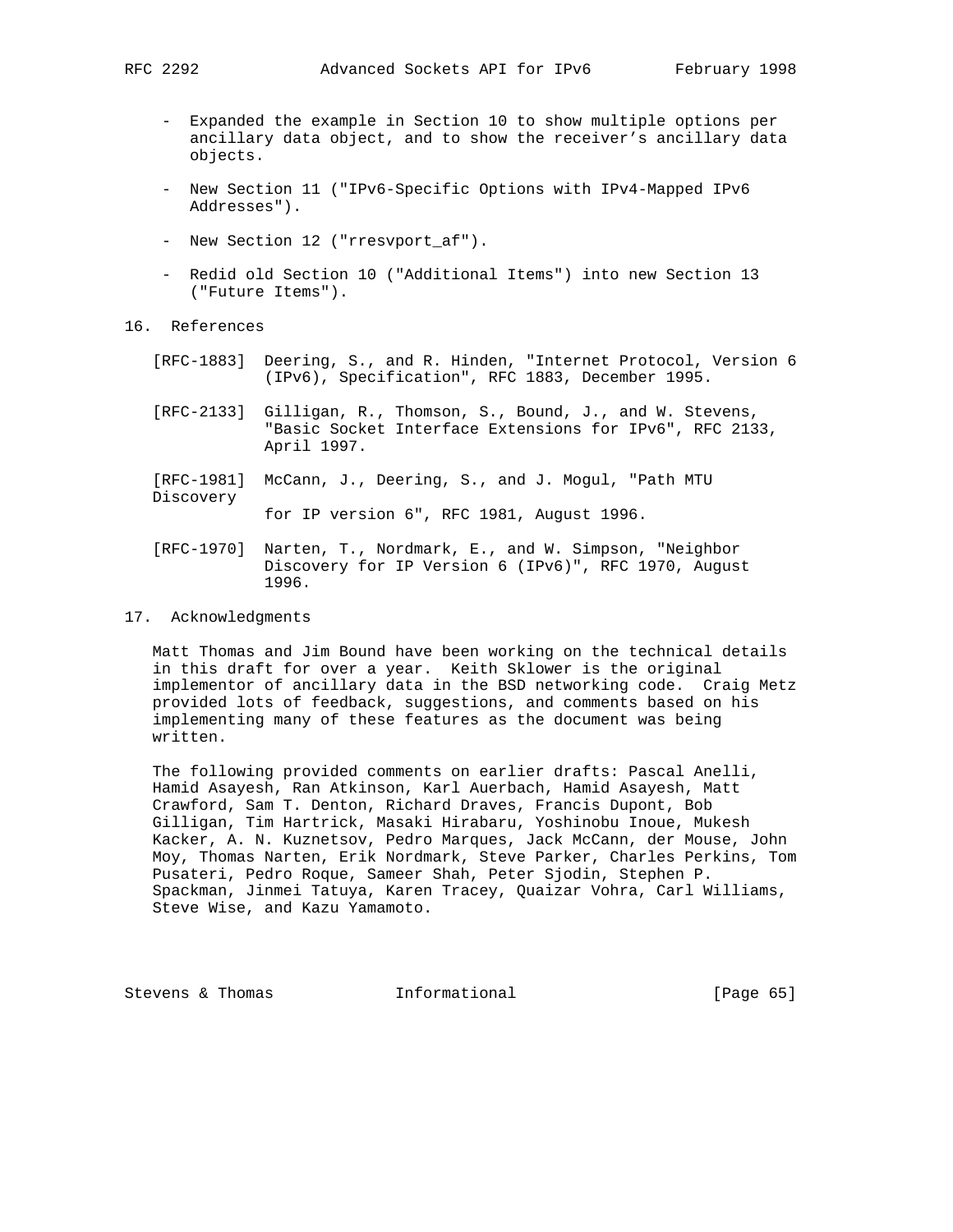18. Authors' Addresses

 W. Richard Stevens 1202 E. Paseo del Zorro Tucson, AZ 85718

EMail: rstevens@kohala.com

 Matt Thomas AltaVista Internet Software LJO2-1/J8 30 Porter Rd Littleton, MA 01460 EMail: matt.thomas@altavista-software.com